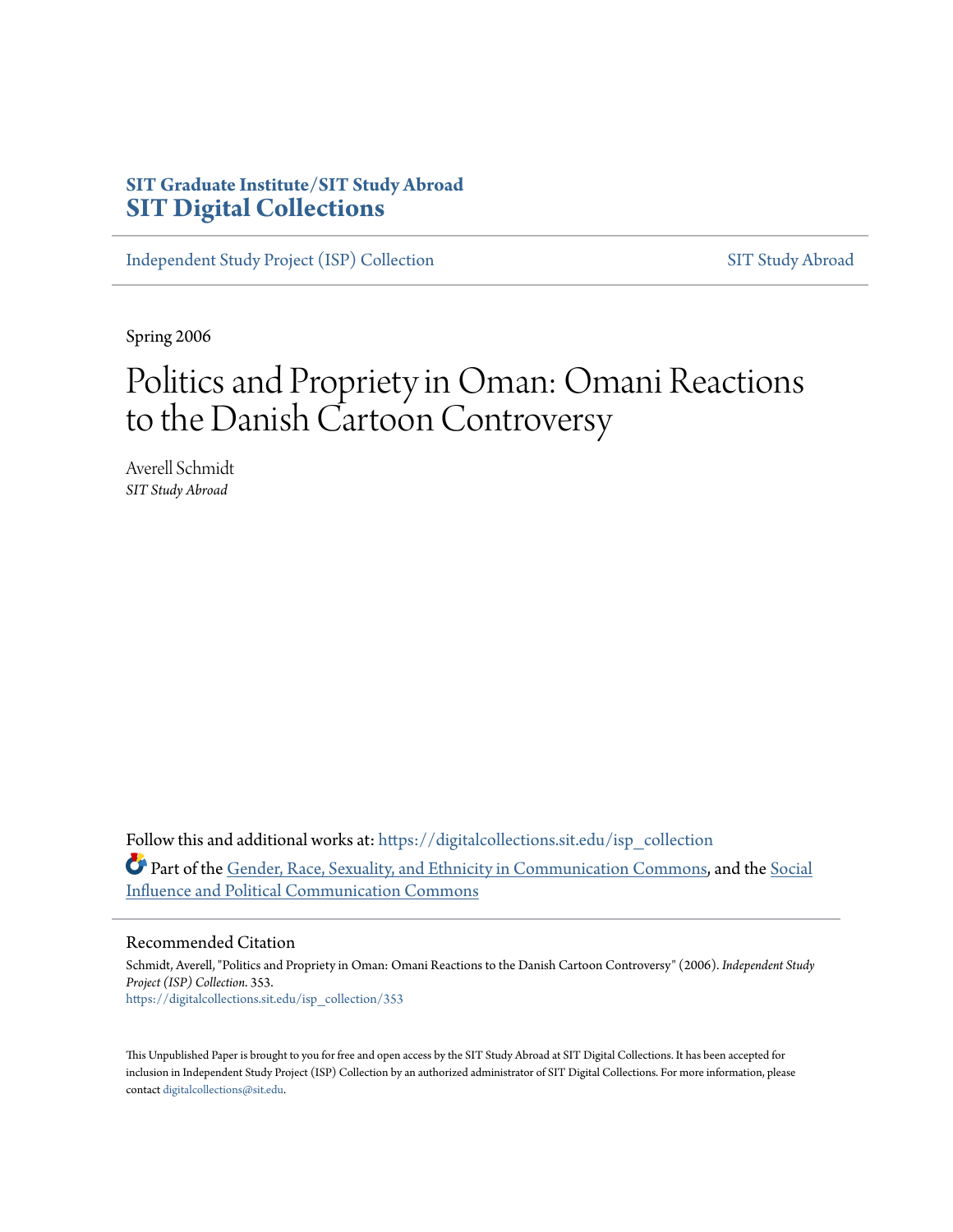Politics and Propriety in Oman: Omani Reactions to the Danish Cartoon Controversy

Schmidt, Averell Academic Director: Langston, Elizabeth M. Project Advisor: Al-Esry, Khalfan Lewis & Clark College Political Science Asia, Oman, Muscat and Nizwa Submitted in partial fulfillment of the requirements for Oman: Diplomacy, Development and Identity, SIT Study Abroad, Spring 2006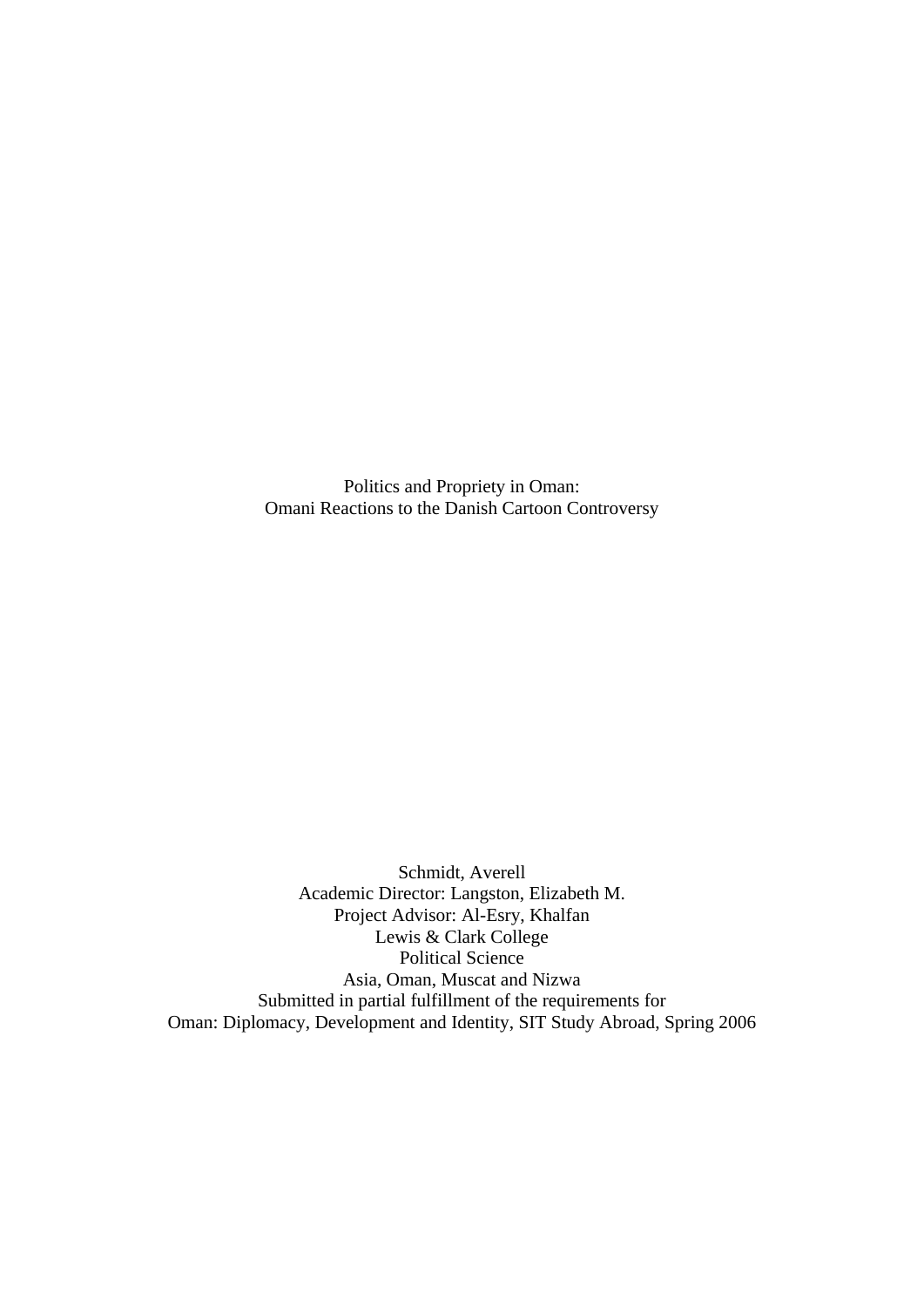Politics and Propriety in Oman: Omani Reactions to the Danish Cartoon Controversy

Astract:

This paper investigates the unusually quiet reaction in Oman, in comparison to many other Muslim countries, to the Danish cartoon controversy in the spring of 2006. Through interviews with young adults, elites, members of the religious establishment, and the business community, the author demonstrates how people learned about the controversy and how their reactions were influenced by the economic and political concerns of the regime. The survey showed that the young adult survey respondents almost uniformly misunderstood the relationship between press and government in the West, and in Denmark in particular, and that they felt powerless to protest the perceived insults in any way other than the grass-roots organized boycott. He follows the progress of boycott and shows how the controversy was resolved, by investigating the reactions of local supermarkets and the Omani (governmentcontrolled) press. The study proves that it was primarily the desire to maintain economic stability (and therefore a safe atmosphere for foreign investment) that led the regime to strictly control the public discourse on the controversy.

Keywords: Denmark, Islam, cartoons, Oman, boycott Topic Codes: 111, 516, 521

Schmidt, Averell Academic Director: Langston, Elizabeth M. Project Advisor: Al-Esry, Khalfan Lewis & Clark College Political Science Asia, Oman, Muscat and Nizwa Submitted in partial fulfillment of the requirements for Oman: Diplomacy, Development and Identity, SIT Study Abroad, Spring 2006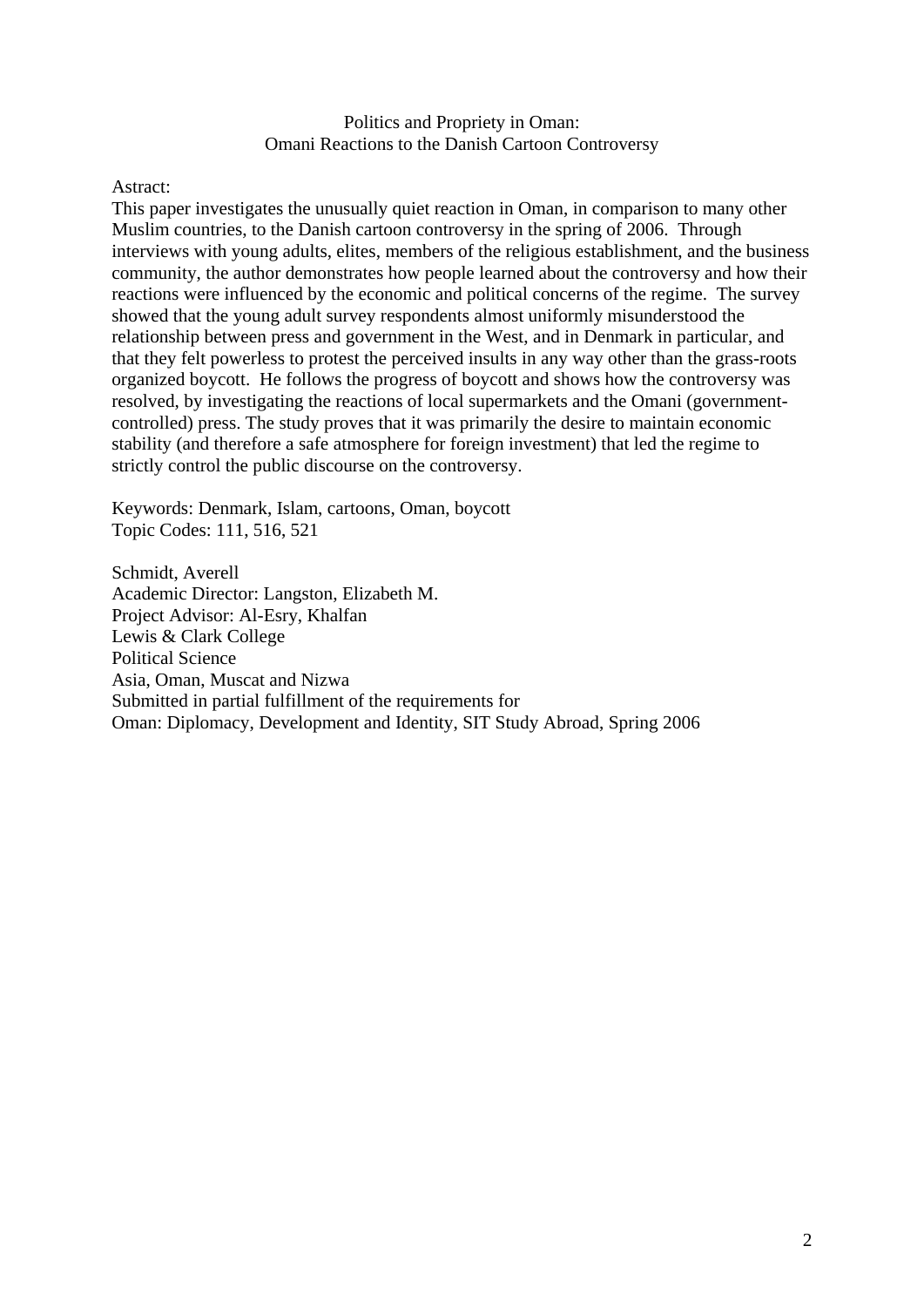# Politics and Propriety in Oman: Omani Reactions to the Danish Cartoon Controversy

By Averell L Schmidt

Professor Elizabeth Langston School of International Training: Muscat, Oman Independent Study Project 18 May 2006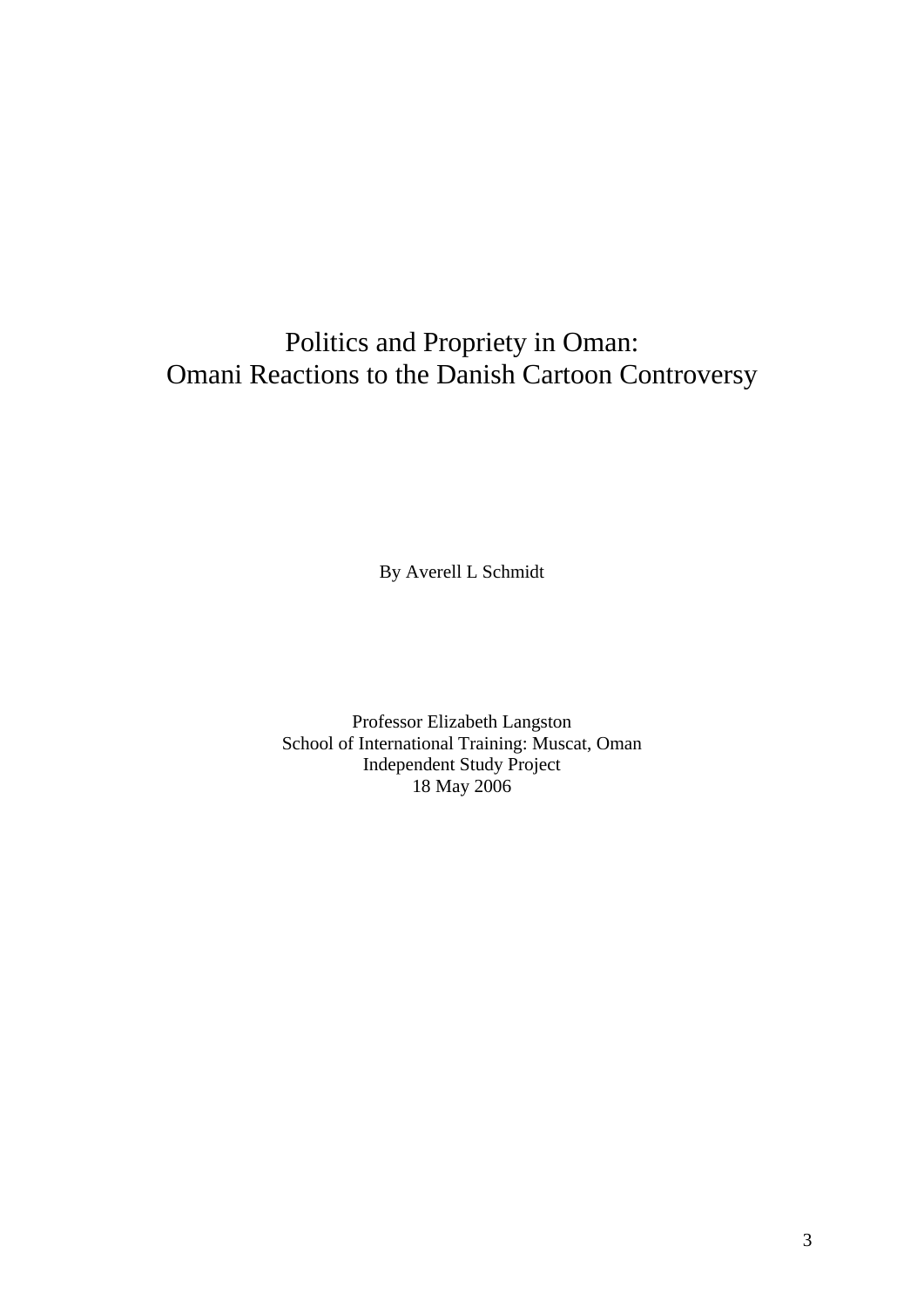Over the past few decades the internationalization of media has transformed the world is which we live. Brought on by both the technological revolution and globalization, this change has proven to have two significant and conflicting consequences. On one hand, it has had the power to bring people together. Today Indonesians with satellite television can watch Saudi Arabian coverage of the hajj and attempt to spot their kin from the masses encircling the Ka'ba. Meanwhile, farmers in Afghanistan can read a newspaper online, learn about the struggles of South American farmers and begin to empathize with their hardships. On the other hand, this transformation has had the power to tear the people apart. Events in one corner of the earth can spark the masses of another into upheaval. One culture's value of free speech is another's irreverence of God; cartoons in one place are blasphemy in another. For better and for worse, instances like these that have begun to influence the worldviews of people throughout the world. And, alas, it is the latter of the two hands that grips the headlines of the new internationalized media. Although instances of the media's power to divide people are bountiful, it is toward one example that we shall focus our attention: the recent controversy surrounding the Danish caricatures of the Prophet Mohammed and, particularly, how the crisis unfolded in Oman.

## I. The Caricatures and the Controversy Beyond Oman

1

The cartoons were first published in the small Danish newspaper *Jyllands-Posten* on 30 September 2005 as the winners of a competition. The contest arose after Kare Bluitgen, a Danish children's author, complained that he could not find an artist to depict the Prophet Mohammed in his upcoming illustrated book, because no one was willing to disobey the Muslim conviction prohibiting images of the Prophet.<sup>[1](#page-4-0)</sup> In response to this call, the editorial board of *Jyllands-Posten* wrote that "we are on our way to a slippery slope where no-one can

<span id="page-4-0"></span><sup>1</sup> Asser, Martin. "What the Muhammed cartoons portray." 9 February 2006. *BBC News Online*. <http://news.bbc.co.uk/1/hi/world/middle\_east/4693292.stm> 24 March 2006.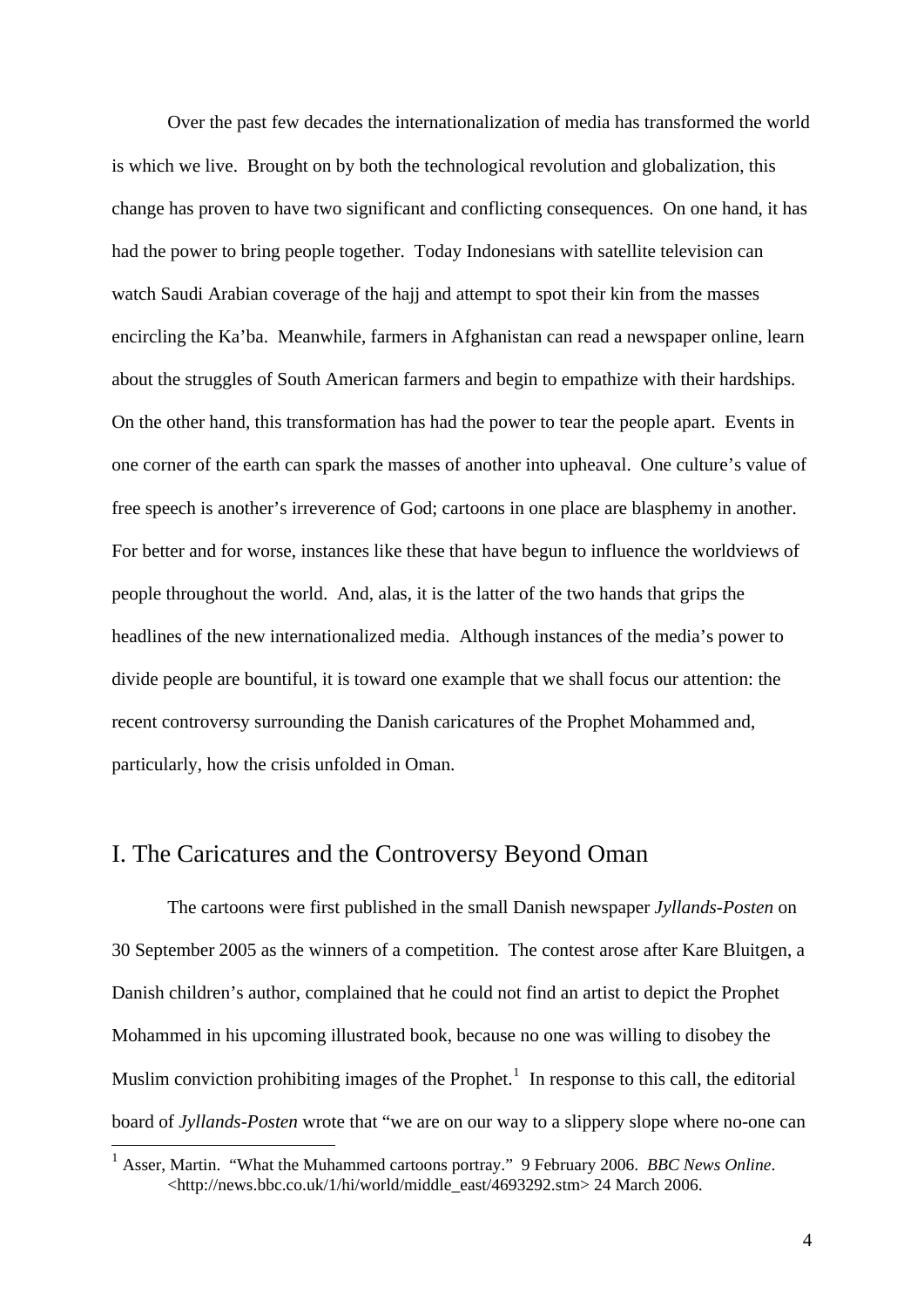tell how the self-censorship will end."[2](#page-5-0) *Jyllands-Posten* then invited "cartoonists to 'draw the Prophet as they saw him,' as assertion of free speech and to reject the pressure by Muslim groups to respect their sensitivities.<sup>[3](#page-5-1)</sup> With this the floodgates opened and depictions of the Prophet poured in. In the end, 12 cartoons were published in the *Jyllands-Posten*; some being highly insulting, such as one portraying the Prophet Mohammed as a sword wilding assassin, and others being more humorous, such as one mocking Bluitgen for using the contest as a public relations stunt.<sup>[4](#page-5-2)</sup> Nevertheless, all were artistic renditions of the Prophet himself and thus in violation of Muslim conviction.

The caricatures immediately received an outcry from Muslim leaders in Denmark; however, they yielded little response from the rest of the Muslim world.<sup>[5](#page-5-3)</sup> In fact, on 17 October 2005 the Egyptian weekly *Al-Farj* republished six of the cartoons, wrote an article condemning them and predicted a public outcry. Despite this prediction and it being the first time the cartoons were published in the Muslim world, they stirred up little public response.<sup>[6](#page-5-4)</sup> They did, however, move ten ambassadors from Muslim countries to complain to the Danish Prime Minister on 20 October.<sup>[7](#page-5-5)</sup> For the cartoons to receive the public outcry *Al-Farj* anticipated would require a much more conscious effort on behalf of Muslim leaders in Denmark. It would require sharing their concerns to the leaders of the Muslim world.

Following the faint public reaction to the cartoons in Egypt, a group of Islamic leaders in Denmark decided to internationalize the issue. During the proceeding months a delegation of Danish Muslims went to the Middle East to meet with the region's religious and political

 $<sup>2</sup>$  Ibid.</sup>

<span id="page-5-1"></span><span id="page-5-0"></span> $3$  Ibid.

<span id="page-5-2"></span> $<sup>4</sup>$  Ibid.</sup>

<span id="page-5-3"></span><sup>5</sup> Reynolds, Paul. "Cartoons: Divisions and inconsistencies." *BBC News Online.* 13 February 2006. <http://news.bbc.co.uk/1/hi/world/middle\_east/4708216.stm> March 24, 2006.

<span id="page-5-4"></span><sup>6</sup> Slackman, Michael and Hassan M Fattah. "Furor Over Cartoons Pits Muslim Against Muslim." 22 February 2006. *The New York Times*, pp. A1.

<span id="page-5-5"></span><sup>7</sup> "Muslim cartoon row timeline." 19 February 2006. *BBC News Online*. <http://news.bbc.co.uk/1/hi/world/middle\_east/4688602.stm> March 24, 2006.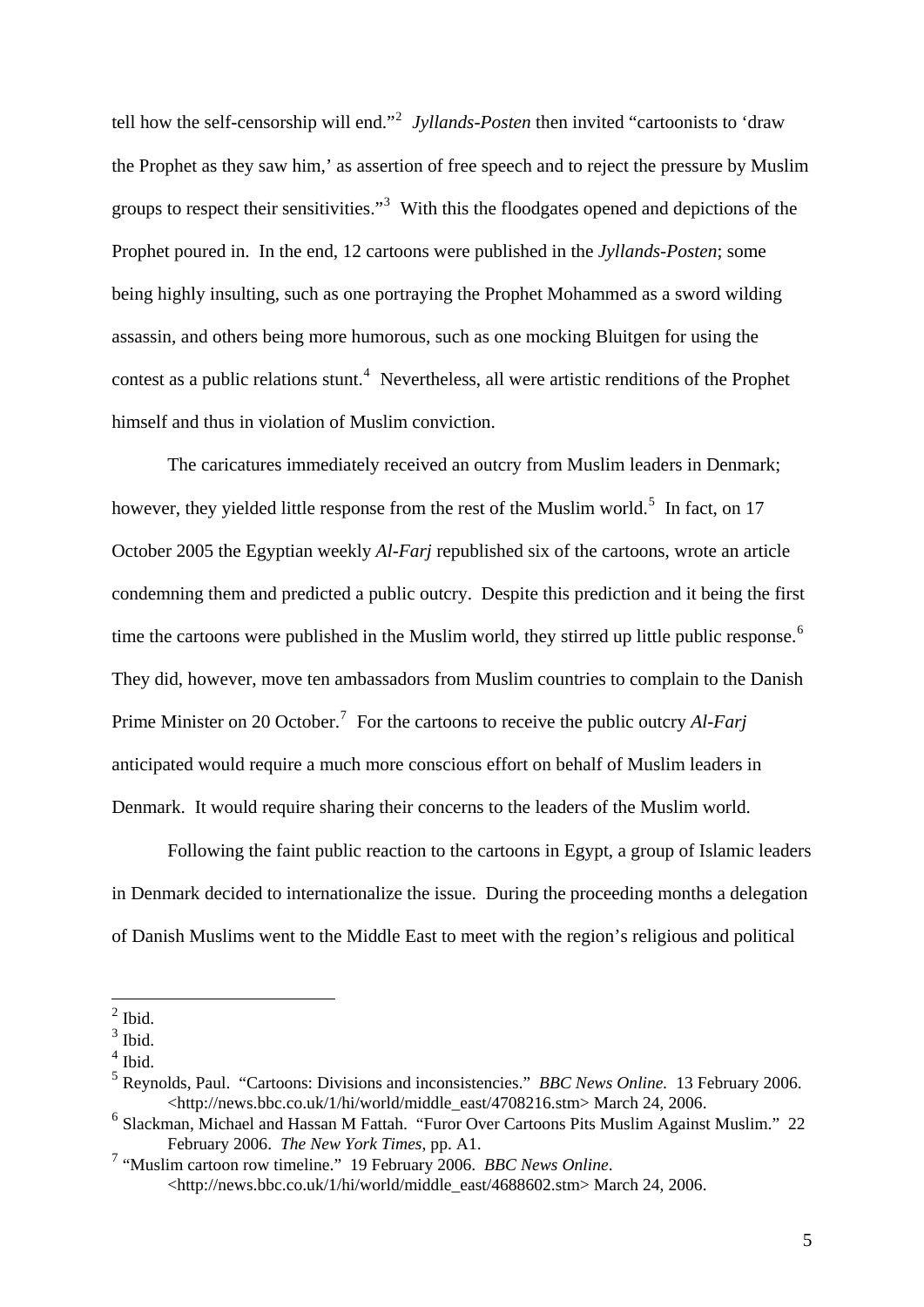leaders. $8$  The delegation brought with them a 43-page dossier discussing the treatment of Muslims and their religion in Denmark. $9$  Within this document was a critical overview of Denmark's treatment of Islam, including the 12 cartoons originally published in the *Jyllands-Posten* in late September and, in addition to these, three extra, fraudulent<sup>[10](#page-6-2)</sup> cartoons that it claimed depicted the Prophet Mohammed.<sup>[11](#page-6-3)</sup> These three additional cartoons were significantly more derogatory and hateful than the original dozen published in the Danish newspaper. The delegation found a ready audience for their case in the Middle East and their pamphlet quickly spread throughout the region.

After weeks of lobbying public leaders in the Middle East, the delegation would find their issue catapult into the international spotlight by a single statement. Their efforts landed the 43-page dossier in the hands of those attending the Organization of the Islamic Conference's (OIC) December summit in Mecca. Although the issue was not on the agenda of the summit, the OIC released a statement on 6 December condemning the cartoons, claiming that people were using the freedom of expression as a pretext to defame religion and calling for the United Nations (UN) to sanction Denmark.<sup>[12](#page-6-4)</sup> With this statement the issue arose on the international scene. Following the OIC condemnation outrage in Muslim states became more public and the issue began to get coverage on state television stations.<sup>[13](#page-6-5)</sup> Although the statement alone did not mark the beginning of the international protest

<span id="page-6-0"></span><sup>8</sup> Reynolds, Paul.

<span id="page-6-1"></span><sup>&</sup>lt;sup>9</sup> Full-text of the dossier is available on Wikipedia.org, see:

<sup>&</sup>quot;Akkari-Laban dossier." *Wikipedia, the free encyclopedia*. 2006. Wikipedia Online. 5 May 2006. <http://en.wikipedia.org/wiki/Akkari-Laban\_dossier>

<span id="page-6-2"></span><sup>&</sup>lt;sup>10</sup> Numerous sources have suggested that one of the most widely circulated cartoons -- often referred to as the "pig cartoon" -- was, in fact, originally published in a French newspaper some years ago mocking a contestant in a pig squealing contest that is held each summer. See

<span id="page-6-3"></span><sup>&</sup>lt;http://www.msnbc.msn.com/id/8959820> for the original story. 11 Reynolds, Paul. "A clash of rights and responsibilities." *BBC News Online*. 6 February 2006. <http://news.bbc.co.uk/2/hi/south\_asia/4686536.stm> 27 March 2006.

<span id="page-6-4"></span><sup>12</sup> Fattah, Hassan M. "At Mecca Meeting, Cartoon Outrage Cystallized." 8 February 2006. *The New York Times.* pp. A1.

<span id="page-6-5"></span> $^{13}$  Ibid.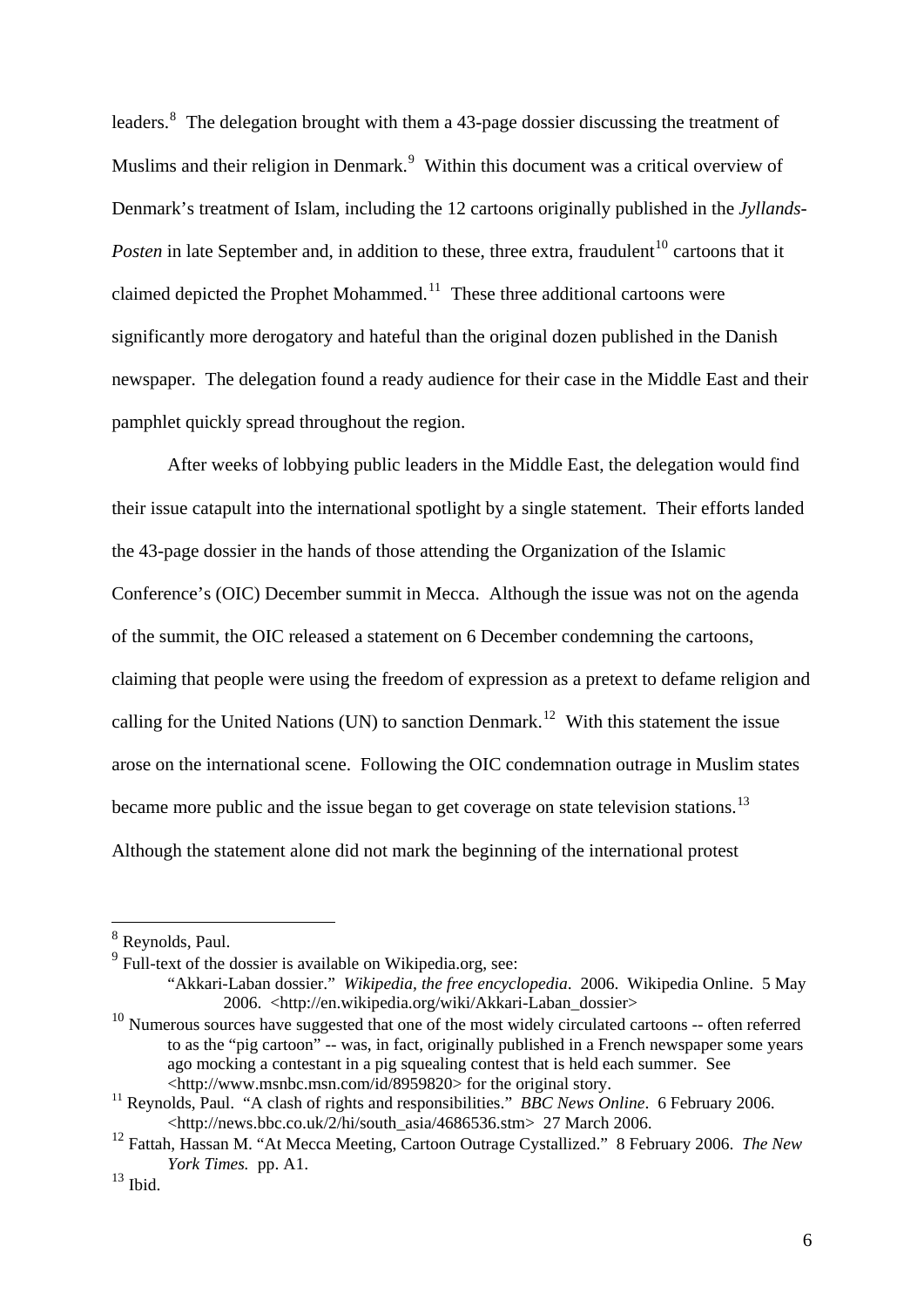movement, it did immediately internationalize the issue and bring it to the attention of the Muslim masses. Over time the issue began to spiral out of control.

Protests soon erupted from Morocco to Indonesia. On 26 January 2005 the political cataclysm began when Saudi Arabia recalled its ambassador to Denmark and Libya closed its embassy in Copenhagen. Four days later, the European Union's (EU) office in Gaza was raided by gunmen demanding an apology for the publication of the cartoons. On the 31 January the *Jyllands-Posten* apologized for the cartoons, while the Danish Prime Minister defended the right to freedom of expression. The following day newspapers in France, Italy, Spain and Germany republish the caricatures to assert their right to free speech. This initiated a pattern of republication and reaction, which became increasingly violent over time. On 4 and 5 February, the Danish embassies in Damascus and Beirut, respectively, were attacked by angered masses. In Beirut the Danish embassy, along with its Norwegian cohabitant, was burnt down. The next day the protests began to claim lives as five people died in protests in Pakistan and one in Somalia. The Iranian government then cut all ties to Denmark as protesters assaulted the Danish embassy in Tehran, subsequently prompting the Iranian newspaper *Hamshahri* to commence a mock contest where artists submitted cartoons portraying the Holocaust, Israel and America.  $14$  This pattern continued throughout the rest of the month of February resulting in a political, economic and social crisis, deepening the chasm between the Western and Western worlds.

The events that took place unleashed many of the underlying tensions in various parts of the world. In many places the controversy caused social friction to erupt. Perhaps the worst instance of this was in Nigeria, where outrage over the cartoon resulted in feudal

<span id="page-7-0"></span> $14$  All information for this paragraph was taken from: "Muslim cartoon row timeline." 19 February 2006. *BBC News Online*. <http://news.bbc.co.uk/1/hi/world/middle\_east/4688602.stm>. -This site has a timeline showing many of the significant events in the cartoon crisis.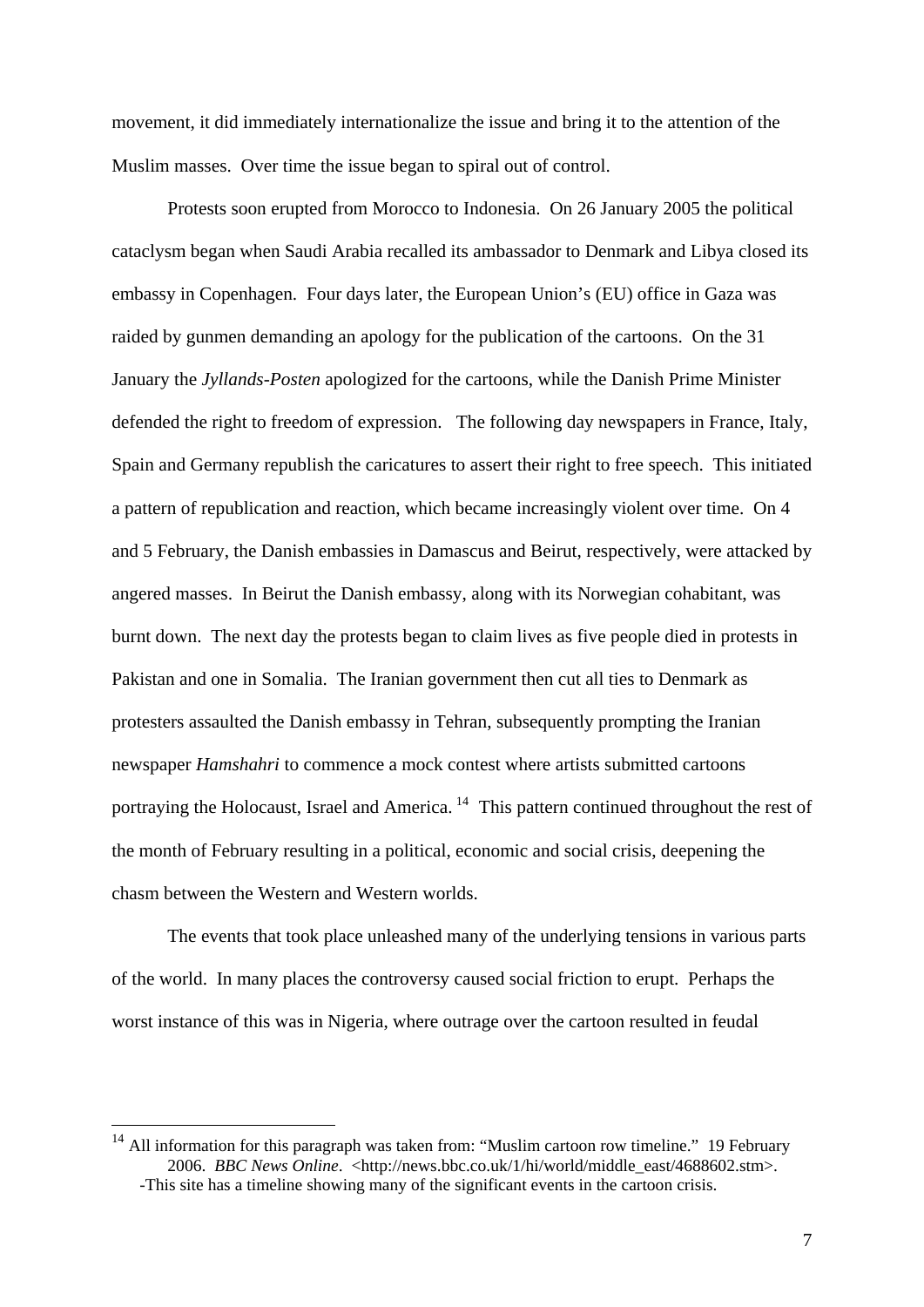violence.[15](#page-8-0) Christians in southern Nigeria slaughtered over 100 Muslims in retaliation to the murder of 18 Ibos Christians by Muslims infuriated by the cartoons in the northern part of the country.[16](#page-8-1) For days there was death and destruction as Muslims and Christians burned each others' homes, businesses, mosques and churches.

The controversy has also provided ammunition to Muslim extremist groups. In Syria and Iran, for example, many groups have used the cartoons as justification for the perception that the Western world is anti-Islamic and have tried to manipulate the issue to compliment their political ambitions.<sup>[17](#page-8-2)</sup> In Lebanon on 9 February a Shiite ceremony turned into a political display as thousands showed to protest the cartoons.<sup>[18](#page-8-3)</sup> Thus the controversy has underscored the contest between opposition movements and their governments.<sup>[19](#page-8-4)</sup> Sadly, the degree of the violence in the protest movement suggests that these groups have been quite successful in their efforts.

The fallout of the cartoon crisis has also revealed two characteristics about relationships among religions. Firstly, it has revealed that the international religious community has the ability to unite. A diverse array of religious leaders -- from the Pope to Grand Ayatollah Ali al-Sistani -- have unanimously renounced violence and called for a peaceful response to the cartoons. Secondly, the reaction has shown that the Muslim world has the ability to overcome its sectarian differences in the face of a threat to Islam. During a Friday sermon at the Grand Mosque in the holy city of Mecca, the Saudi preacher Saleh bin Humaid praised this newfound unity by saying "A great new spirit is flowing through the

<span id="page-8-0"></span><sup>15</sup> Polgreen, Lydia. "Nigeria Counts 100 Deaths Over Danish Caricatures." 24 February 2006. *The New York Times*, pp. A8.

<span id="page-8-1"></span> $^{16}$  Ibid.

<span id="page-8-2"></span><sup>17</sup> "Mutual incomprehension, mutual outrage – Islam and free speech." 11 February 2006. *The Economist*, Special Report: US Edition.

<span id="page-8-3"></span><sup>&</sup>lt;sup>18</sup> "Muslim cartoon row timeline."

<span id="page-8-4"></span><sup>&</sup>lt;sup>19</sup> Slackman, Michael and Hassan M Fattah.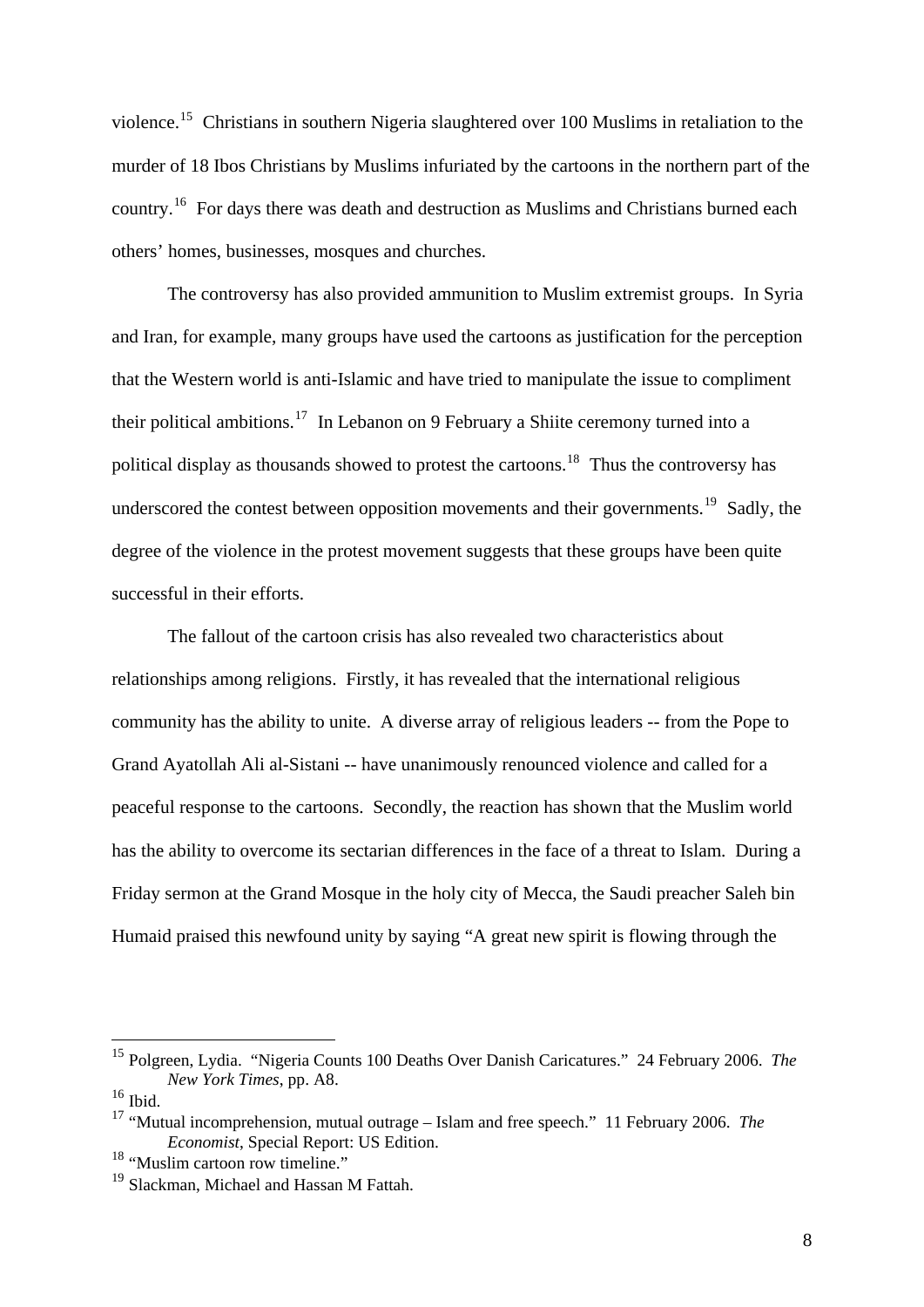body of the Islamic nation. The world can no longer ignore the nation and its feelings."<sup>[20](#page-9-0)</sup> Nevertheless, calls by religious leadership for calm have proved to have little sway over the masses; the violent response seemed to be out of their control.

The crisis has also received a noteworthy response from both Western and Muslim governments. The response from Western governments was remarkably uniform. Most, including the US and Britain, have claimed that freedom of expressions is a right that comes with the responsibility to respect differences. In the West, some public opinion leaders retorted this by claiming that their governments failed to stand up for their fundamental beliefs by not asserting the artists' and newspapers' rights to freedom of expression. However, it seems that this response was aimed at giving Muslim moderates evidence that free speech is compatible with Islamic beliefs, thereby discrediting the position of Muslim extremists. In this sense Western governments used the issue as an opportunity to distinguish between Muslims who violently and peacefully responded to the controversy.<sup>[21](#page-9-1)</sup> By encouraging a moderate reaction Western governments hoped to lessen the perception that this crisis was clash of civilizations.

Even more significant were the Muslim governments' responses to the crisis. Throughout these states the prevailing trend was to increase censorship of the media. Some pundits have suggested that many of the Arab regimes used these policies to establish their religious credentials.<sup>[22](#page-9-2)</sup> In Jordan, for example, King Abdullah responded so harshly to the republication of the cartoons in his nation that it threw back his allies. He claimed to be especially offended by the publications because of his direct descendence from the Prophet.<sup>[23](#page-9-3)</sup> In Saudi Arabia an entire newspaper was shutdown for reprinting a selection of the

<span id="page-9-0"></span> $20$  "Mutual incomprehension, mutual outrage – Islam and free speech."

<span id="page-9-1"></span><sup>&</sup>lt;sup>21</sup> Reynolds, Paul. "A clash of rights and responsibilities."

<span id="page-9-2"></span><sup>&</sup>lt;sup>22</sup> Slackman, Michael and Hassan M Fattah.

<span id="page-9-3"></span> $23$  Ibid.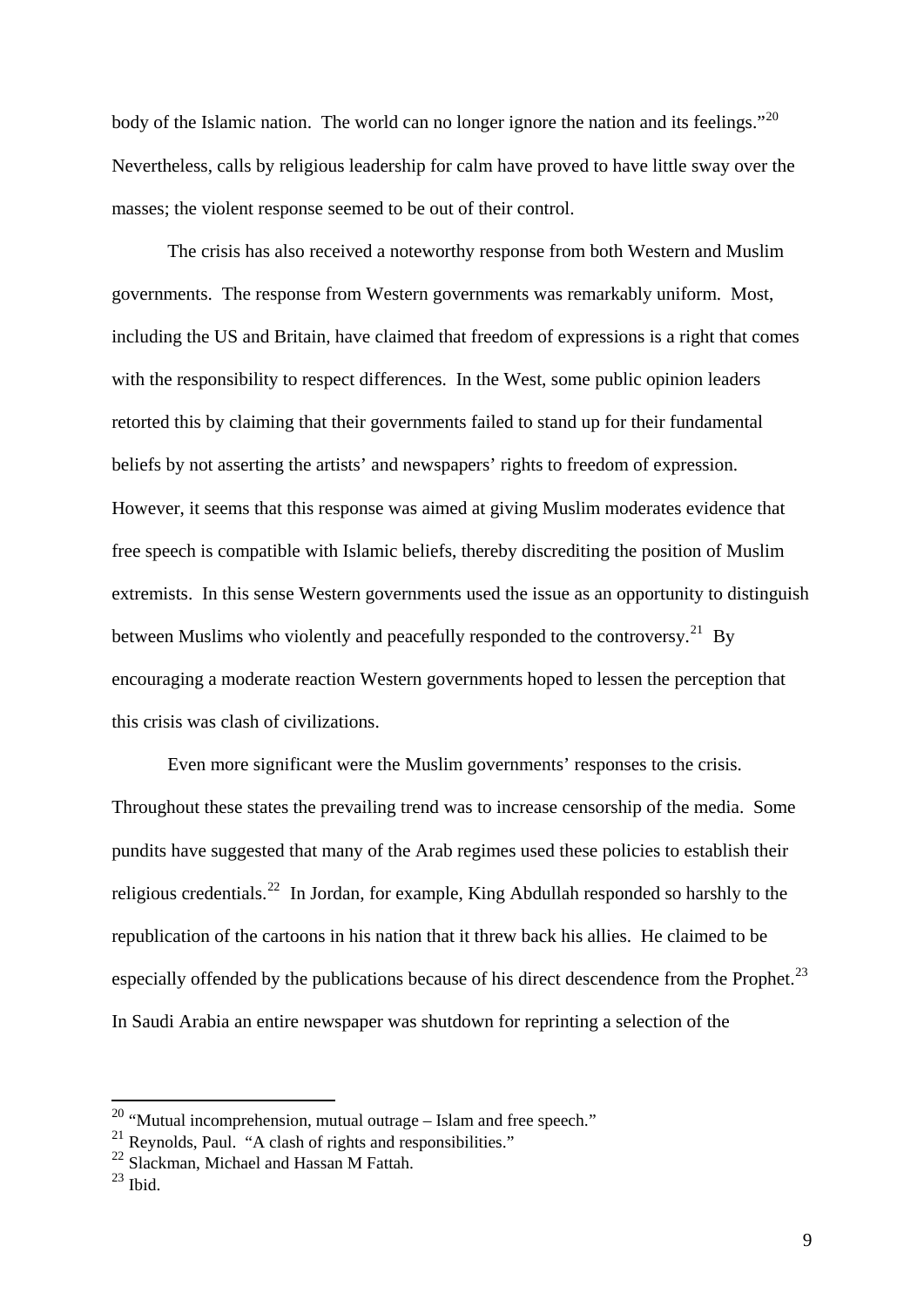cartoons.<sup>[24](#page-10-0)</sup> In the end, eleven journalists in five different Muslim countries faced prosecution for publishing the cartoons.<sup>[25](#page-10-1)</sup> Some scholars have also suggested that the controversy gave regimes justification for cracking down on Islamist opposition groups.<sup>[26](#page-10-2)</sup> With the upheaval escalating, authoritarian regimes had an ideal opportunity to suppress their opposition in a manner that both suited Western interests and their own survival. Other experts have maintained that the same governments used the controversy as a scapegoat from domestic ills.<sup>[27](#page-10-3)</sup> It provided an opportunity to refocus popular discontent on external enemies and away from a regime's failure to address issues such as unemployment and education. In sum, the Muslim regimes saw the media as fueling popular furor, providing justification for Muslim extremism and degrading Islam. Increasing censorship of the media was thus a win-win policy for Muslim governments.

The Muslim popular response to the cartoons was ultimately a boycott of Danish goods. In terms of popular participation the boycott was a resounding success. Arla Foods, a Danish diary company said that the boycott had been "nearly total."<sup>[28](#page-10-4)</sup> At the height of the boycott Arla Foods claimed to be loosing \$1.5 million a day in exports to the Middle East. The tumultuous business environment caught Danish companies off guard. Unlike American businesses, Danish companies are not accustom to international pressure and struggled to adapt to the Muslim boycott.<sup>[29](#page-10-5)</sup> Many companies initially ran full-page advertisements in Middle Eastern newspapers asserting that Denmark respects all religions. This strategy quickly proved to be counterproductive by helping boycotters identify potential targets;

<span id="page-10-0"></span><sup>24</sup> Usher, Sebastian. "Saudi paper 'shut' in cartoon row." 20 February 2006. *BBC News Online*. <http://news.bbc.co.uk/2/hi/middle\_east/4734500.stm> 5 May 2006.

<span id="page-10-1"></span><sup>&</sup>lt;sup>25</sup> Slackman, Michael and Hassan M Fattah.

<span id="page-10-2"></span><sup>26</sup> Qureshi, Emran. "The Islam the Riots Drowned Out." 12 February 2006. *The New York Times*, pp. D1.

<span id="page-10-3"></span><sup>&</sup>lt;sup>27</sup> Friedman, Thomas. "Empty Pockets, Angry Minds." 22 February 2006. *The New York Times*, pp. A19

<span id="page-10-4"></span><sup>28</sup> Pfanner, Eric. "Danish Companies Endure Snub by Muslim Consumers." 27 February 2006. *The New York Times*, pp. C1.

<span id="page-10-5"></span> $^{29}$  Ibid.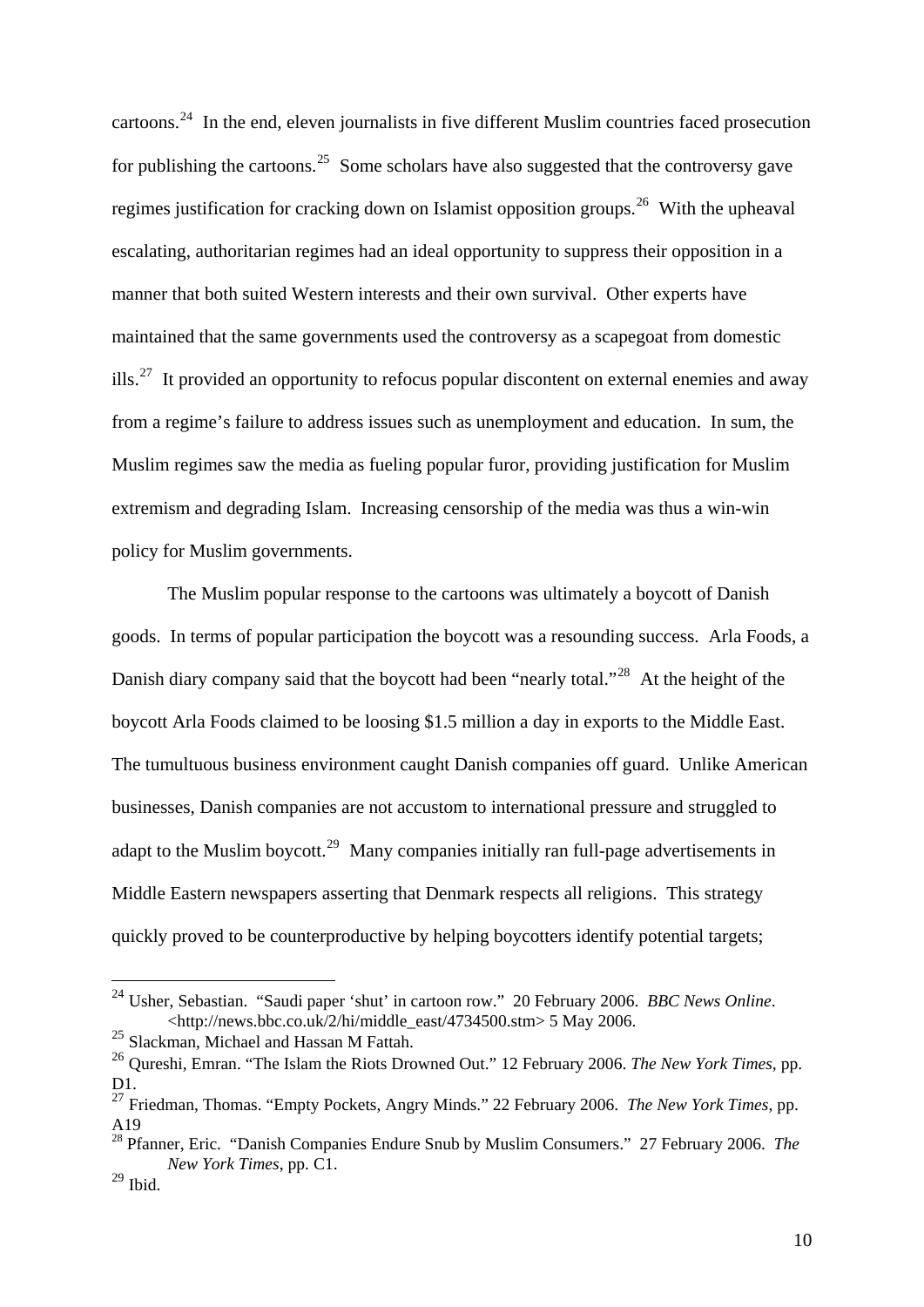therefore, companies began to take a low profile by removing logos and advertisements from products and publications throughout the Muslim world.<sup>[30](#page-11-0)</sup> Perhaps the hardest hit company was Kuwaiti Danish Dairy. Although the company has not had an affiliation with Denmark for decades and is completely Kuwaiti owned and operated, the company's sales fell by 95% in some markets. $31$  It is also worth noting that some sectors of the Danish economy -- such as shipping and other services that do not directly interact with consumers -- have not been affected by the Muslim boycott.

All this evidence suggests that there was not one ultimate authority orchestrating the boycott, but rather that the campaign was largely conducted by individuals acting on their own personal convictions. This was most apparent in the quality of goods that were boycotted. These products tended to be consumer goods from companies with clear affiliations to Denmark. The most evident example of this was the substantial drop in sales felt by the Muslim company Kuwaiti Danish Dairy. From this perspective, the campaign did not seem to have the direction that comes with a well-defined leadership. For this reason I believe the controversy and the response it received says more about the personal convictions and values of individuals in the Muslim world than it does about the ability of organizations to galvanize the masses. Therefore, by studying the crisis in Oman we can shed light on some aspects of both the relationship between the Muslim and Western worlds and the innerworkings of Omani society. However, before we can venture toward the case at hand it is necessary to locate this study within a greater context. It is only after understanding the dynamics at work during past incidents that can one view the recent controversy in its entirety.

 $30$  Ibid.

<span id="page-11-1"></span><span id="page-11-0"></span> $31$  Ibid.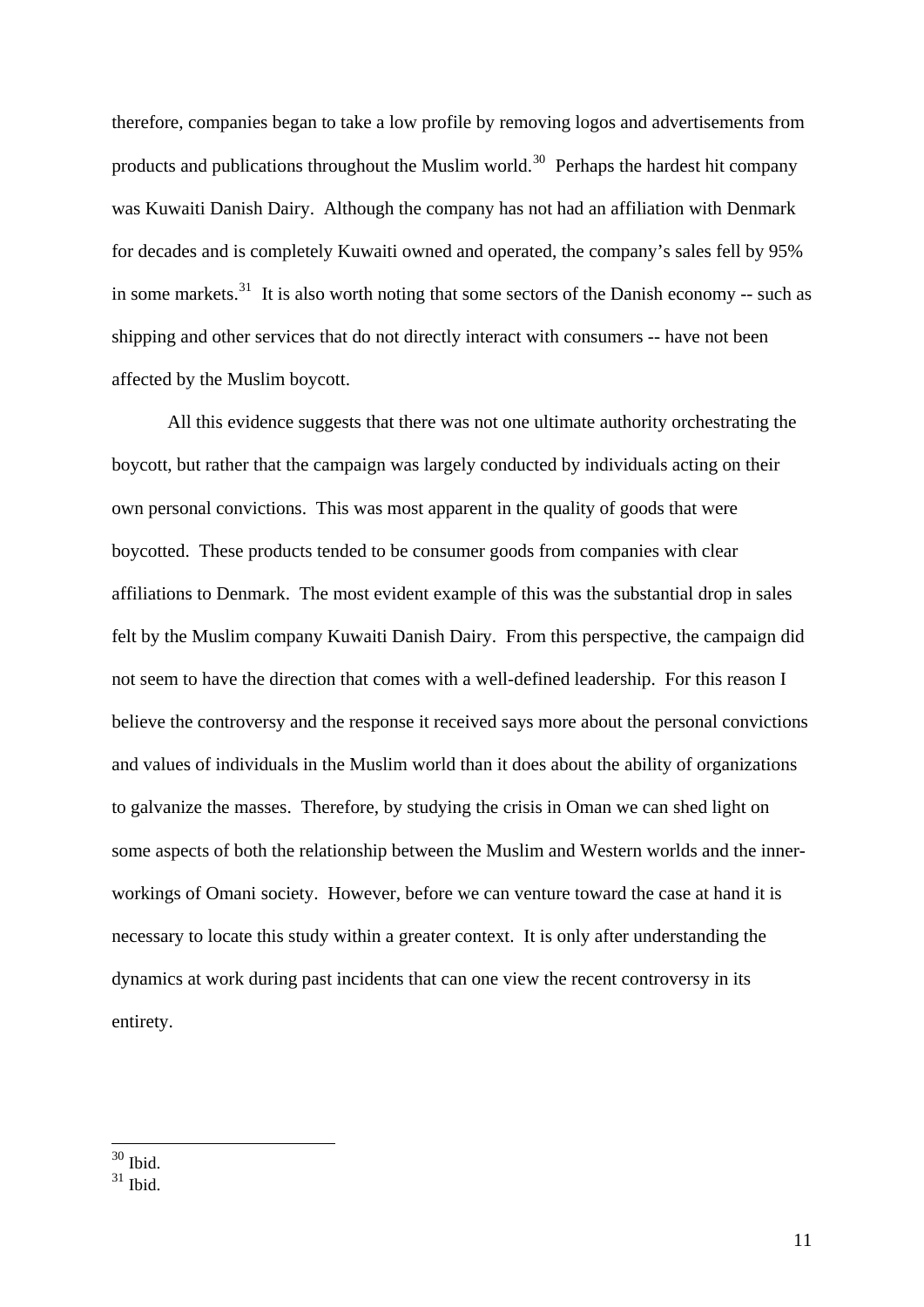## II. Contextualizing the Controversy

 Although the controversy over the Danish cartoons caught many off guard, there is a long and rich literature concerning the factors influencing such events and similar crisis that have occurred in the past. Much of this literature deals with the technological and information revolutions and how they are politically, socially and culturally transforming the world in which we live. There is also a great deal of information available pertaining to the nature of Islamic art and the prohibition of representations of the Prophet Mohammed and God. In addition to this, the Muslim world has been outraged, often galvanized, by the treatment of their religion in the Western world many times in the past and a significant amount scholarship has emerged to assess these particular cases. It is therefore necessary to consider and understand this body of information before we can come to view the recent controversy in the appropriate context.

 One of the most researched topics relating to this controversy is the impact of the technological and information revolutions on the Muslim world. The full scope of this topic transcends the breadth of this essay; however, certain aspects of this scholarship can vastly contribute to our understanding of the issue at hand. The most fundamental consequence of this transformation is that as new communications technology becomes available to consumers of all backgrounds, the old asymmetrical balance of communication technology between the state and the public is reversed.<sup>[32](#page-12-0)</sup> Innovations such as faxes, compact discs and video-recorders permit individuals to become the disseminators and makers of information, not mere recipients. Thus state monopolies on the flow of information are diminishing and individuals are becoming increasingly globally conscious and interconnected. Information no

<span id="page-12-0"></span> $32$  Eickelman, Dale F. and Jon W. Anderson. 1999. "Redefining Muslim Publics," pp. 1-18 in: Dale F. Eickelman and Jon W. Anderson (Eds.) *New Media in the Muslim World: The emerging Public Sphere*. Bloomington, IN: Indiana University Press. p2.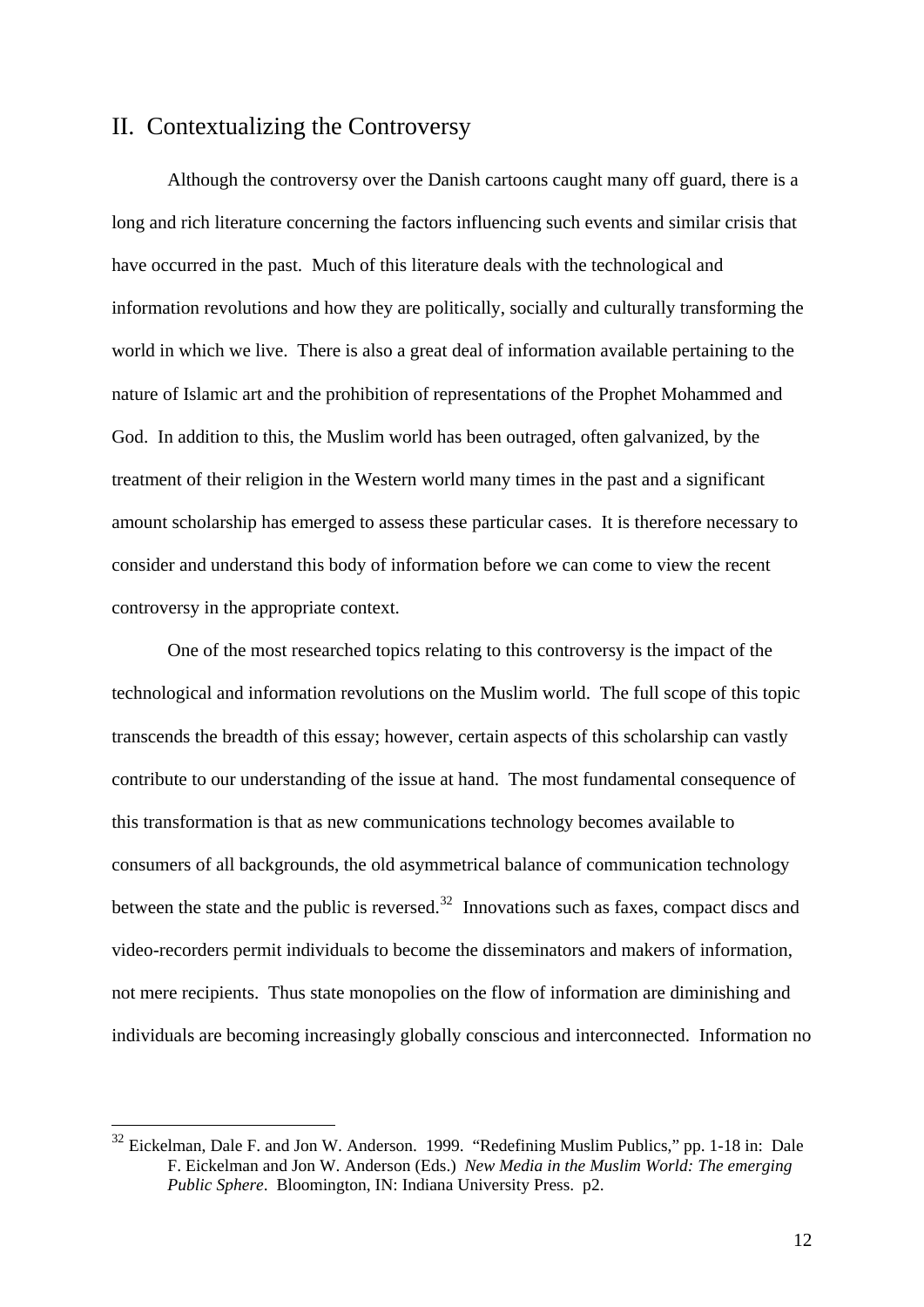longer flows vertically from a decision-making elite to the masses of society, but rather horizontally within the masses themselves. $33$ 

 The proliferation of this information technology has subsequently transformed the characteristics of Muslim publics throughout the world. By undercutting traditional conceptions of authority it allows the masses to determine what it means to be and live as a Muslim does in a modern world. As shown by Dale Eickelman, the proliferation of this technology is "among other consequences, helping to alter the way large numbers of Muslims, in [rural Oman] and elsewhere, think about themselves, their religion and their politics."[34](#page-13-1) Individuals are no longer solely embracing the beliefs espoused by religious and political authority, but instead are becoming increasingly aware of contemporary issues and interpreting them in their own personal manner. The spread of modern technology and information and the ensuing collapse of traditional structures of religious authority prompt Eickelman to assert, "Islam has been democratized."<sup>[35](#page-13-2)</sup> Although this may be a premature assertion, it is clear that the information and technological revolutions are transforming notions of authority.

 In addition to this, the technological and information revolutions have resulted in the internationalization of the media. Individuals today have access to media sources and ideas from all walks of life, are therefore exposed to formerly inaccessible facets of other civilizations. As geographic, linguistic, political and cultural divisions cease to be barriers to the flow of information, individuals are forced to rethink their role in both society and the

<u>.</u>

<span id="page-13-0"></span><sup>&</sup>lt;sup>33</sup> Norton, Augustus Richard. 1999. "The New Media, Civic Pluralism and the Slowly Retreating State," pp. 19-28 in: Dale F. Eickelman and Jon W. Anderson (Eds.) *New Media in the Muslim World: The emerging Public Sphere*. Bloomington, IN: Indiana University Press. p21.

<span id="page-13-1"></span><sup>34</sup> Eickelman, Dale F. 1998. *Mass Education, the New Media and Their Implications for Political and Religious Authority*. Abu Dhabi, UAE: Emirates Center for Strategic Studies and Research. p6.

<span id="page-13-2"></span><sup>35</sup> Eickelman; 1998, p14.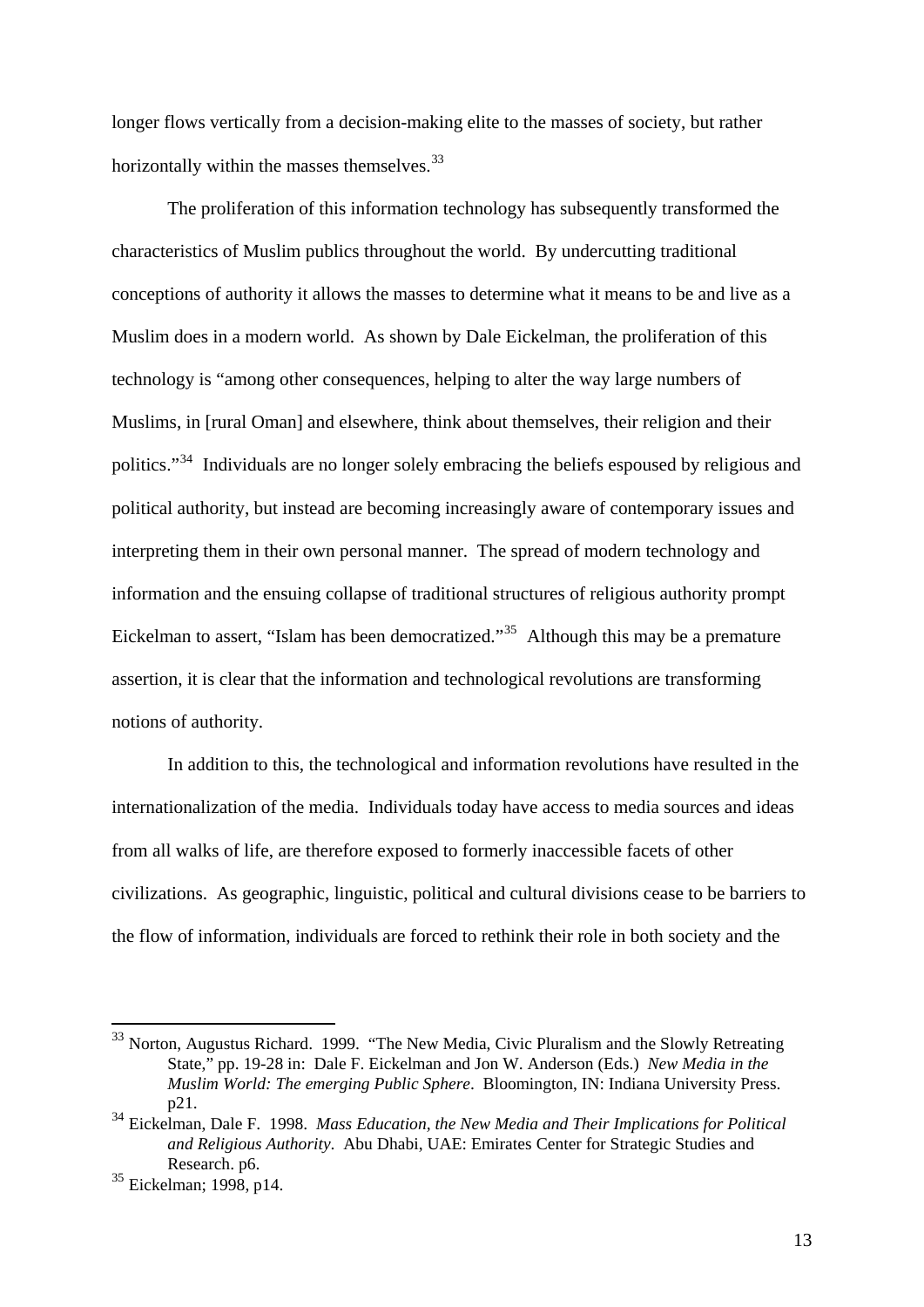world. Populations are consequently becoming more globally conscious. In regards to the impact of this transformation on the Muslim world Eickelman notes:

A new sense of public is emerging throughout the Muslim-majority states and Muslim communities elsewhere. It is shaped by increasingly open contests over the use of symbolic language of Islam. New and accessible modes of communication have made these contests increasingly global, so that even local issues take on transnational dimensions.<sup>[36](#page-14-0)</sup>

It is this combination of changing factors -- nature of authority, the flow of and access to information and the characteristics of publics -- that has allowed the information and technological revolutions to have such great impact on world events. It is this shift that has ultimately made it so that, as Eickelman puts, "local issues take on transnational dimensions." It light of recent events this statement seems to be nearly a fact. Events in an obscure Danish newspaper have brought the masses of the Muslim world to upheaval.

Although I am not quick to pronounce the triumph of information and technology over the hierarchical nature of Muslim religious and political authority, I do believe that this assertion beckons further quantification. An important aspect of this study is, therefore, to determine to what extent the attitudes and behavior of individual Muslims concerning the controversy was shaped by personal convictions rather than by the direction of authority. With this dynamic in mind it becomes important to review the Islamic convictions most directly related to the controversy at hand.

 It is quite apparent that Muslim convictions played a significant role in the events that unfolded. To begin, the cartoons were an immediate violation of Muslim principles in that they were artistic renditions of the Prophet Mohammed. Images are strictly prohibited by the Qur'an and pictures of the prophets or God are considered the most severe violation of this prohibition.<sup>[37](#page-14-1)</sup> Not only were the Danish cartoons images of one of Islam's holiest figures

<span id="page-14-0"></span><sup>&</sup>lt;sup>36</sup> Eickelman; 1998, p16.

<span id="page-14-1"></span><sup>37</sup> Gocer, Asli. 1999. "A Hypothesis Concerning the Character of Islamic Art." *Journal of the History of Ideas*. Volume 60, Number 4, October 1999, pp. 683-692. p683.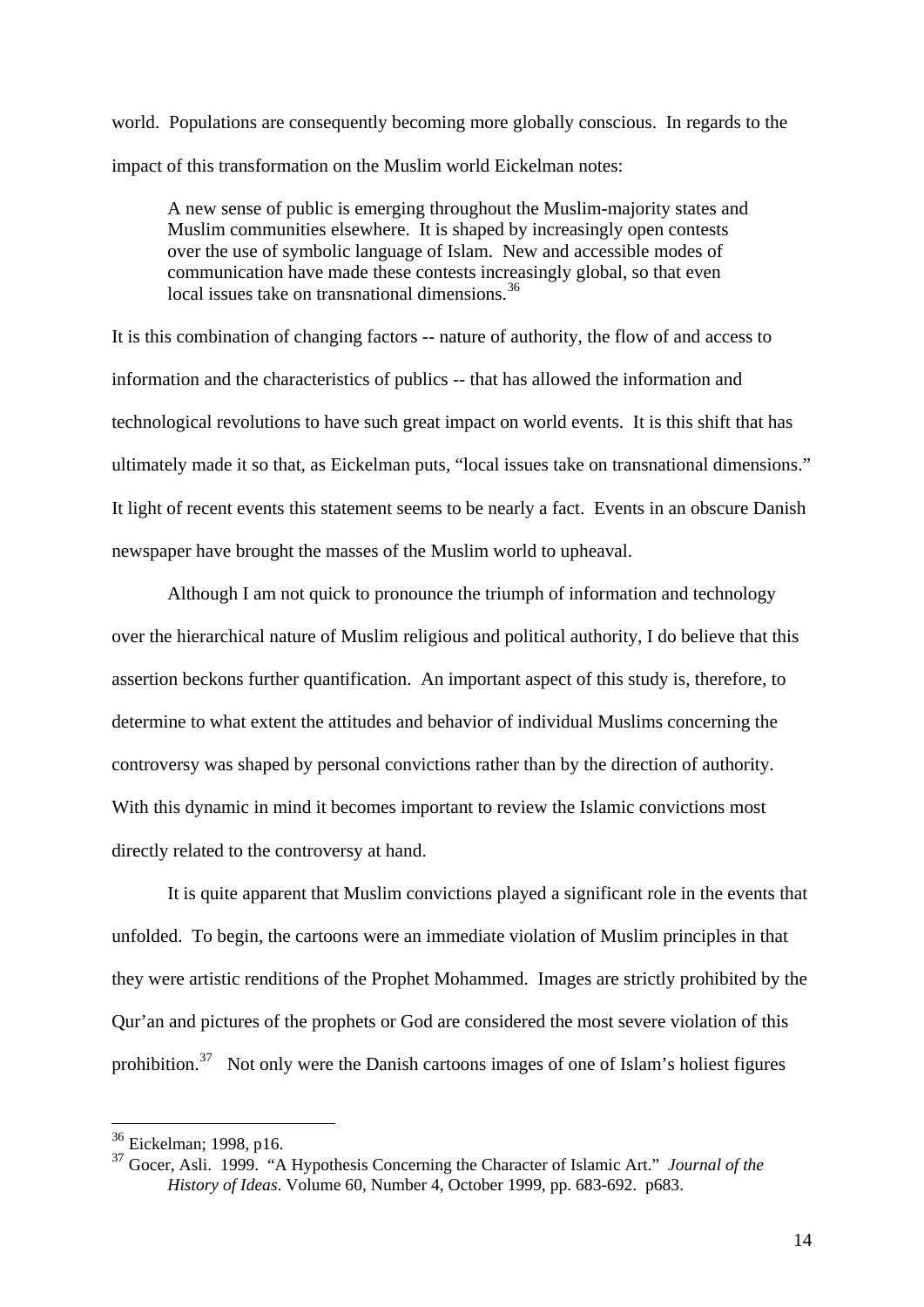and an infringement of Islamic law, they were also extremely derogatory and insulting to the faith as a whole. However, what accounts for these convictions and gives Islamic art its unique character?

There is a rich scholarship concerning Islamic aesthetics, especially regarding the prohibition of images. As noted above, there are many Qur'anic verses that are use to substantiate the claim that images are not permissible; however, only one verse directly addresses the issue:

And [mention, O Muhammad] when Abraham said to his father Azar, "Do you take idols as deities? Indeed, I see you and your people to be in manifest error."  $(6:74)^{38}$  $(6:74)^{38}$  $(6:74)^{38}$ 

This verse strikes at the root of the theological prohibition. It illuminates the fear that such images could become the focus of worship and subsequently transform into the deity itself in the mind of the beholder. To the Muslim, figurative representations are to be avoided because they run the risk of equating imperfect human creativity with divinity. This rejection of pictorial art is also justified in the belief that the qualities of God must be replicated in art.<sup>[39](#page-15-1)</sup> Unlike painting and other similar art forms, which are bound to human talent and thus error, Islamic art attempts to come as near to perfection as human ability permits. As a result, Muslim art tends to consist of mathematic and natural patterns. Muslims theoretically justify this art form on the basis that artistically producing mathematical perfection is emulating the qualities of God.<sup>[40](#page-15-2)</sup>

Another Islamic art form is the calligraphy of Qur'anic verses. Duplicating passages of the Qur'an is seen as theologically just because it is reproducing the words of God in an

<sup>-</sup>The most frequently quoted passages are 34.12, 3.42, 5.92, and 6.74; however, as one scholar asserts that these are "post facto justifications" (Gocer; 1999, p692).

<span id="page-15-0"></span><sup>38</sup> The Qur'an: Arabic Text with Corresponding English Meaning. 1997. Abulqasim Publishing House. Translated by Saheeh International: Riyadh, Saudi Arabia.

<span id="page-15-1"></span><sup>39</sup> Gocer; 1999, p690.

<span id="page-15-2"></span> $40$  Gocer; 1999, p691.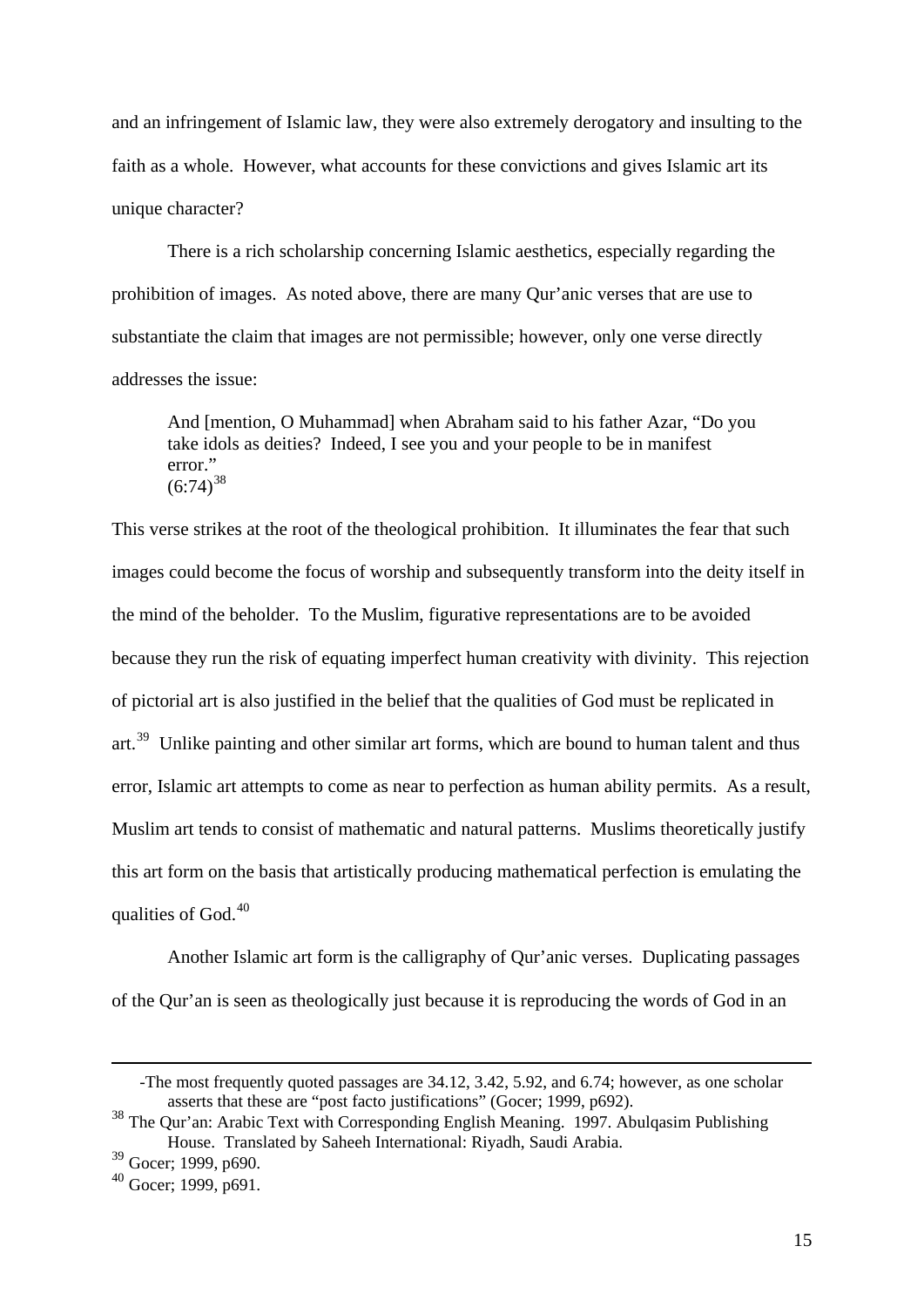eloquent manner. In calligraphy, as in mathematics, there is minimal room for human manipulation and, as a result, minimal potential for error. As show by Asli Gocer, these considerations lead Muslims to conclude that "art that is not theologically reflective is metaphysically vacuous and morally pernicious, and hence it has no place in good society."<sup>[41](#page-16-0)</sup> In Islamic societies, figurative art represents both a potential deviation from and threat to its theological pillars. Consequently, art that most accurately portrays the qualities of God and has the least potential for theological deviation is most permissible in Muslim societies.

 In addition to this, Islamic beliefs regarding the Prophet Mohammed also played a significant role the behavior of individuals during the cartoon crisis. There is a considerably large and detailed history concerning the relationship between Muslim principles and the life of the Prophet Mohammed. The Sunna and Hadith, for instance, are both compilations of the acts and deeds of the Prophet during his lifetime and are used as primary sources when formulating Islamic law.[42](#page-16-1) The Prophet Mohammed is seen as Islam's exemplary figure and his emulation is regarded as most virtuous. The exalted life and deeds of the Prophet are pillars of Muslim society and the cartoons threatened their credibility. As with any wellrevered leader, assaults on their character quickly manifest into assaults on the populations that follow them. In light of this it comes as no surprise that the Danish cartoons galvanized the Muslim masses.

Regrettably, this is not the first Western-Muslim debacle. The record of the Western-Muslim relationship is as laden with conflict -- military, economic, cultural and otherwise - as nearly any other relationship in history. For our present purposes it is therefore necessary to survey some of the past controversies between the two parties over the propriety of expression and the treatment of religion. From disputes over the *Jerry Springer Show* to the

 $41$  Gocer; 1999, p690.

<span id="page-16-1"></span><span id="page-16-0"></span><sup>42</sup> Esposito, John L. 1998. *Islam: The Straight Path.* New York, NY; Oxford University Press. pp 77.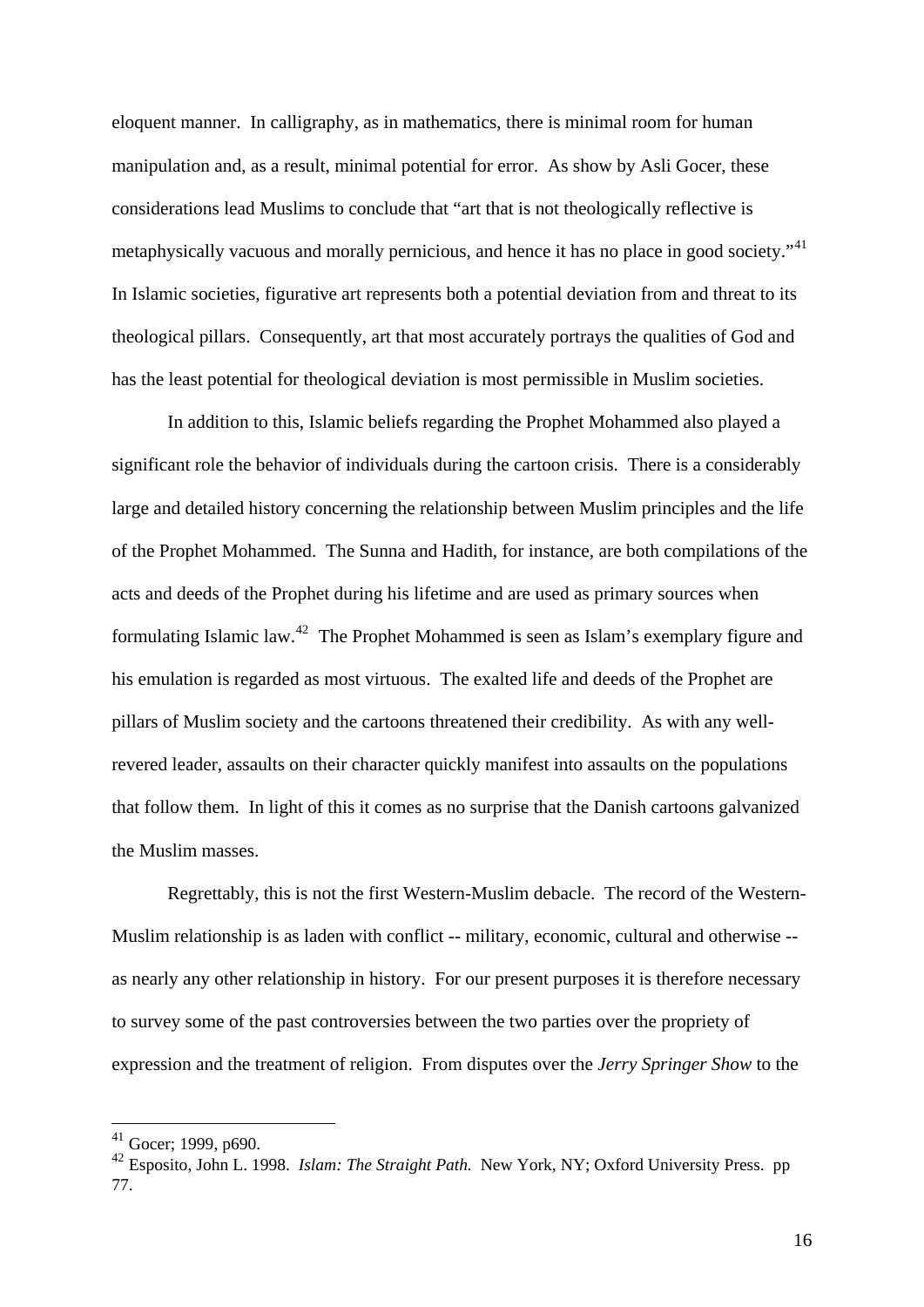Dutch film *Submission* (2004), numerous comparisons have been made between past controversies and the recent incidents surrounding the *Jyllands-Posten* cartoons. Although much can be learned from studying each instance, I believe that it is most important for this study to focus on the events that are most similar to the recent controversy: impacted by the internationalization of the media, Muslim convictions and the environment that they emerged into.

One of the first instances a publication provoking a debate of global scope was in the late 1970s. This was the controversy was surrounding the book *Orientalism* by Edward Said.<sup>[43](#page-17-0)</sup> The book itself is the author's assessment of Middle Eastern studies in the United States; yet the controversy it ensued marked a turning point in the nature of the conflict between the Muslim world and the West. As shown by Sadiq Jalal Azm, the debates that proceeded were "universal and encompassed all of the globe, transcending geographic, cultural and linguistic borders."[44](#page-17-1) For the first time Western treatment of the East had caused a transnational dispute; however, this controversy never would have rose to such a large scope and degree had it not been for the role of the media in internationalizing the issue. It would be nearly ten years before an incident would match the severity of the cataclysm caused by *Orientalism*.

Perhaps the most similar controversy to the one at hand was the fiasco surrounding Salman Rushdie's book *Satanic Verses*. Published in the late 1988, the book suggested that during the Prophet Mohammed's time in Mecca, before the Hijra, he had received a revelation from Satan permitting him to compromise with the polytheists of his own tribe.<sup>[45](#page-17-2)</sup> Even though the controversy over this portion of the Sura of the Star is widely acknowledged

<span id="page-17-0"></span><sup>43</sup> Said, Edward. 1978. *Orientalism*. New York, NY: Pantheon Books.

<span id="page-17-1"></span><sup>44</sup> Azm, Sadiq Jalal. "The Satanic Verses Post-Festum: The Global, The Local, The Literary." *Comparative Studies of South Asia, Africa and the Middle East*. Volume 20, Number 1&2, 2000, pp. 44-66. pp. 44.

<span id="page-17-2"></span><sup>45</sup> Rushdie, Salman. 1988. *The Satanic Verses*. London, England: Viking publishers.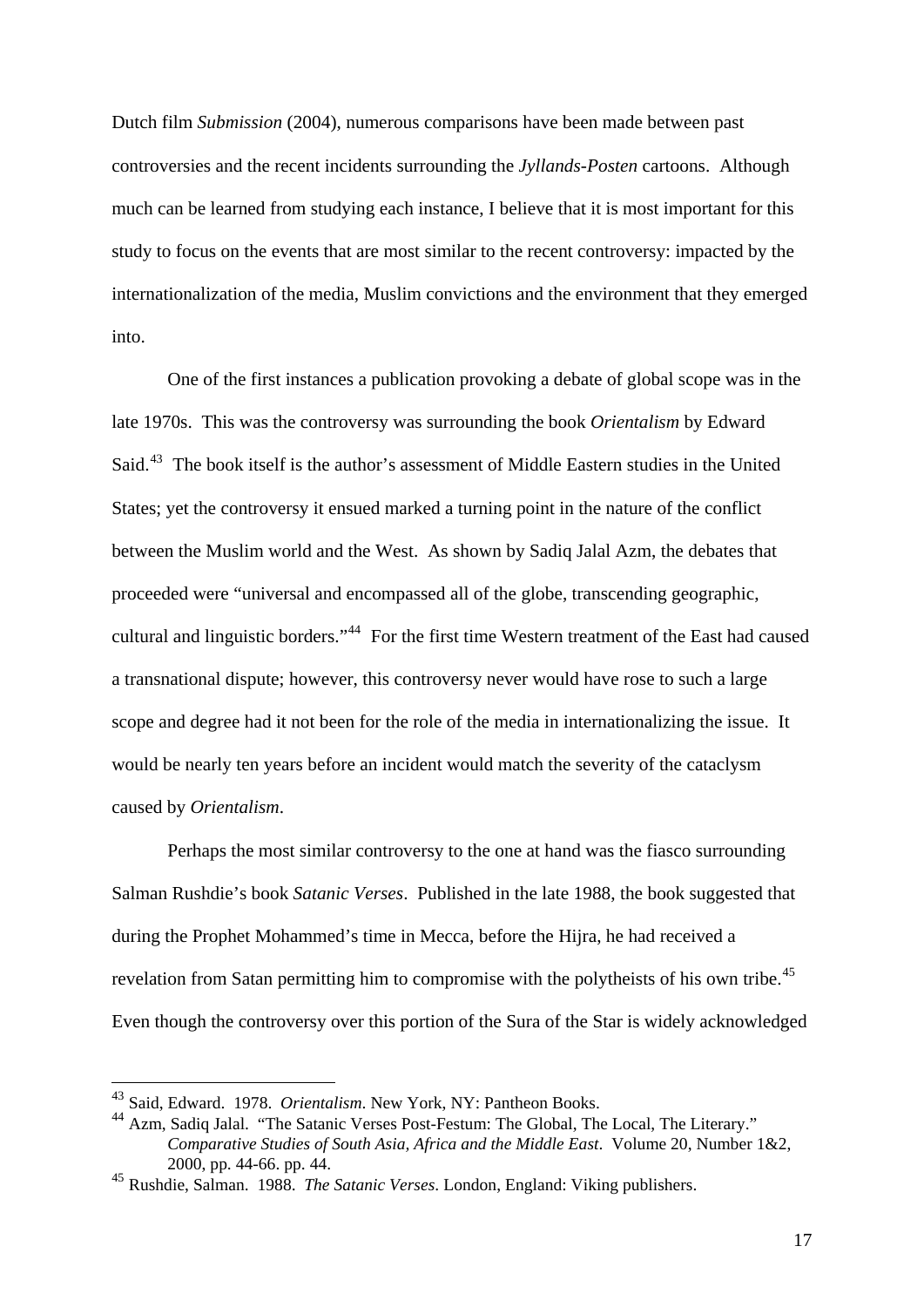and dealt with in Muslim scholarship, Rushdie's rendition of the event received a worldwide response.[46](#page-18-0) The timing of the controversy was also significant. The book was published both at the end of the Cold War and proceeding the UN brokered peace agreement to end the Iran-Iraq War. For our present purposes, several aspects of the Rushdie affair are worth further consideration.

Firstly, the media played a profound role in the escalation of the crisis. Following the publication of the novel, the Iranian leader Ayatollah Khomeini came out against it by issuing a message to the Muslims of the world which called for the death of Rushdie and his publishers.<sup>[47](#page-18-1)</sup> Despite the fact that the Iranian press merely called the statement a message (*payâm)*, as the story hit the international press two French scholars, Oliver Roy and Gilles Kepel, began to write about the issue calling it a fatwa.<sup>[48](#page-18-2)</sup> This terminology subsaquently spread amongst the international press syndicates, thereby inadvertently transforming the issue into a transnational political, cultural and religious crisis. Although much has been made of Khomeini's statement, the interests it served and the reaction received, one thing remains certain: the international media's treatment of the issue enabled it to demand global attention, which perpetuated the crisis.

Secondly, there was a distinctive response to the Rushdie affair in the Arab world. The riots, property destruction, murder and hate speech that occurred in the West, non-Arab Muslim states and in states with substantial Arab minorities was non-existent in the Arab world.<sup>[49](#page-18-3)</sup> There were neither popular calls for the death of Rushdie nor attempts to fulfill Khomeini's "fatwa."<sup>[50](#page-18-4)</sup> The affair never became an issue of the street; popular galvanization never occurred. Above all, in Arab states the debate remained within the intelligentsia.

<u>.</u>

 $46$  Azm, Sadiq Jalal, p58-60.

<span id="page-18-1"></span><span id="page-18-0"></span> $47$  Azm, Sadiq Jalal, p54.

<sup>48</sup> Azm, Sadiq Jalal, p55-56.

<span id="page-18-3"></span><span id="page-18-2"></span> $^{49}$  Azm, Sadiq Jalal, p63.

<span id="page-18-4"></span> $50$  Ibid.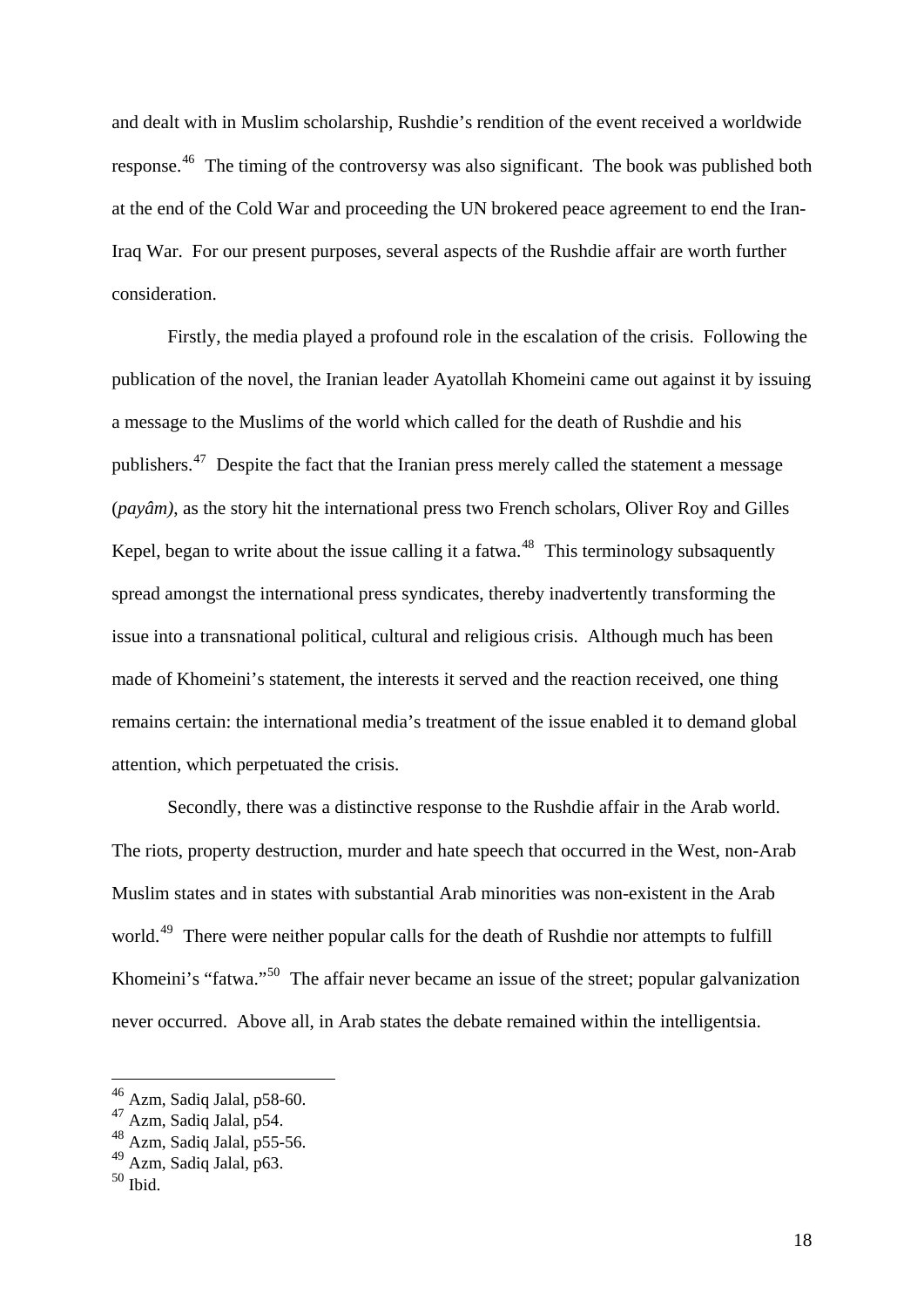Interestingly enough, much of the Arab non-political elite was in support of Rushdie. They empathized with the hardships he had come under following the publication of his novel and understood the religious and political forces at work. Thus the issue remained largely an elite affair in the Arab world.

Finally, there was a significant interplay between the crisis and Arab politics. The issue emerged on the international scene shortly after the conclusion of both the Iran-Iraq war and the Cold War. With this in mind, some saw Khomeini's statement as an attempt to assume the leadership of Islam in the post-war environment.<sup>[51](#page-19-0)</sup> The fact that the crisis was perpetuated by the statement of a Shiite political leader caused the issue to fall into the context of the Sunni-Shiite dispute. As a result, it was in the interest of many Sunni Arab leaders to downplay the issue, because it decreased the threat that Khomeini would fulfill his ambitions. Additionally, some saw the event as a Zionist-Western ploy to sow Sunni-Shiite dissent. By questioning the sincerity of Mohammed's intentions some Sunni Muslims perceived the novel as suggesting the Ali was, in fact, the rightful prophet.<sup>[52](#page-19-1)</sup> In view of the political environment the issue emerged into, it is understandable that many attempted to downplay the issue in the Sunni Arab world.

When considering the recent controversy over the Danish cartoons much is to be learned from the scholarship already available. Lessons from the Rushdie affair, other events in the past, Muslim convictions and the impact of the technological and information revolutions on the Arab world all shed a great deal of light on the reactions it received. For these reasons, I shall continue to draw from the information presented above throughout the analysis of the current affair. In conclusion, it must be said that, as Azm asserts:

[A]s existing Arab societies reach out for development, seek economic progress, acquire scientific technical skills and, in the process, shed the old

<span id="page-19-0"></span><sup>&</sup>lt;sup>51</sup> Azm, Sadiq Jalal, p64.

<span id="page-19-1"></span> $52$  Ibid.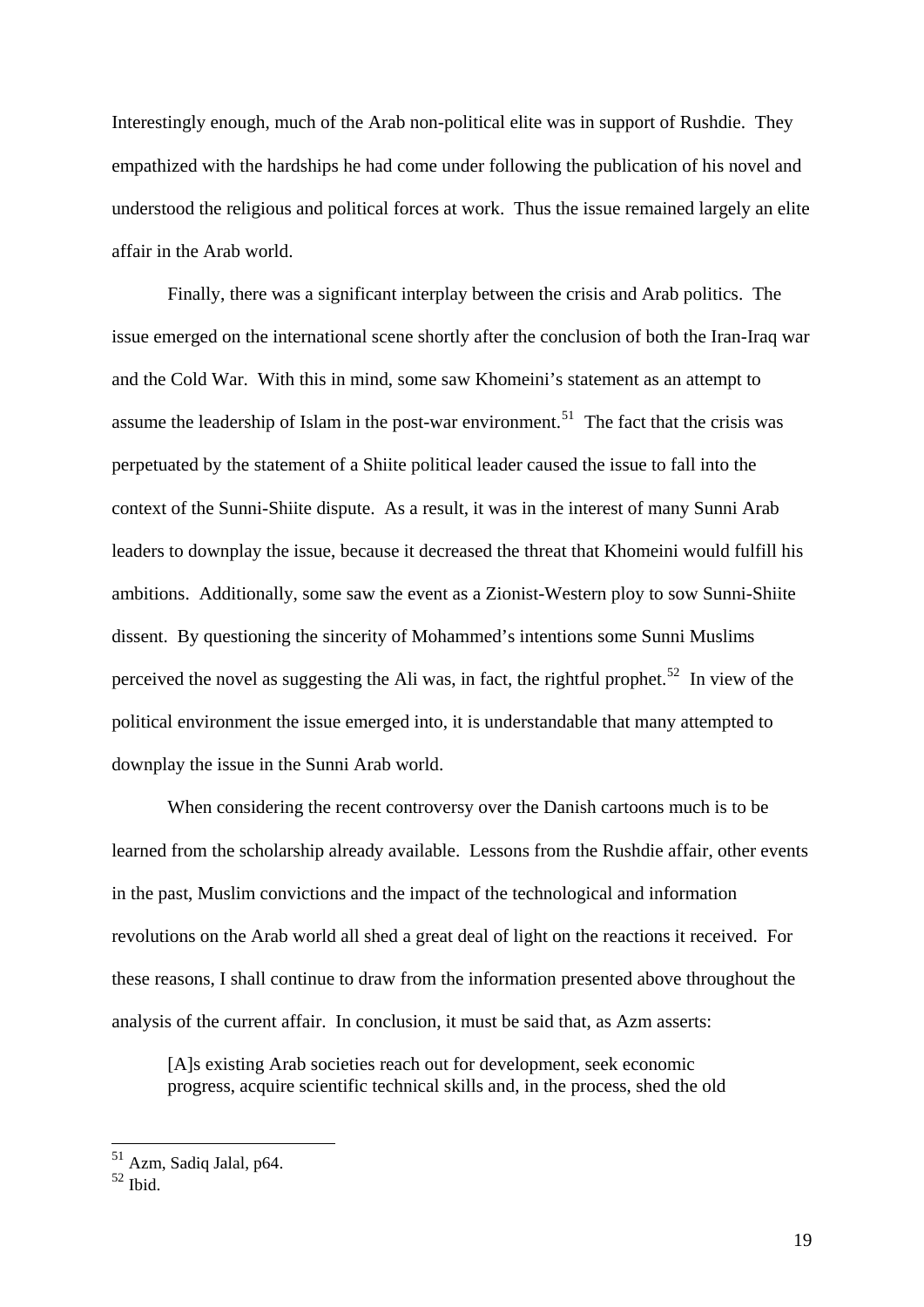paradigm, Rushdie-like cases will continue to arise -- big and small, local and pan-Arab -- with a regularity approaching that of a natural law.<sup>[53](#page-20-0)</sup>

In this sense the current controversy is a magnified continuation of a long chain of similar incidents. It is only unique in timing, not substance. Therefore, to explain where we stand today we must understand where we stood yesterday. With this in mind, it is now time to investigate the Omani reaction to the Danish cartoon controversy.

# III. Methodology

 The aim of this study is to determine how various groups in Oman responded to the recent Danish cartoon controversy and why. Or, to put it more specifically, to address the controversy from a number of different perspectives in order to shed light on the similarities, differences and relationships among the reactions of different groups in Oman. Accordingly, I approached this study with a variety of research methods. To do this I divided my research into two general groups. The first consisted of the local professionals -- namely government officials, the Danish consulate, religious leaders and retailers -- that were most directly involved with the cartoon controversy. The second group consisted of young Omani males ages 15 to 22. Although it would have been preferable to have the time and resources to survey a much larger sample of the Omani population, I believe that by focusing on a much more specific group I was able to yield a more accurate representation of the reaction to the Danish cartoon controversy within a shorter period of time. Furthermore, the demographic selected is the one that I have the most access to and the one that is the most likely to speak out about the issue at hand.

 In researching the reaction of local elites I used numerous research methods. All research was done through either fieldwork or semi-structured interviews with the local elite.

<span id="page-20-0"></span><sup>53</sup> Azm, Sadiq Jalal, p65.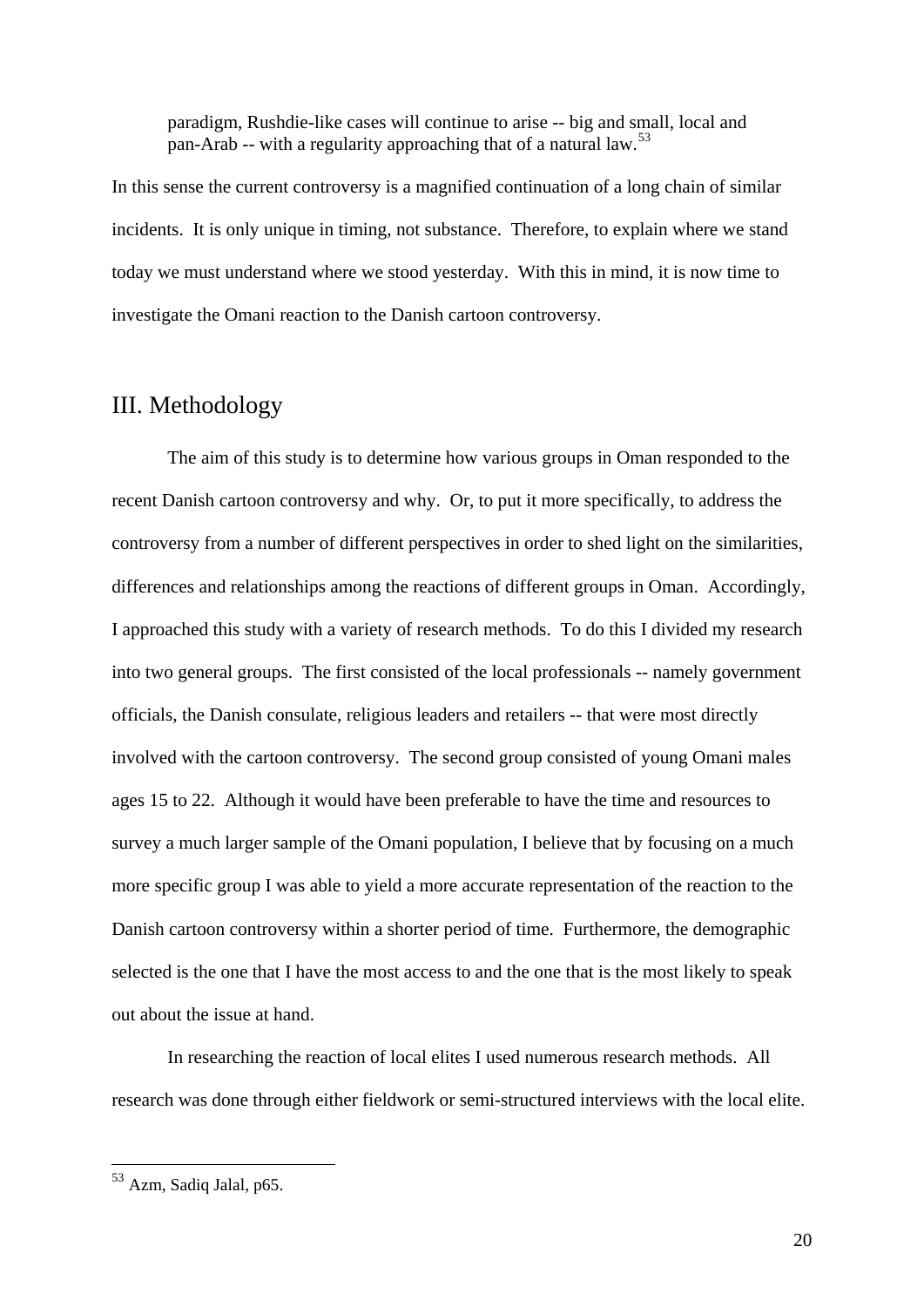My fieldwork consisted of anything from going to local stores to see if they sold Danish butter to reading online newspapers and postings. By doing this I was attempting to find measurable, empirical sets of data that would accurately represent the breadth of the Omani reaction. I also interviewed a number of local professionals involved with the controversy. For each interview I would prepare a set of questions appropriate for the individual's position. My hope was that these questions would provide some direction to the interview rather than dictate its emphasis. The aim was thus to allow the informant to provide the information that he or she deemed most important and for me to simply get out of the way and record. On occasion, local sensitivities proved to be a hindrance to the success of this semi-structured format in which case the interview would take on a more formal structure.

 In researching the second group I used a similar methodology. As with this local elites, the aim of each interview was to allow the informant to express what he believed was most important to this issue. However, unlike the first group, the Omani youth were given a much more structured interview. Each informant was asked the same 29 questions in the same order (see Appendix A for interview questionnaire). These questions were divided up into four distinct sections: general information, the cartoons, the boycott and the outcome. Each section is aimed at determining specific perceptions of and experiences with the given topic. By presenting the informants with the same questions I could get a better sense of the differences and similarities of opinion and experience within the group. Furthermore, the standardized interview allowed me to probe the informant about a number of topics in a manner that was consistent throughout the research period. This method enabled me to most accurately see the commonalities and differences among the informants' experiences and perceptions.

 Considering the sensitive nature of my topic, I was bound to confront a number of obstacles during my research. The most immediate dilemma I faced was finding informants.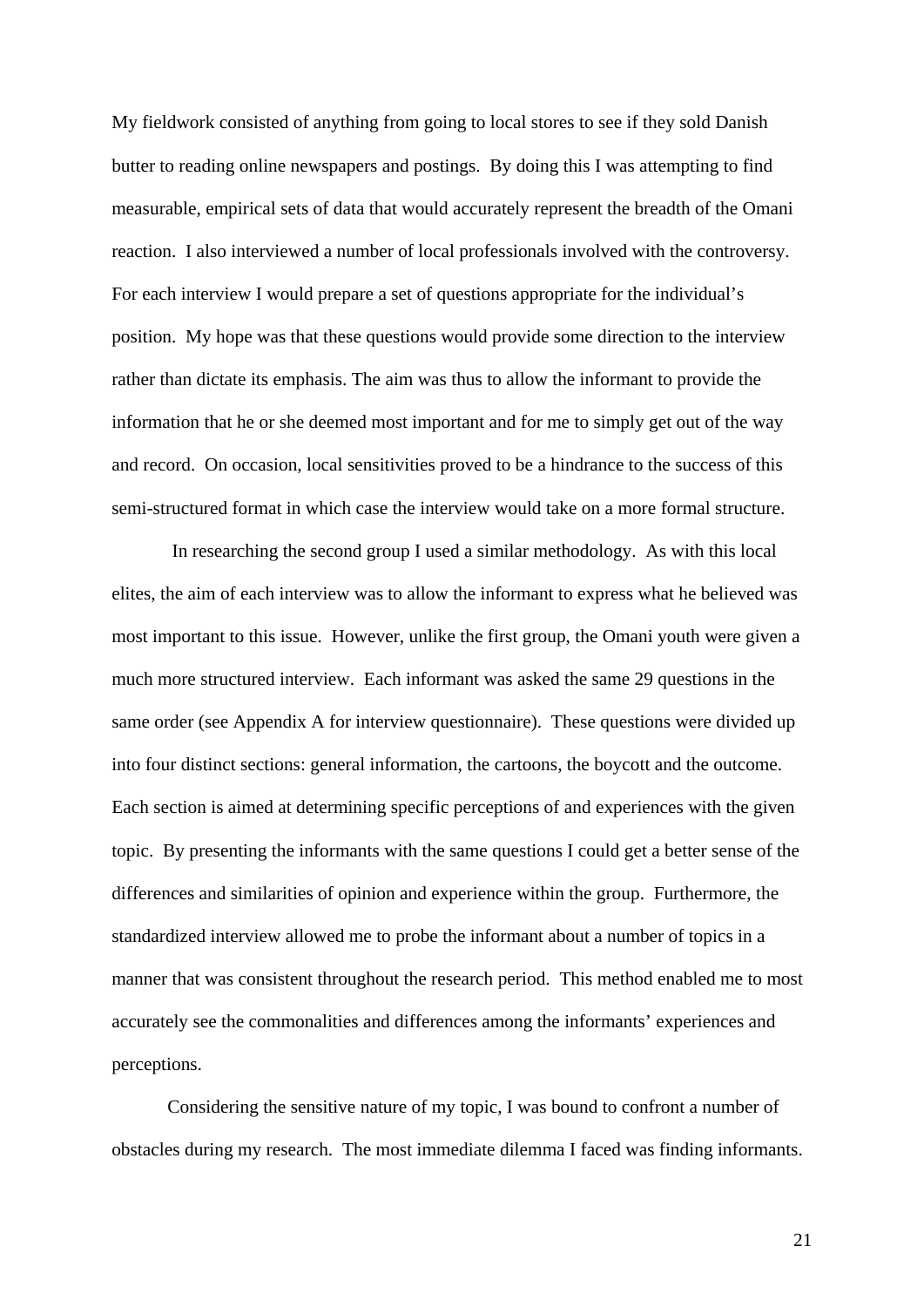Many of the individuals I approached for interviews initially saw my study with a great deal of skepticism. Unfortunately, many people refused to talk to me or would and then refuse to answer many of the interview questions. On one occasion I was even accused of being a Danish spy!<sup>[54](#page-22-0)</sup> Once this obstacle was evaded I still came into a number of dilemmas.

First of all, there was always the fact that many of the informants perceived my inquiries as threatening. To resolve this dilemma I tried to frame my study in a manner that was as neutral and constructive as possible. Secondly, the nature of my interviews also made them prone to the deference and expectancy effects. Informants were both apt to answer my questions in a manner that they believed I desired and in a manner that I had shaped through the interview process. To avoid these potential dilemmas I attempted to frame the interviews in a manner that revealed as little as possible about what my opinions are and what I expected to hear. When informants would ask me for my opinion on a given issue I would defer until after the interview was complete so that my answer would not impact their responses. Finally, during a few occasions I experienced trouble with the impact of a third-party on the interview process. This dilemma was resolved by simply adjusting the location of the interviews to a more private setting. Fortunately, this solution worked resoundingly well. In the end, I would like to emphasize that although no social study can be conducted without researcher bias, I did try my best to limit the impact of my own position on the outcome of my research.

## IV. Caricatures of the Omani Reaction

1

When attempting to understand the Omani reaction to the Danish cartoon controversy I believe it is best to look at the issue from the top-down. This is because the views of individuals within a society are largely shaped by the political, economic and social

<span id="page-22-0"></span><sup>&</sup>lt;sup>54</sup> Abdul Lateef, Department Head of Consumer Goods at Carrefour, Personal Notes, 25 April 2006.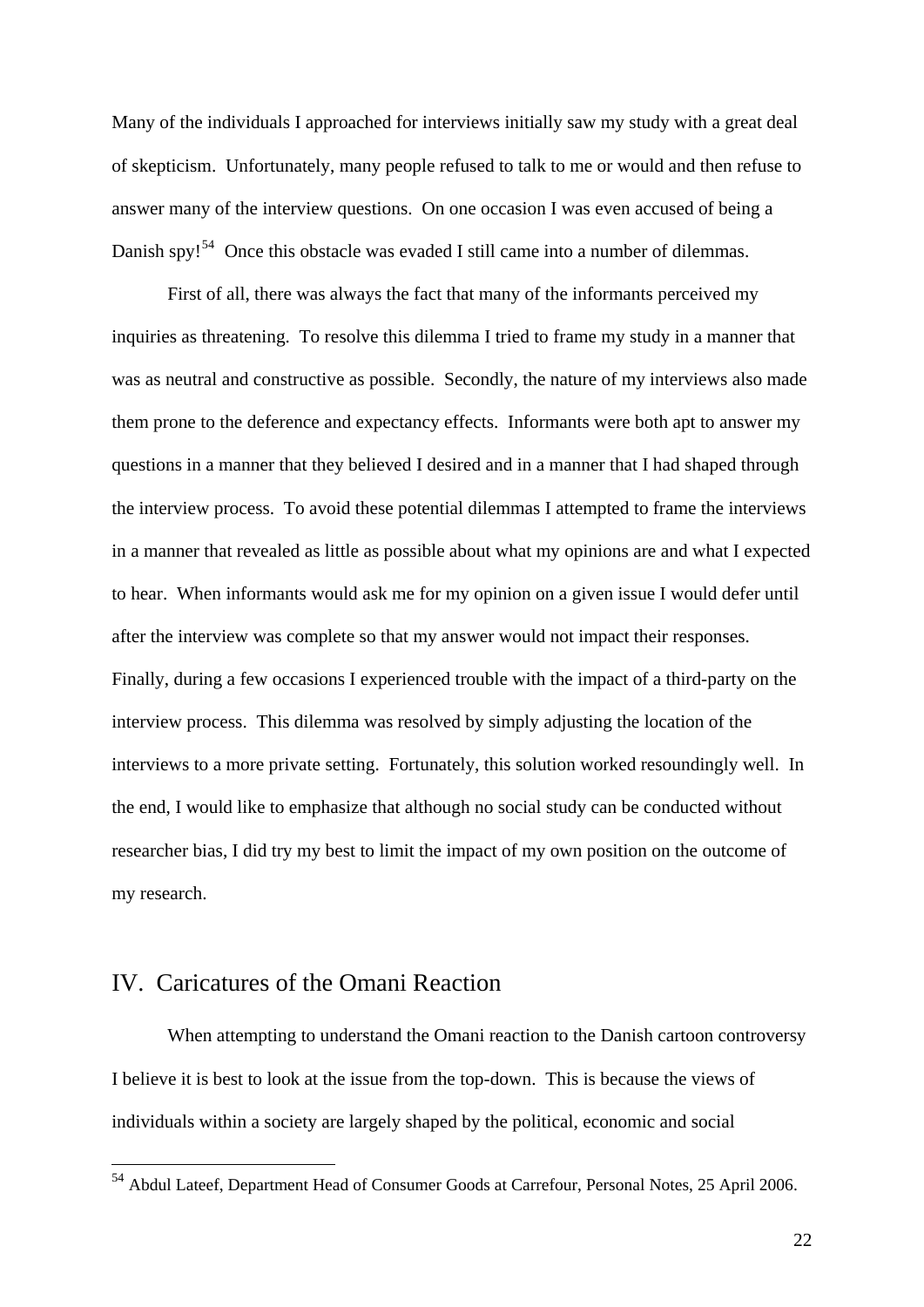circumstances in which they live. Therefore, it is only after understanding the strategies with which the government, local elite and the business sector used to handle the issue that one can draw an accurate picture of the perspectives and experiences of a population. Then, with both in hand, one can paint a picture of the issue in its entirety.

### Section 1: The Omani Elite and the Caricatures of Controversy

 To fully comprehend the Omani response to the Danish cartoon controversy one must understand the reaction of the Omani elite. The Omani government, media, business and religious communities' reactions add an important dimension to our discussion of the Omani response. The response of the Omani elite played an important role in the crisis as it unfolded, because their actions helped to create the environment in which the perceptions of the Omani youth were formed. As we shall see, the efforts of the local elite were predominately aimed at minimizing the escalation of the controversy in Oman and securing economic interests by diminishing popular dissent.

 Surprisingly, neither the Omani government nor the Omani religious community were involved with the Danish cartoon controversy. Speaking on behalf of the Omani government Dr. Mohammed al-Ansari, Assistant Secretary General for Session Affairs at the Majlis Al-Sura said that "Although I think many people felt strongly about the issue, the government made no public statements and did not get involved with the situation."<sup>[55](#page-23-0)</sup> Sheikh Khalfan bin Mohammed Al-Esry confirmed this assertion and added that the religious community did the same; "The government did not interfere or intervene. The same goes from a religious angle, they did not get involved."[56](#page-23-1) Moreover, when asked if he ever mentioned the controversy in his sermons Sheikh Khalfan Al-Esry went on to say, "Yes, I told them it was a stupid idea,

<span id="page-23-0"></span><sup>&</sup>lt;sup>55</sup> Dr. Mohammed al-Ansari, Assistant Secretary General for Session Affairs for the Majlis Al-Sura, Personal Notes, 26 April 2006.

<span id="page-23-1"></span><sup>56</sup> Sheikh Khalfan bin Mohammed Al-Esry, Personal Notes, 24 April 2006.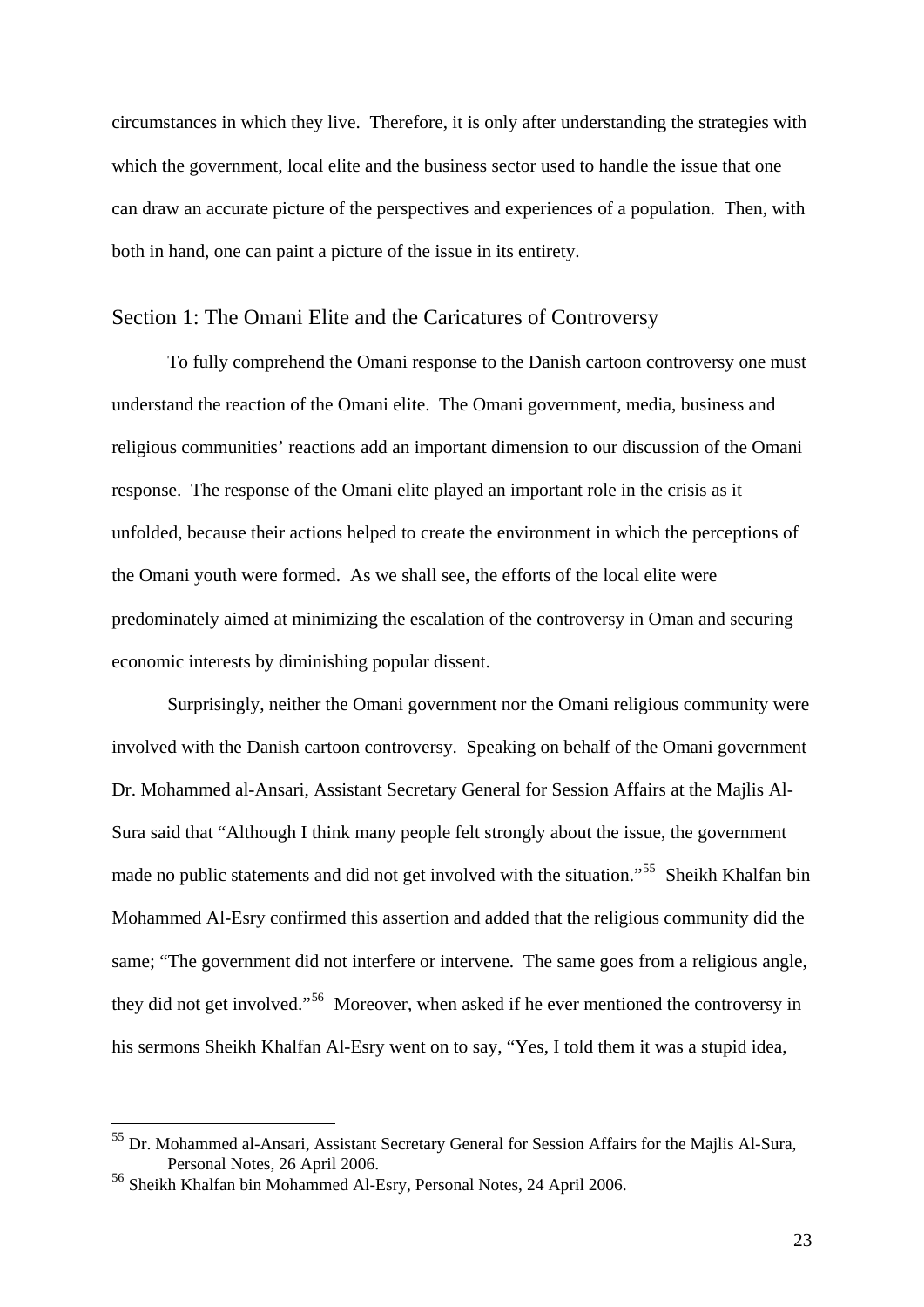because it is running away from the reality, it is merely a boycott of convenience."<sup>[57](#page-24-0)</sup> When pressed on what he meant Sheikh Khalfan Al-Esry continued, "The boycott does not do anything to fix the source of the problem. How do you love the Prophet?" he rhetorically asked, "You emulate his way of life. The Prophet never would have initiated a boycott."<sup>[58](#page-24-1)</sup> Although Sheikh Khalfan Al-Esry may have publicly addressed the issue, his message advised against popular action in the form of a consumer boycott. Instead, he encouraged Omanis to respond to the Danish caricatures by emulating the life of the Prophet Mohammed and his deeds, which he argued would discredit the message the cartoons conveyed far better than any consumer boycott. $59$ 

 The Danish Consulate in Oman had a similar reaction to the controversy. When I met with Anwar Ali Sultan, the Danish Consul-General, he was quick to summarize the environment in Oman in the following manner:

Oman, unlike other nations in the Muslim world, had a very quiet reaction to the cartoons. No one was in the streets protesting. No one behaved violently. People only peacefully boycotted Danish goods. As a result, the Omani government and the Danish government did not have to do anything, because there was nothing to be done. $60$ 

Furthermore, when asked about how Danish companies operating in Oman were advised to respond to the crisis the Consul-General replied, "There are no Danish businesses in Oman, so no Danish companies had any problems."<sup>[61](#page-24-4)</sup> Although this statement is blatantly untrue (Cowi & Partners LLC, Nawras, Larsen A&CE, and Maersk Oil Oman BV, for example, are all Danish owned and operated and are some of the largest companies in Oman),  $^{62}$  $^{62}$  $^{62}$  it reveals that the Danish government had a strategy akin to that of the Omani government and religious community. It neither took a proactive stance nor even went so far as to

1

<span id="page-24-5"></span> $62$  Ibid.

<sup>57</sup> Ibid.

<span id="page-24-1"></span><span id="page-24-0"></span> $58$  Ibid.

<span id="page-24-2"></span><sup>59</sup> Ibid.

<span id="page-24-3"></span><sup>60</sup> Anwar Ali Sultan, the Danish Consul-General, Personal Notes, 25 April 2006.

<span id="page-24-4"></span> $61$  Ibid.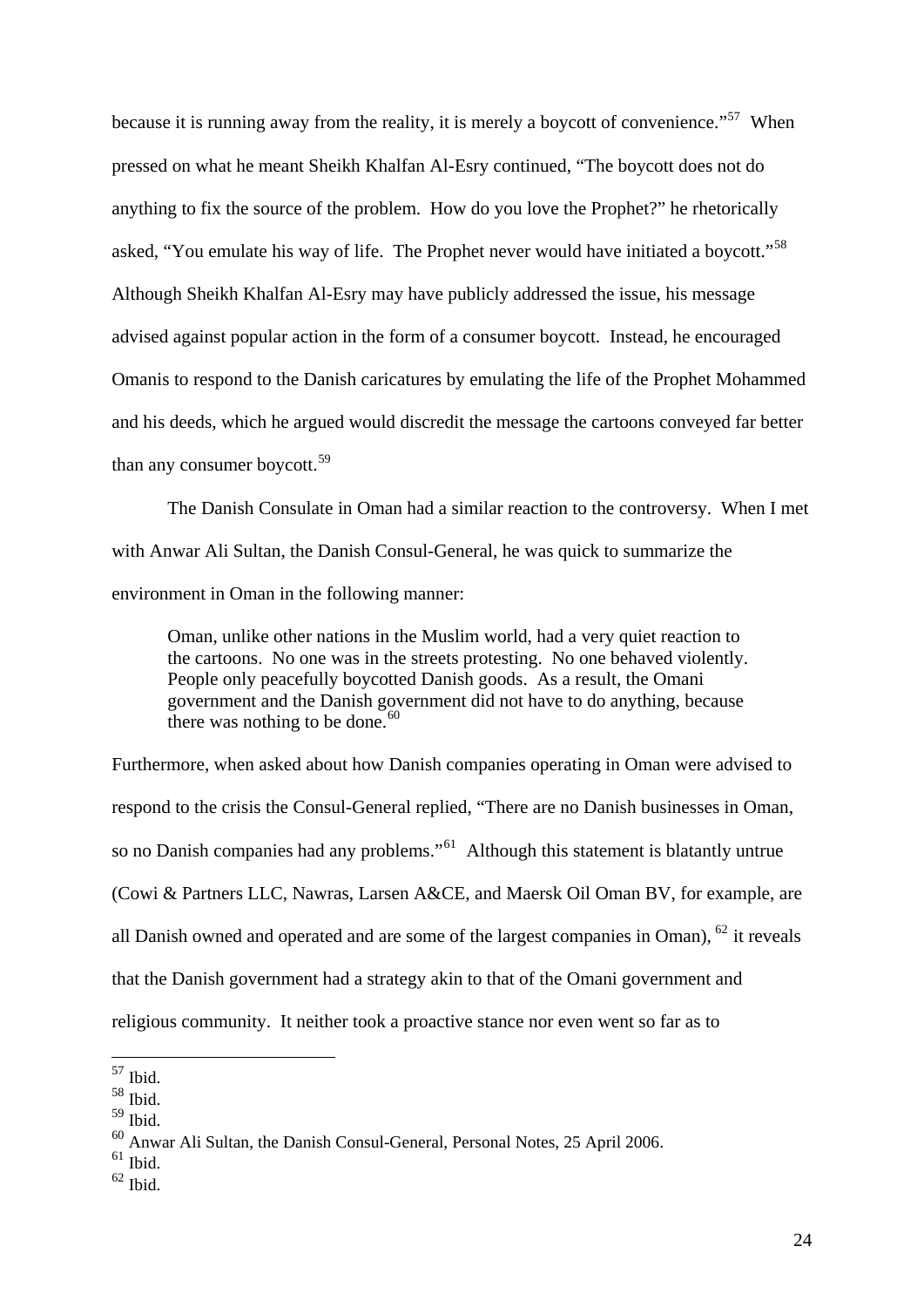acknowledge the situation. In a way, all three parties seemed to be abiding to the English cliché, "Out of sight, out of mind."

The Omani media's treatment of the controversy is also worthy of consideration. At the international level, the Omani people had access to the same information as every other individual with a satellite television. Omanis were just as conscious of the events occurring throughout the world as any other person who is keeps track of the world around them. However, the story greatly differs when it comes to the media coverage of the controversy as it unfolded in Oman. In Oman there was scant coverage of the events that occurred. Throughout all of my research I was only able to find two articles dealing with the Omani response to the Danish cartoon controversy. Perhaps this was result of my basic comprehension of the Arabic language which limited my research to English publications; however, considering how widely spoken English is in Oman -- for instance, there is a royal decree saying that all signs must be in English as well as Arabic -- I believe that any information published in Arabic about this issue would have also been published in English.

Both the articles I found happened to be from the *Times of Oman* and published in early February. The first article, entitled "Companies dealing in Danish products worried" (1 February 2006), is worthy of extensive consideration. It is the first article published about the controversy in Oman and despite its short length, is very telling of how the issue was framed within Oman. For this reason, I feel a large portion of the article deserves explication.

Although there has been no official move to boycott Danish items, especially in the wake of the apology by the Danish publication's editor, those dealing in Danish products still fear the worst: a backlash from the consumers.

However, others like Khalid Ehsan, country manager, Arla Foods (Lurpak– Puck cheese), spoke on a positive note. He highlighted the positive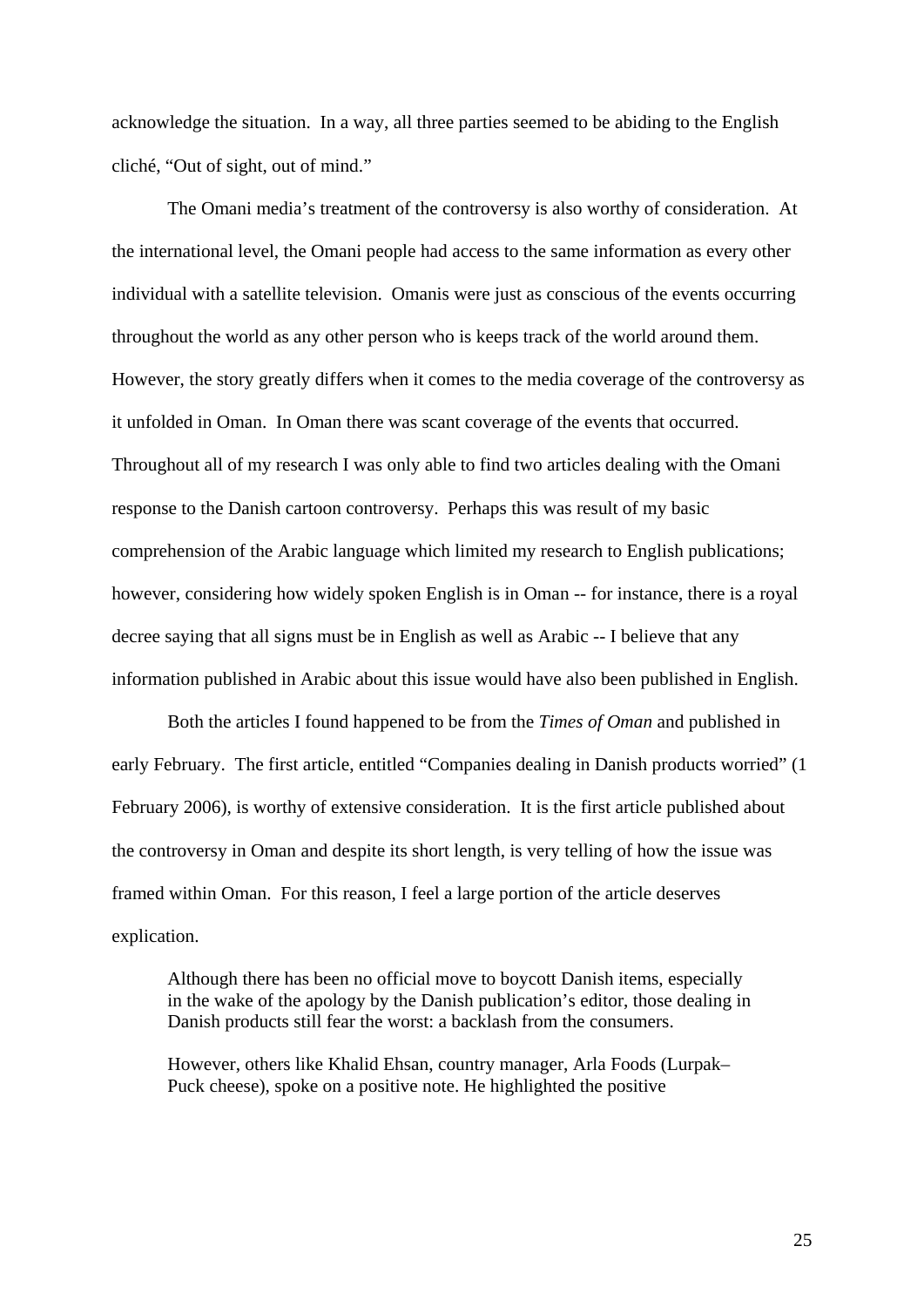movements following the fallout after the cartoon was published and noted that the situation would ameliorate in a short span. $63$ 

Considering that all news coverage of events in Oman are provided by an agency within the Ministry of Information, the Omani News Agency (ONA), I view the Omani press coverage of the Danish cartoon controversy as an extension of the Omani government's will. It therefore comes as no surprise how remarkably well this quotation fits into strategy of downplaying the issue. To begin, this article was published on 1 February 2006, which is during the first days of the crisis's escalation and the day following the Danish government's initial apology. Secondly, the article notes the apology by *Jyllands-Posten* and qualifies "a backlash from the consumers" and the "worst" fear of Danish companies. It also goes on to present Arla Foods in a positive light. Despite the looming disaster, the company's country manager is said to have "highlighted the positive movements following the fallout…and noted that the situation would ameliorate in a short span." This degree of optimism astounds me. The favorable tone of the article is hardly what I would expect from a Muslim state press. I also find it extremely significant that in the first article published in the Omani press about the issue there is mention of both an apology by the Danish government and of the positive aspects Arla Foods, a primary target of the consumer boycott. The latter article compliments these observations.

The second article, entitled "SQU students rally against blasphemous caricatures" (5 February 2006), has the same connotations as the first. The article begins by saying that nearly 100 Sultan Qaboos University (SQU) students gathered to protest the Danish caricatures portraying the Prophet Mohammed.<sup>[64](#page-26-1)</sup> The article notes that the students "not only

<u>.</u>

<span id="page-26-0"></span><sup>63</sup> "Companies dealing in Danish products worried." 1 February 2006. *Times of Oman.*  <http://www.timesofoman.com/newsdetails.asp?newsid=25163> 5 May 2006.

<span id="page-26-1"></span><sup>64</sup> "SQU students rally against blasphemous caricatures." 5 February 2006. *Times of Oman*. <http://www.timesofoman.com/newsdetails.asp?newsid=25328> 5 May 2006.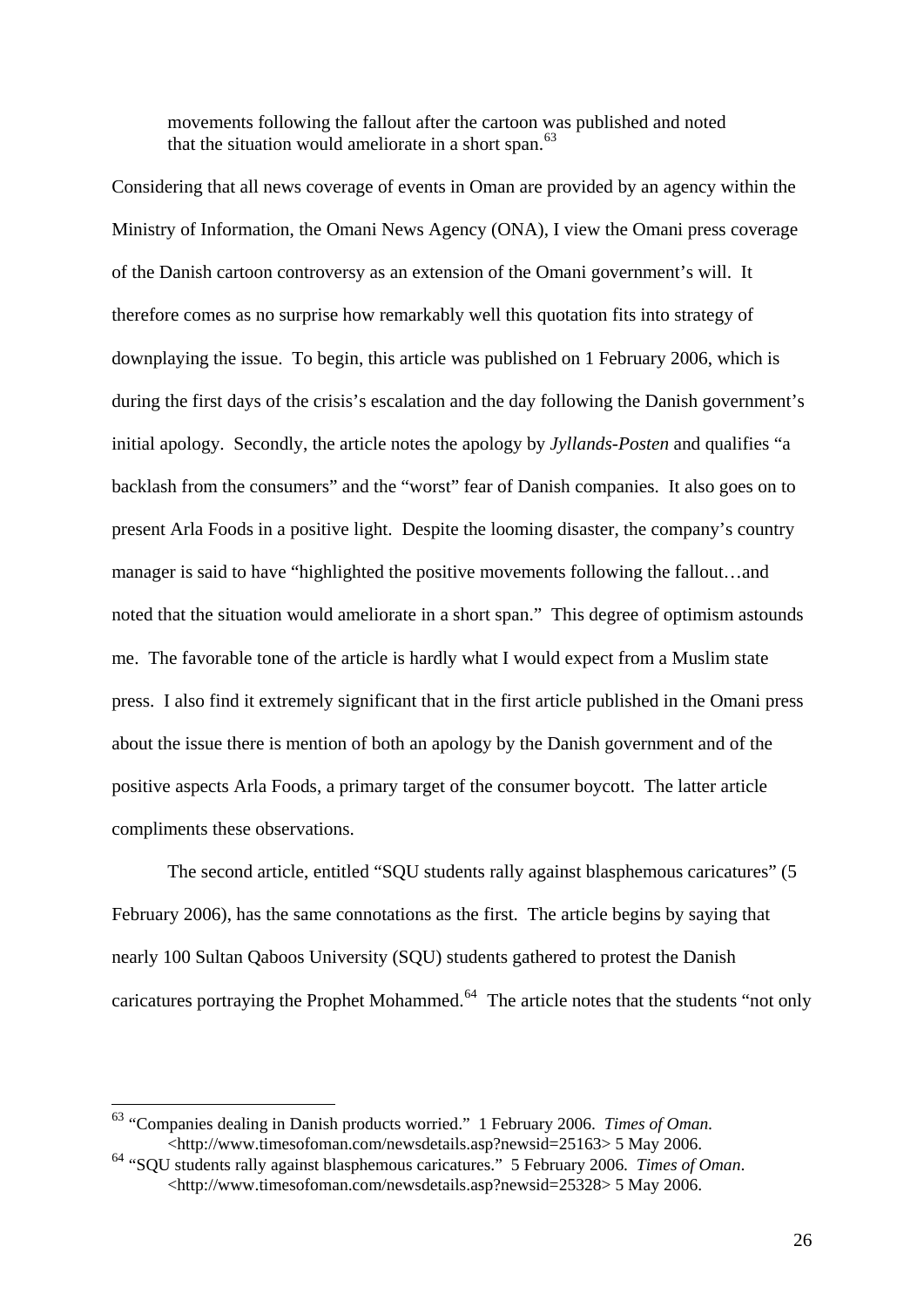strongly denounced the cartoons, but also stressed the need to act against the blasphemy."<sup>[65](#page-27-0)</sup> The article also mentions that leaflets have been dispersed throughout the country and suggests that there is a desire to formally ban Danish products in Oman.<sup>[66](#page-27-1)</sup> However, the article's focus quickly shifts. The article goes on to highlight the struggles of two companies, Nestle and Ferrero, to clarify the fact that they are not Danish.<sup>[67](#page-27-2)</sup> Although the article's varied tone and sudden shift in focus make it problematic to make assertions, I still believe that the final sentences of this article address the controversy in the same favorable tone as the prior one.

Considering that this issue was both a religious matter and highly politicized at the international level, I find the religious and governmental responses worthy of further consideration. In my opinion, each of these parties appear to be downplaying the issue in Oman. Although one can only speculate as to why this may be the case, it seems probable that a number of interests were served by pacifying the Omani reaction. As suggested by Said Al-Harthi, Press Secretary for the Embassy of the United States of America:

Danish business has a lot of influence in the Omani government and economy. Denmark is very involved with the airport, telecommunications and even the dairy industries. As a result, to protect the Omani economy from any hardships the Omani government tried to be quiet and downplay the event in  $O$ man.<sup>[68](#page-27-3)</sup>

Moreover, one local Imam, who wishes to remain anonymous, confirmed that the Omani government instructed imams not to discuss the Danish cartoon controversy during Friday prayer.<sup>[69](#page-27-4)</sup> Consequently, "No Imams in Oman said anything about the controversy" and the religious community never got involved.<sup>[70](#page-27-5)</sup> The statements of the Danish Consul-General also seem to downplay the issue. For instance, by asserting "There are no Danish businesses

 $65$  Ibid.

<span id="page-27-1"></span><span id="page-27-0"></span> $66$  Ibid.

<span id="page-27-2"></span> $67$  Ibid.

<span id="page-27-3"></span><sup>&</sup>lt;sup>68</sup> Said Al-Harthi, Press Secretary for the US Embassy in Oman, Personal Notes, 22 April 2006.

<span id="page-27-4"></span><sup>69</sup> Local Imam, Personal Notes, 10 May 2006.

<span id="page-27-5"></span> $70$  Ibid.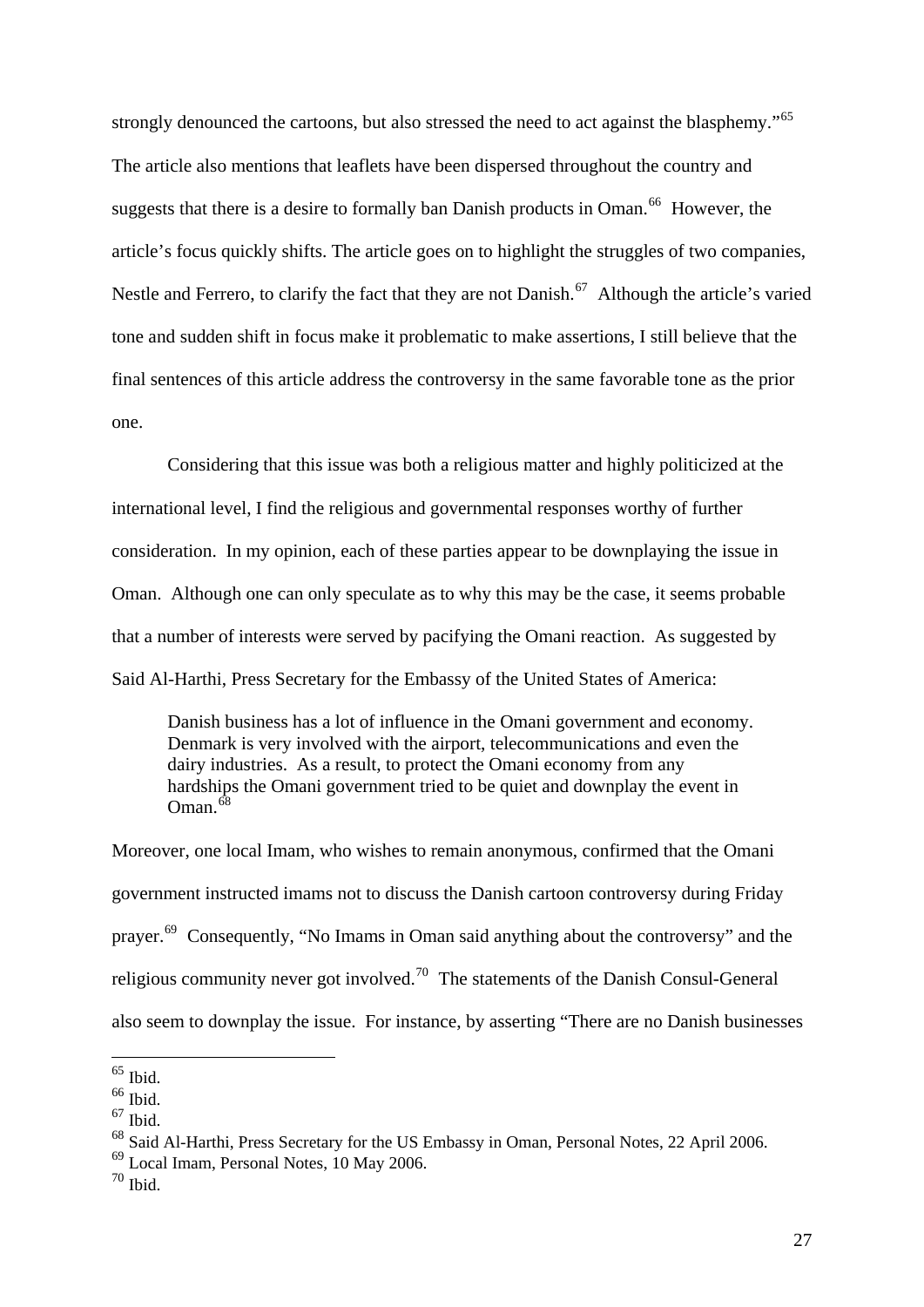in Oman," the Consul-General nullified the possibility of protest by eliminating any potential targets. In my opinion the policy of downplaying the controversy in Oman had two distinct aims. Firstly, as noted above, it secured local economic interests tied to Denmark business and, secondly, it decreased the likelihood that Oman would experience the mass upheaval seen in other nations throughout the region. Furthermore, by remaining so uniquely pacified Oman would reinforce its image as a beacon of stability in a tumultuous region and provide further justification for the notion of Omani exceptionalism.

The Omani business community also had a noteworthy response to the cartoon controversy. In fact, the business sector's response to the controversy was so complex and multifaceted that I believe that it is deserving of a study of equal, if not greater, volume. However, for our purposes it is only necessary to summarize the important aspects. The response by the business sector in Oman was not significantly different than the responses discussed in section I of this paper. The Danish companies in Oman most severely impacted by the crisis were Danish food producers. For the most part these companies tried to take a low profile or, if possible, publicize their connection to Oman. Santop juice, for example, is a locally produced Danish product. As the crisis escalated Santop put the label of the Omani Products Campaign on its beverages in an attempt to highlight its connection to Oman.<sup>[71](#page-28-0)</sup> Other companies, such as Arla Foods, worked though various international Muslim organizations to improve their public relations.<sup>[72](#page-28-1)</sup> Over time this strategy proved to be successful as their products found their way back on to the shelves of retailers in Oman.<sup>73</sup>

The reaction of Omani retailers is also significant. This group's response was predominately aimed at maximizing their credibility with their Omani customers. Most did this by taking a very proactive stance on the controversy by acting on their customers' behalf.

<span id="page-28-0"></span><sup>71</sup> Khalid Saeed Al-Shuaibi, Head of Executive Office for Omani Products Promotion Campaign, James O'Mealia's Personal Notes, 23 April 2006.

<span id="page-28-1"></span> $^{72}$  Ibid.

<span id="page-28-2"></span><sup>73</sup> Ibid.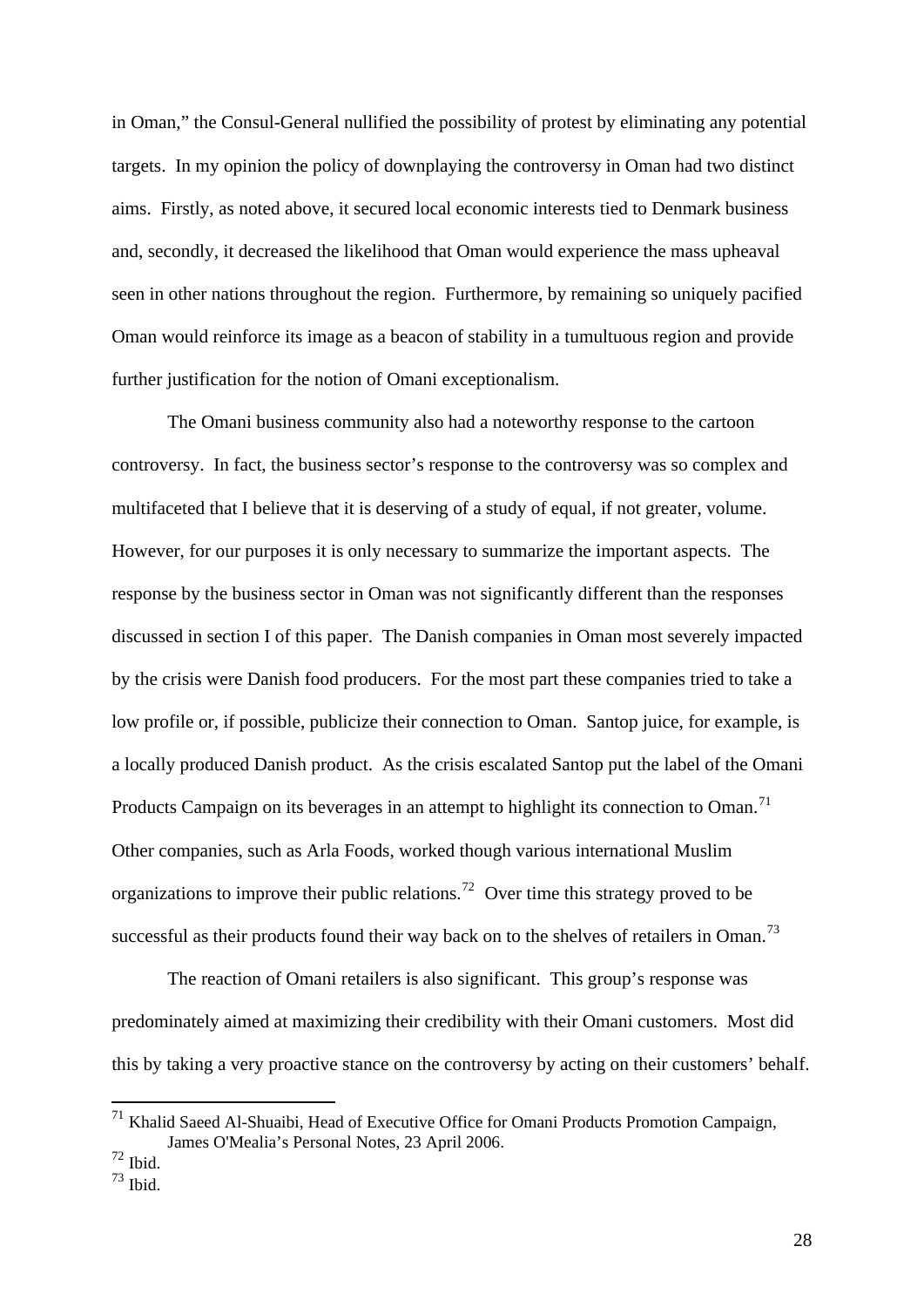For instance, Abdul Lateef, Department Head of Consumer Goods at Carrefour, said, "immediately after the controversy started [Carrefour] stopped supplying Danish goods, because we consider ourselves part of the community. Anything that we can do to support the community, we feel obliged to do."<sup>[74](#page-29-0)</sup> Other retailers, such as Safeer Hypermarket, hung signs around their stores informing their consumers of whether or not they were selling Danish products and why.<sup>[75](#page-29-1)</sup>

In my opinion, this evidence suggests that local retailers took the situation as an opportunity to advance their business interests. By removing Danish products from their shelves shortly after the controversy erupted, these retailers promoted their images as pious Muslim businesses and, consequently, improved their public reputations. It would come as no surprise to me that Muslim consumers would prefer to shop at a store with similar values to their own, over one that took no stance on an issue such as this. Ultimately, I suspect that many retailers sought to tap the controversy for an edge on their competition. Furthermore, if most retailers voluntarily removed Danish products form their shelves as part of a business strategy then Omani consumers had to do very little to greatly impact Danish companies. With this said, it appears that a large portion of the consumer boycott may have merely been a repercussion of businesses looking for an advantage in a perfectly competitive marketplace. Nevertheless, as we shall see, all of the young adults interviewed in this study acknowledged taking part in the consumer boycott. Then again, how often do Omani males shop for dairy between the ages of 15 and 22?

 In conclusion, I believe that the efforts of the local elite were predominately aimed at minimizing the escalation of the controversy and securing economic interests. The Omani government and religious community attempted to do this by downplaying the issue. Their efforts were largely aimed at staying out of the controversy in the hope that non-intervention

<span id="page-29-0"></span><sup>&</sup>lt;sup>74</sup> Abdul Lateef, Department Head of Consumer Goods at Carrefour, Personal Notes, 25 April 2006.

<span id="page-29-1"></span><sup>75</sup> Field Notes, Personal Notes, 29 April 2006.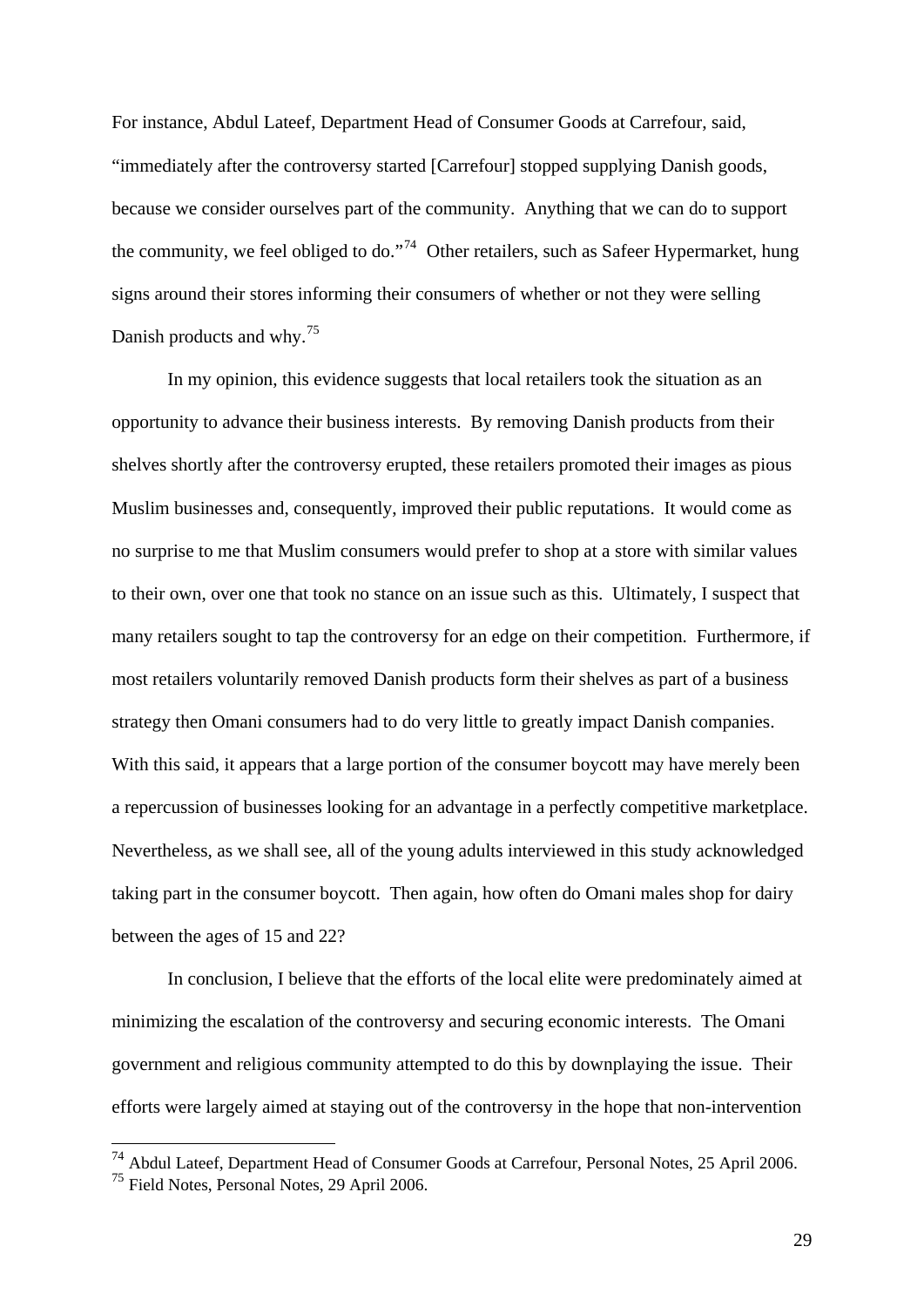would allow Oman to be as least impacted by the fallout of the crisis as possible.

Conversely, the business community took a very proactive position. Many local retailers saw the crisis as an opportunity to gain on their competition, while many producers saw it as a looming catastrophe. Consequently, both set out on lavish public relations campaigns to improve their reputations with Muslim consumers. With this context in mind it is possible to consider the reactions of the Omani youth to the Danish cartoon controversy.

## Section 2: The Omani Youth and the Caricatures of Controversy

 The perceptions and experiences of the male Omani youth concerning the recent Danish cartoon controversy are complex and multifaceted. From the research I conducted it is clear that there is a wide range in opinions and experiences; yet, it is still possible to find general patterns by looking for the similarities and differences among these opinions. In total nine separate interviews were conducted, eight of which were done in a one-on-one format. These interviews typically lasted between 30 and 45 minutes and were, by far, my most informative research method. The one remaining interview was a group interview conducted in Nizwa with nine local, male residents.<sup>[76](#page-30-0)</sup> This was the first interview performed in the study and even though much was learned from the session, the format was quickly dropped for the more personal one-on-one format. Although more research may still be done on this topic, much can be said about the information conveyed during these interviews.

From the onset I believe it is essential to identify the means by which the individuals interviewed came to know the Danish cartoon controversy. The majority of the informants - two-thirds -- said they had initially learned about both the cartoons and the boycott by word of mouth. In fact, one informant went as far to say,

<span id="page-30-0"></span><sup>76</sup> Anonymous A, Personal Notes, 1 April 2006.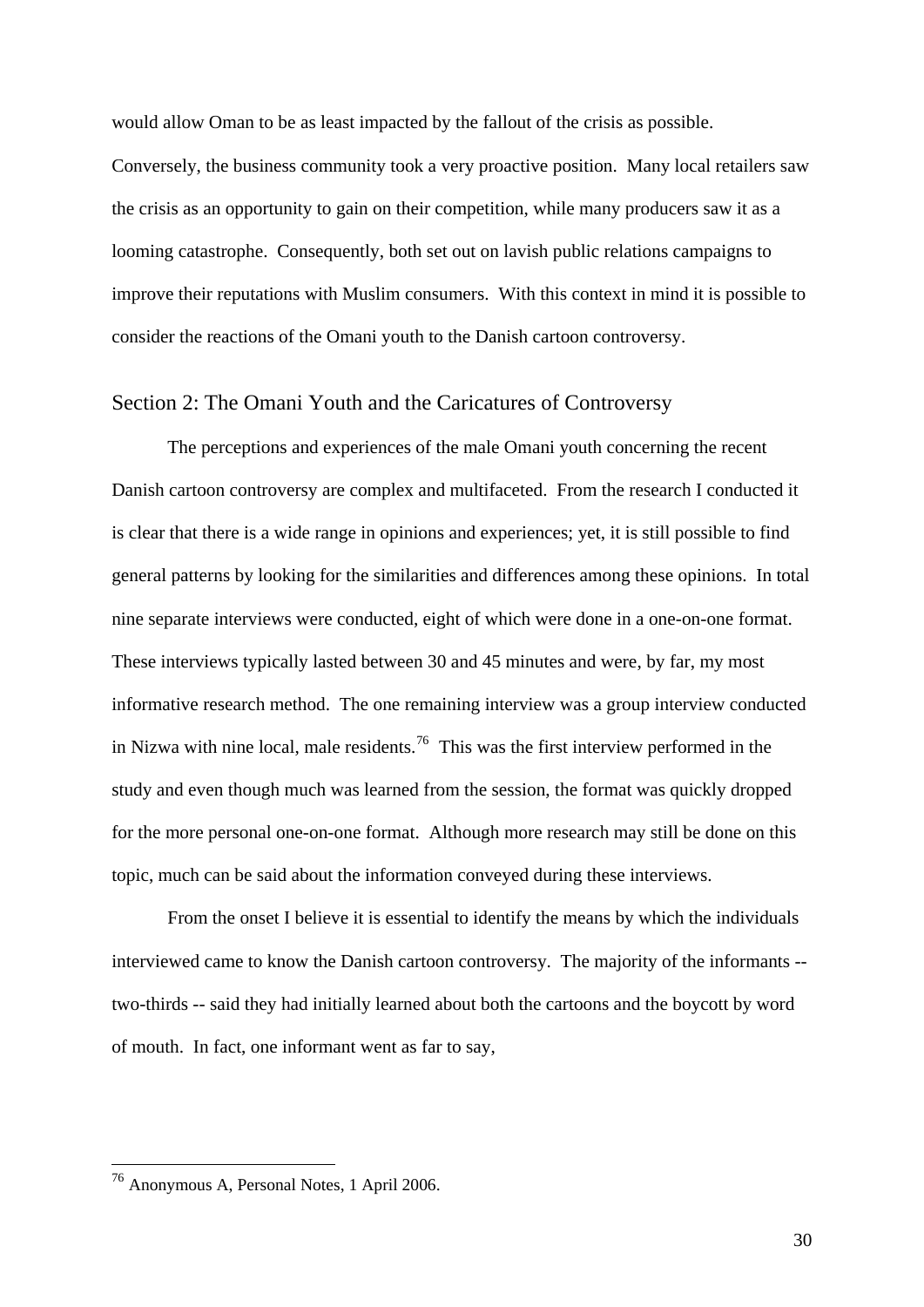I heard about it everywhere: friends, family, mosque, everywhere. It was the story at every home. When you arrive at a house they would not welcome you home, but instead they would say, "Do not buy Danish milk!"<sup>[77](#page-31-0)</sup>

This suggests that the information about the controversy spread most quickly in a highly informal, conversational manner; or, to put it differently, the news spread like gossip. As a social scientist, this means the information I collected has two troublesome characteristics. First of all, it is nearly impossible to trace the information back to its original source and, secondly, it is likely that at some point the information was subject to individual interpretation before it got to the informant. Nevertheless, considering that my aim is to determine individual perceptions of the cartoon controversy, my research was not substantially impacted by the characteristics of the information I was acquiring. However, not all of the informants initially heard about the controversy through word of mouth. Two of the nine people read about the issue on the Internet via e-mail.[78](#page-31-1) Furthermore, when the informants were asked how they learned about the boycott of Danish goods, three individuals said they had received an e-mail listing what companies to boycott.<sup>[79](#page-31-2)</sup> This suggests that communications technology, namely the Internet, played a major role in the proliferation of information concerning the Danish cartoon controversy. Moreover, a number of the informants acknowledged that they subsequently learned more about the controversy on the television. In the end, however, only one of the seventeen total people I discussed the issue with had actually seen the Danish cartoons.<sup>[80](#page-31-3)</sup>

 One informant's source of information was significantly different than those of the others interviewed and, for this reason, I believe it deserves special attention. This young adult had primarily learned about the Danish cartoons, the boycott and the outcome of the

<sup>77</sup> Anonymous D, Personal Notes, 24 April 2006.

<span id="page-31-1"></span><span id="page-31-0"></span><sup>78</sup> Anonymous F, Personal Notes, 30 April 2006; Anonymous G, Personal Notes, 30 April 2006.

<span id="page-31-2"></span><sup>79</sup> Ibid; Anonymous I, Personal Notes, 5 May 2006.

<span id="page-31-3"></span><sup>80</sup> Anonymous F, Personal Notes, 30 April 2006.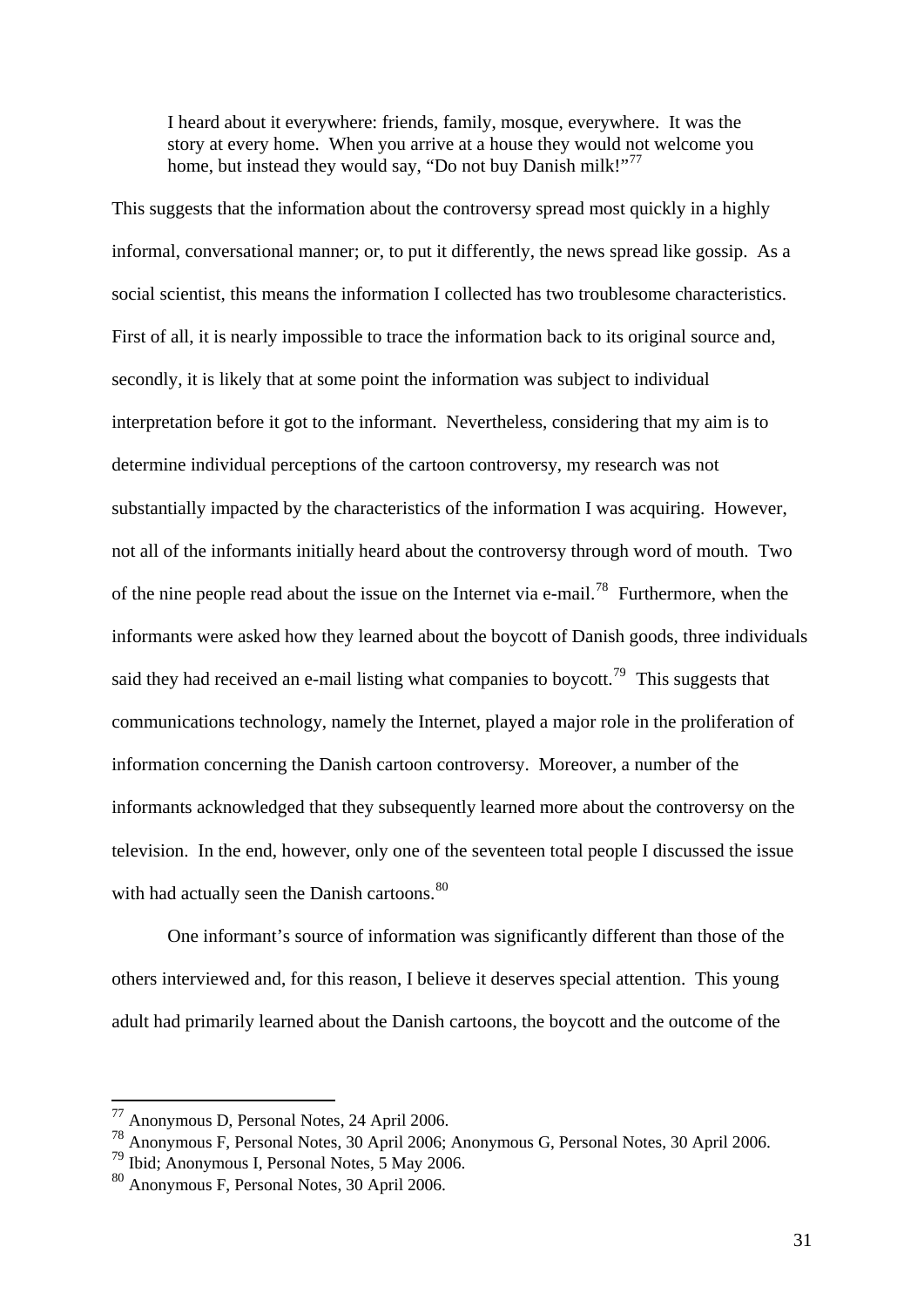boycott through papers handed out during Friday Prayer at his local mosque.<sup>[81](#page-32-0)</sup> Not only was the mosque the original source of his information concerning the affair, but it also continued to be his primary source of information throughout the duration of the crisis. In his opinion the mosque played a central role in the events that unfolded. According to him, it was the "papers given out on Friday prayer, which got the people to stop buying Danish goods, which then got the stores to stop selling Danish goods."[82](#page-32-1) Considering the response of the Omani religious community discussed above, this response seems very out of place; however, it must be stressed that he learned about the issue from papers handed out at the mosque and from the words of a religious authority figure. Although this informant was an anomaly in the interviews conducted, I think that his experience is no less noteworthy. If one of the informants had this experience others in Oman are bound to have shared it with him.

 While discussing the Danish cartoons with the Omani youth I came into a number of interpretations of the events that unfolded. First of all, at least four of the informants, a strong minority, explicitly stated that the Danish newspaper knew the cartoons would cause the massive upheaval that occurred. For instance, when asked if the newspaper knew that the cartoons would receive this reaction one individual strongly replied, "Yes they knew it." When asked why he was so certain the young man continued, "because they did not draw something that shows the Prophet as beautiful. This I know."<sup>[83](#page-32-2)</sup> Another person said that the newspaper "wanted to see how the Muslims felt about the Prophet and were just trying to get the Muslims to react."[84](#page-32-3) A large number of the informants shared these sentiments and seemed to believe that *Jyllands-Posten*'s aim was to provoke the Muslim masses and perhaps,

<sup>81</sup> Anonymous C, Personal Notes, 20 April 2006.

<span id="page-32-1"></span><span id="page-32-0"></span><sup>82</sup> Ibid.

<span id="page-32-2"></span><sup>83</sup> Anonymous D, Personal Notes, 24 April 2006.

<span id="page-32-3"></span><sup>84</sup> Anonymous I, Personal Notes, 5 May 2006.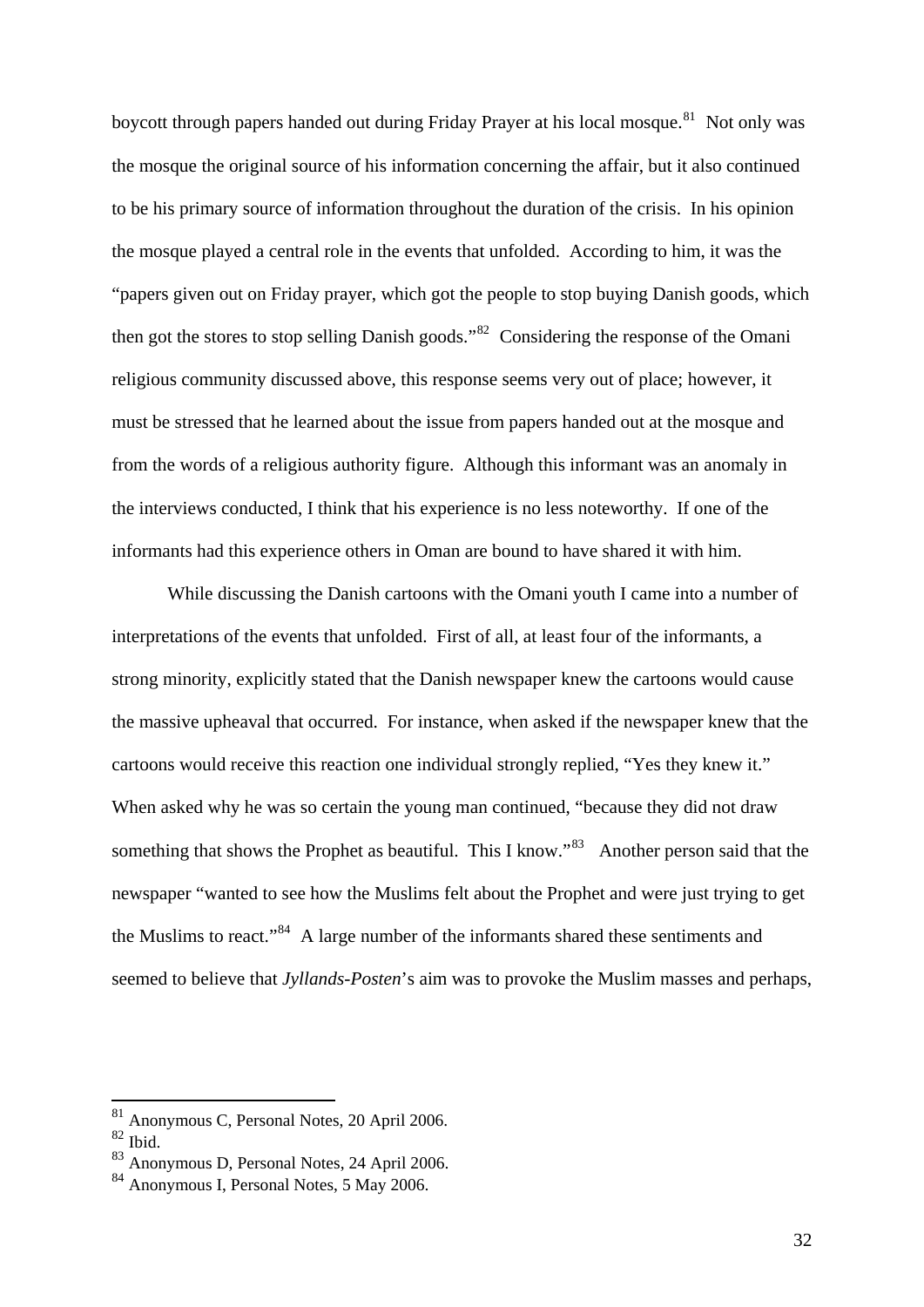as one person put it, monetarily benefit by the fallout of the crisis. $85$  However, there turned out to be far more to the informants' interpretations of the controversy than this alone.

 A second, and interrelated, interpretation I discovered was that nearly all of the Omani youth I interviewed perceived the cartoons as an attack on Islam as a whole. "They were talking about all Muslims and not just Osama bin Laden, because they can do pictures of Osama bin Laden or Al-Qaeda, but instead they chose to do our Prophet, which insults all Muslims," said one young man.<sup>[86](#page-33-1)</sup> Another informant more vehemently put it, "Yes, [the cartoons are attacking Islam]. They are trying to prove that we are bad, when they are actually bad and when they day comes they will learn this."<sup>[87](#page-33-2)</sup> In my opinion, not only does this interpretation provide an ulterior motive for *Jyllands-Posten*'s publication of the cartoons and rationalize the perception explored in the previous paragraph, but it also explains why the cartoons were of the Prophet Mohammed in particular. As shown in section II, many of the practices, behaviors and social norms in Muslim societies are founded on the life and deeds of the Prophet; therefore, by insulting the Prophet the cartoons struck at many Omanis' core beliefs, values and practices. Thus, in the eyes of the interviewees, by degrading the figure all Muslims desire to emulate, the caricatures were making a commentary on the Muslim world as a whole. In doing so the cartoons managed to alienate a majority of Muslims and provoked them into action.

 In sum, the Omani youth's views regarding the publication of the Danish cartoons in *Jyllands-Posten* and other publications centered around their perceptions of authorial intent. This became most apparent when I asked the informants how they saw Muslim journalists who republished the cartoons. A number of the respondents shared the view that, as one person put it, "there is a difference between when Europeans and Muslims published the

<sup>&</sup>lt;sup>85</sup> Anonymous D, Personal Notes, 24 April 2006.

<span id="page-33-1"></span><span id="page-33-0"></span><sup>86</sup> Anonymous H, Personal Notes, 2 May 2006.

<span id="page-33-2"></span><sup>87</sup> Anonymous C, Personal Notes, 20 April 2006.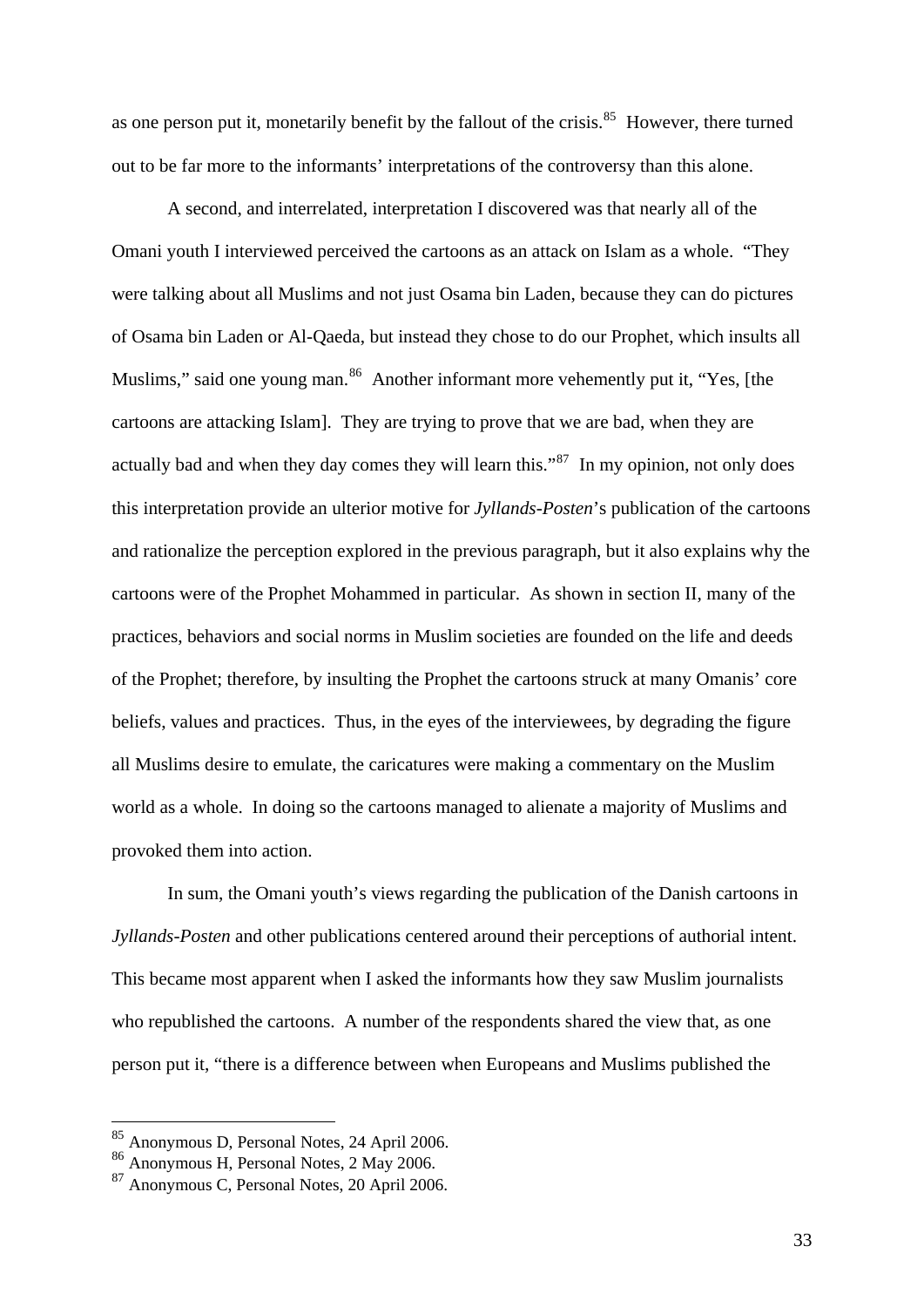cartoons, because when Europeans did it they were trying to be humorous and when Muslims did it they were trying to show how the religion was being treated."<sup>[88](#page-34-0)</sup> However, some of the young men saw the issue very differently. One person believed that Muslim "journalists were wrong [to reprint the cartoons], because it allowed small children to see the cartoons…and begin to misunderstand Islam."[89](#page-34-1) In spite of this, the same individual saw the publication as an attempt to attack and discredit his religion. In conclusion he said, "[I have learned that] they have their own book so why do they want to get into our book? Why are they trying to spoil Islam?"<sup>[90](#page-34-2)</sup> Another individual went so far as to say that the "journalists in the Middle East who [published the cartoons] were not Muslims, they only published it for money."<sup>[91](#page-34-3)</sup> Despite these differences each informant substantiated their views on the bases of the publications' intent in printing the cartoons. Whether aim was for financial gain, to support anti-Islamic views, to inform Muslim populations about the treatment of Islam in the Western world, to attack Islam and Muslims alike, or simply because it was the news of the day; each informant had strong beliefs regarding the intent and interests served by the publication of the Danish cartoons.

 Investigating Omani perceptions regarding the boycott of Danish goods was also a major aspect of this study. By determining some general pattern in their perceptions my hope was to understand how the Omani youth see themselves and their actions in a greater context. Accordingly, a large portion of each interview was spent discussing how the informant had learned about, participated in and viewed the goals of the boycott of Danish goods. As noted above, one-third of the individuals interviewed acknowledged receiving an e-mail that listed which companies to boycott and one of the informants learned about the issue through papers handed out at Friday Prayer. Every person interviewed also disclosed that they had, in fact,

<sup>88</sup> Anonymous H, Personal Notes, 2 May 2006.

<span id="page-34-1"></span><span id="page-34-0"></span><sup>89</sup> Anonymous C, Personal Notes, 20 April 2006.

<span id="page-34-2"></span><sup>90</sup> Ibid.

<span id="page-34-3"></span><sup>91</sup> Anonymous D, Personal Notes, 24 April 2006.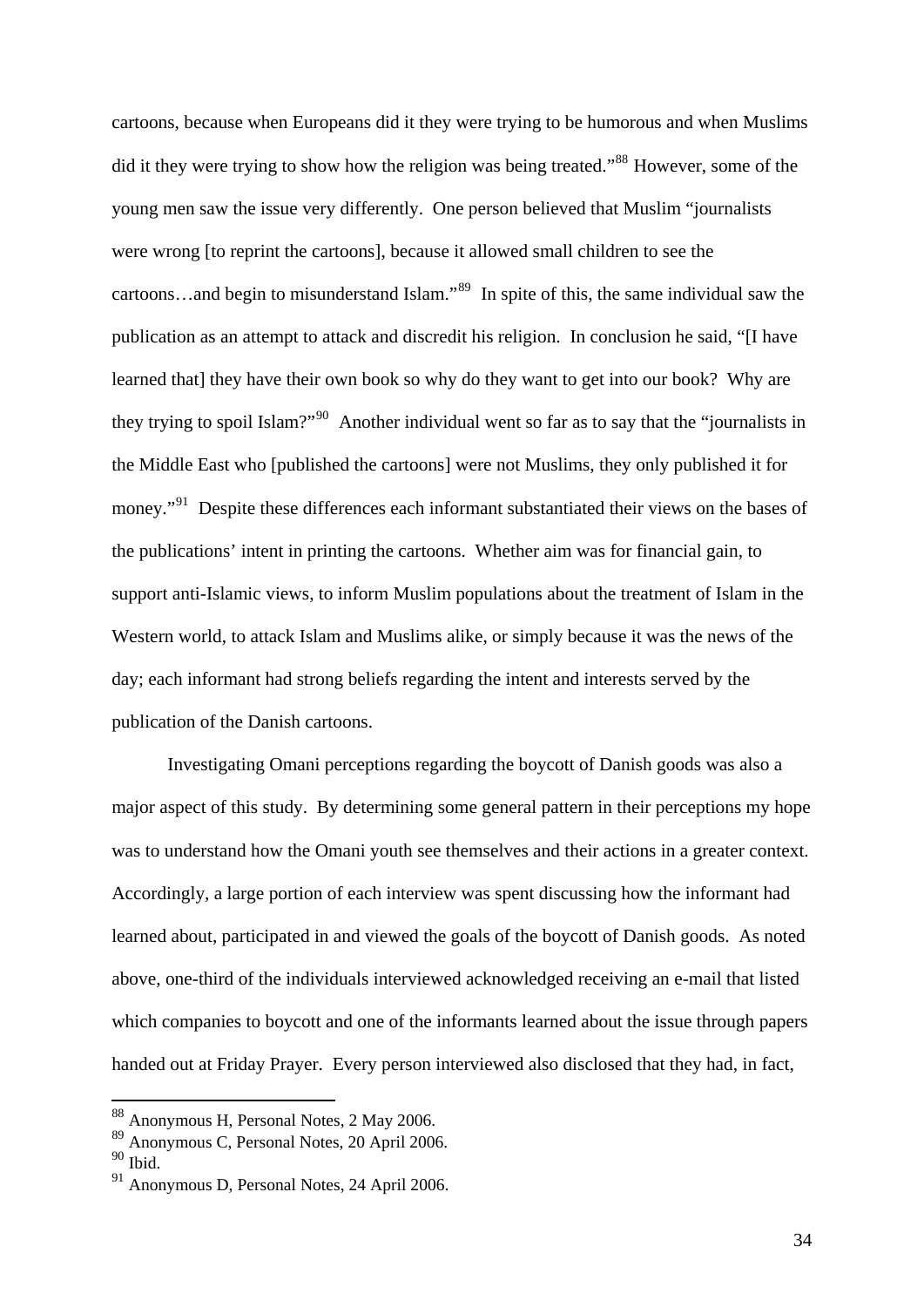participated in the boycott by refusing to purchase Danish products. Still, only one person went beyond the boycott and participated in an online discussion about the controversy with other Muslims from around the world.<sup>[92](#page-35-0)</sup> What was most telling, however, were the informant's perceptions about the ultimate goals and impact boycott itself.

 I found two distinct perceptions concerning the goals and impact of the boycott of Danish goods. Each of these perceptions ultimately sheds a great deal of light on the Omani understanding of the controversy as a whole. The first, and most prominent, perception was the hope that the boycott would end Muslim humiliation by the Western world. Many of the informants expressed utter desperation about Islam's current global status and saw the boycott as a means to change. One informant bluntly stated the goals as "to make Denmark realize that we won't just sit and watch them humiliate us, we will stand up for ourselves and for our religion."<sup>[93](#page-35-1)</sup> Later in the same interview the informant went on to say that he believed the controversy "really showed people that Westerners see [Muslims] as a pile of dirt, …they think we are nothing and that they can do anything they want to us."<sup>[94](#page-35-2)</sup> When asked the same question another interviewee said that the aim of the boycott was to "keep Denmark out of business" and to show them that they cannot survive alone.<sup>[95](#page-35-3)</sup> Another young adult shared this view and said that the goal of the boycott was "to show Denmark that they cannot survive without the Muslim world. They need our respect."<sup>[96](#page-35-4)</sup>

This sense of humiliation and lack of respect was also sharply expressed when I asked how the informants felt the Western world views Islam and the Muslim world. To this one individual said, "the Western world has lost faith in us. They do not believe in us anymore.

<u>.</u>

 $92$  Anonymous H, Personal Notes, 2 May 2006.

<span id="page-35-1"></span><span id="page-35-0"></span> $93$  Ibid.

<span id="page-35-2"></span><sup>94</sup> Ibid.

<span id="page-35-3"></span><sup>95</sup> Anonymous C, Personal Notes, 20 April 2006.

<span id="page-35-4"></span><sup>96</sup> Anonymous G, Personal Notes, 30 April 2006.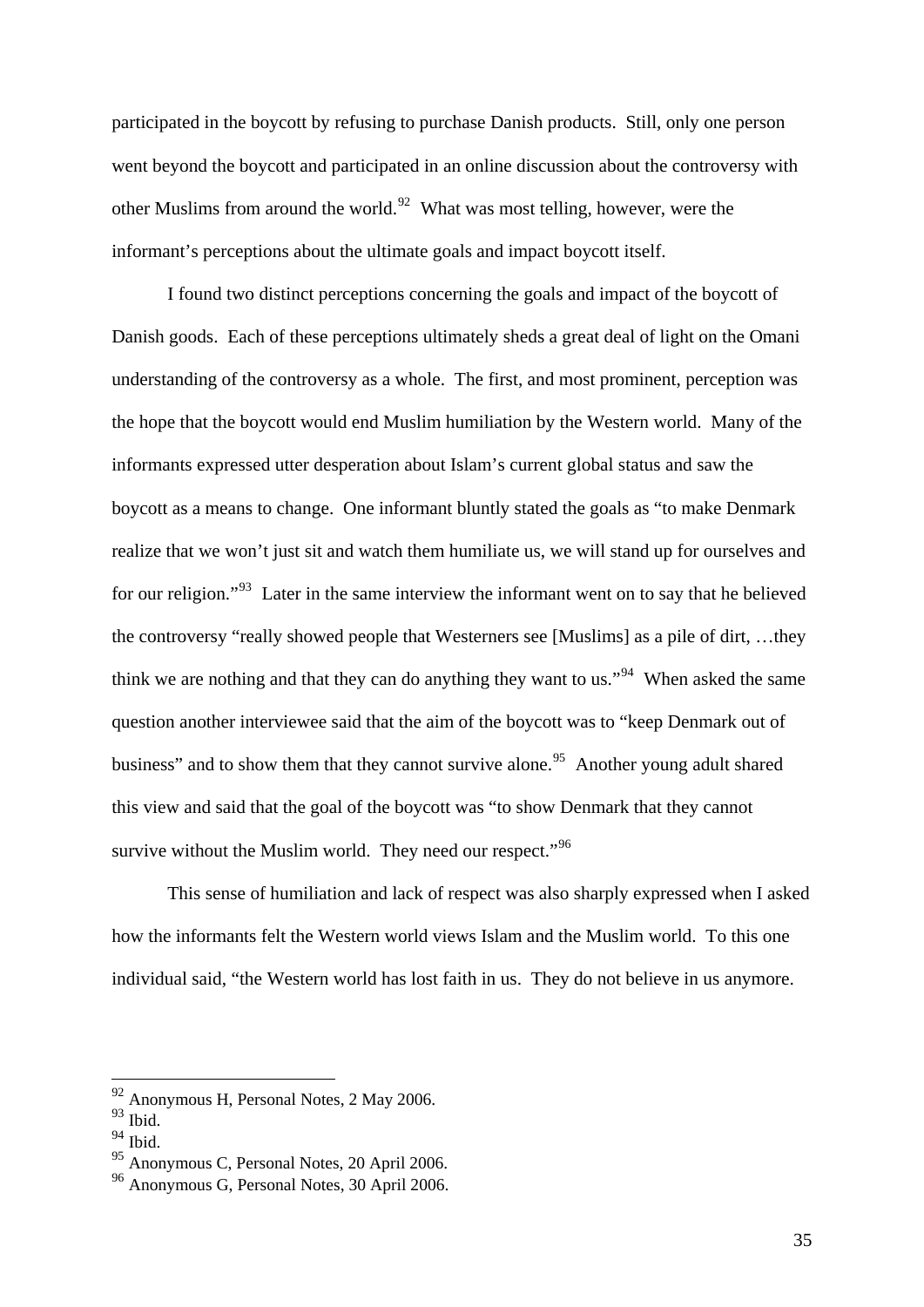That is why they are making these cartoons."<sup>[97](#page-36-0)</sup> This informant strongly believed that the goal of the boycott was to put an end Muslim humiliation by Western society. When asked the same question another young man replied, "they think all Muslims are terrorists."<sup>[98](#page-36-1)</sup> I believe this individual saw the consumer boycott as an ideal middle-ground between the overly aggressive and hostile acts that create such stereotypes and the complaisant, nonresponsive behavior that permits such incorrect perceptions to exist. Thus by participating in the boycott this individual was standing up against the humiliation of his society in a manner that is seen as just by the insulting party. To many of the individuals interviewed during this study the boycott of Danish was both a just and civil response to the disrespect and humiliation they faced. It consequently showed the potential to be an effective means of change. However, one question still remains: whom, exactly, are they trying to change?

The second widespread perception I discovered while researching the boycott was the belief that the Danish government bears ultimate responsibility for the controversy. Even though the informants nearly universally placed blame for the cartoons on the shoulders of the artists who drew them, the vast majority of the informants saw the Danish government as responsible for everything else, including the publication and the crisis that proceeded. For instance, when asked whom he believed is responsible for the cartoons and their publication one young adult said, "The government in Denmark, because they were the one's who made it." When asked why he was so certain he replied, "Because the cartoons came from Denmark."[99](#page-36-2) Another individual expressed a similar view by saying, "The Danish government [is responsible for the cartoons and their publication], because they got the Danish newspaper to publish the cartoons. The government controls everything, so if they didn't want the cartoons to be published they wouldn't have been." When asked who bears

<sup>&</sup>lt;sup>97</sup> Anonymous C, Personal Notes, 20 April 2006.

<span id="page-36-1"></span><span id="page-36-0"></span><sup>98</sup> Anonymous I, Personal Notes, 5 May 2006.

<span id="page-36-2"></span><sup>99</sup> Anonymous C, Personal Notes, 20 April 2006.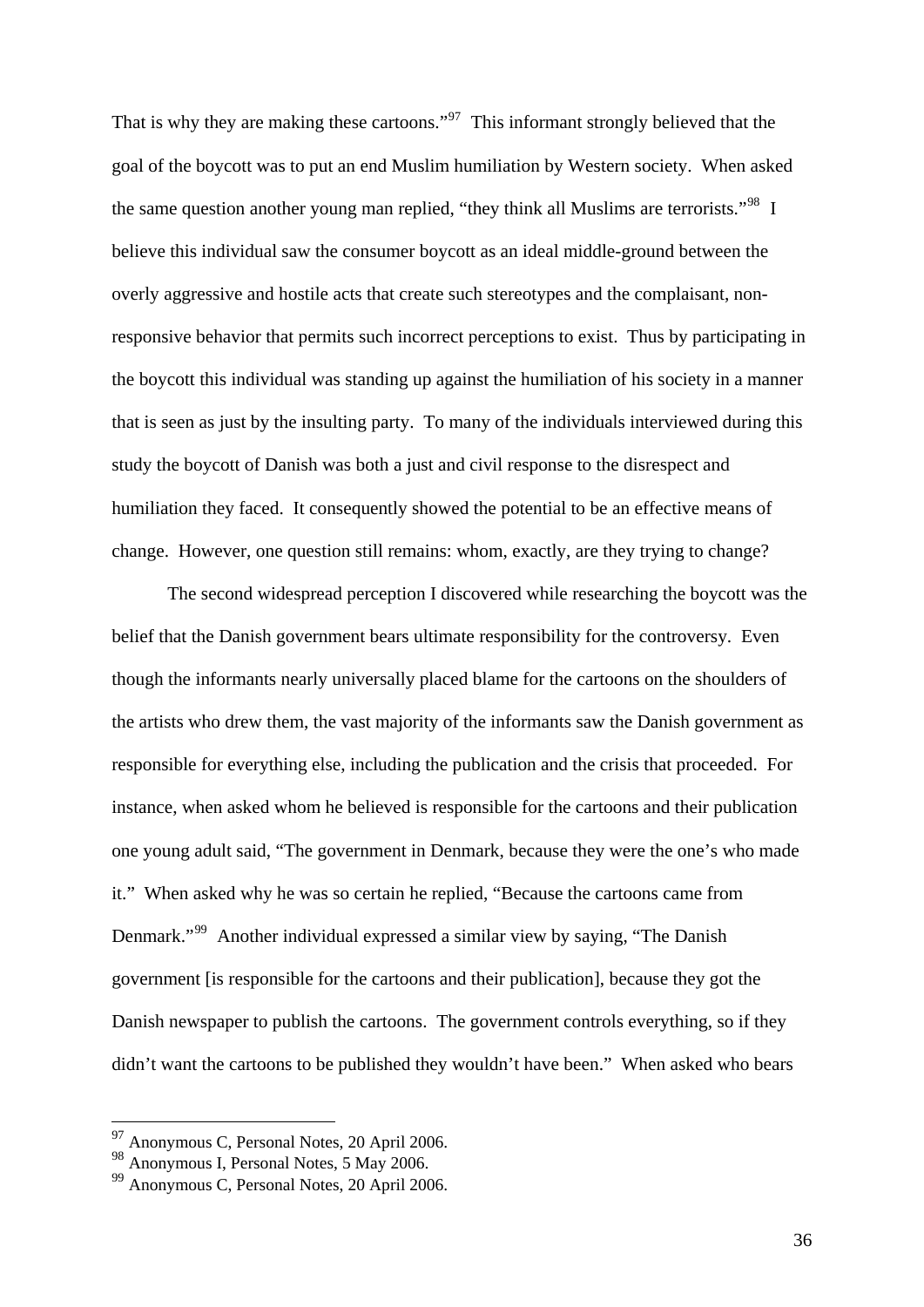ultimate responsibility for the reaction the cartoons received the same person was quick to assert: "The government of Denmark."<sup>[100](#page-37-0)</sup>

The same informants also quantified the success of the boycott by how much it changed the behavior of the Danish government. When asked if he believed the boycott was successful and, if so, what it had achieved one informant replied, "Yes, because at first the Prime Minister of Denmark did not want to apologize and then following the boycott the government and the magazine apologized."[101](#page-37-1) He went on to stress that getting the government to change its behavior was the biggest sign of success and the primary goal of the boycott. When asked if the boycott was successful another person said, "Yes, it might force Denmark to apologize."<sup>[102](#page-37-2)</sup> Many of the informants shared these views and saw any change in the policies or statements of the Danish government as a sure sign of success.

The perceptions concerning the role of the Danish government add an interesting twist to the story. From what I gathered during this portion of my research I have come to the conclusion that the Omani youth have a significant misunderstanding of the power dynamics and role of government in Western societies. As shown above, there was a widespread belief that the Danish government had created the cartoons, pushed their publication and failed to intervene when the crisis ensued. The statement that "The government controls everything," in particular, shows a severe unfamiliarity with the division of power that exists in Western societies. Furthermore, it helps to explain why so much of the hostility during the crisis that was aimed at the Danish government and not at the newspapers that published the cartoons. Perhaps the individuals interviewed see the spheres of Western governments as akin to the Omani model and, consequently, see any act by the Danish press as an extension of its government's will. If these beliefs are as widespread as they appear to be from this study,

<sup>100</sup> Anonymous D, Personal Notes, 24 April 2006.

<span id="page-37-1"></span><span id="page-37-0"></span> $101$  Ibid.

<span id="page-37-2"></span><sup>102</sup> Anonymous F, Personal Notes, 30 April 2006.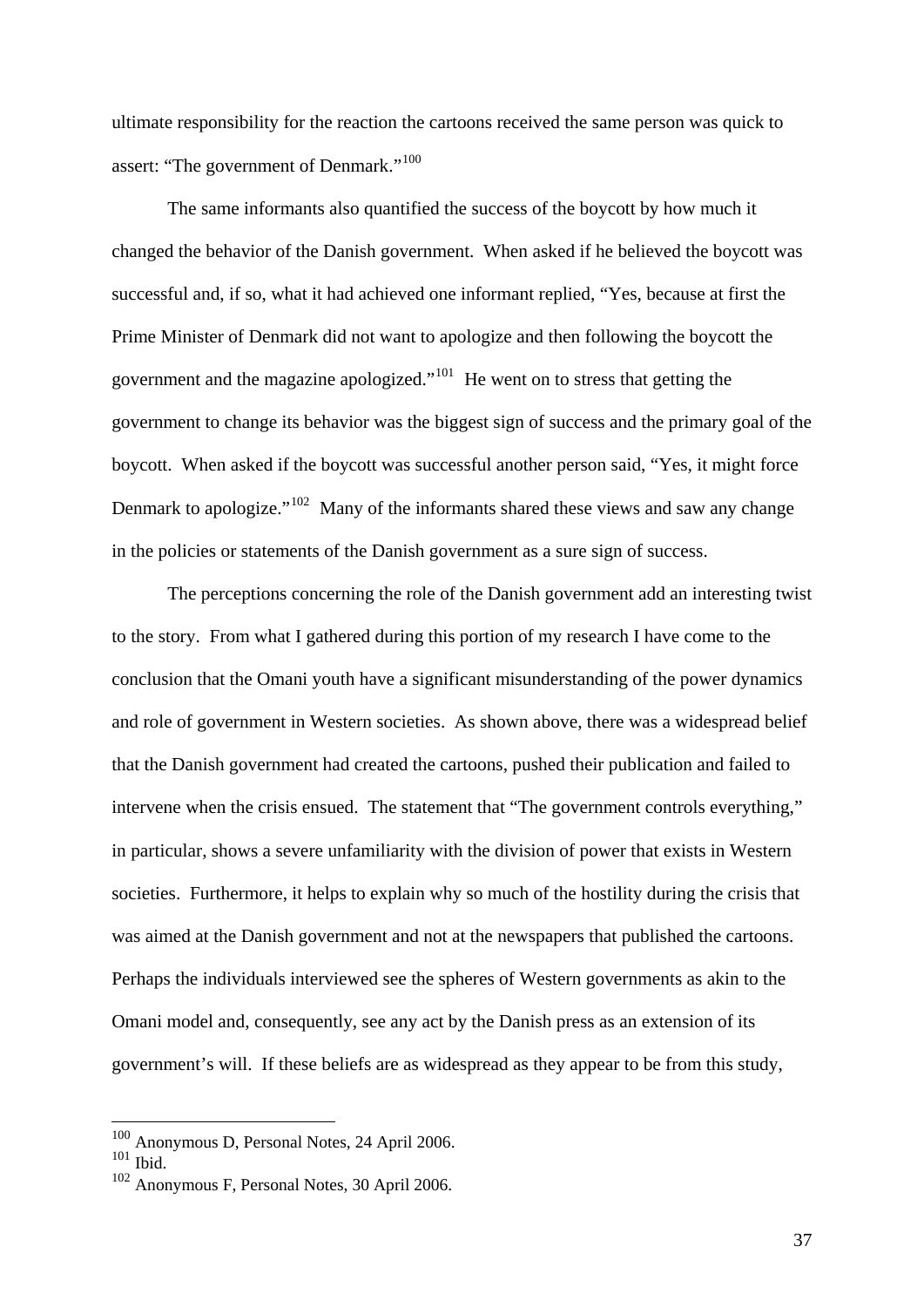then it comes as no surprise that such a large portion of Muslim resentment toward Western governments is driven by the treatment of the Muslim world in the Western media.

In the end, I believe that a great deal of the controversy centered on differing values regarding the freedom of expression. As the controversy escalated, for instance, freedom of speech became Western actors' primary alibi and the responsibility to respect religion became the Muslim world's greatest allegation. For this reason, I feel that it is important to understand where the average Omani youth stands on the issue of free speech. Doing so will help to understand the perceptions discussed above, shed light on Omani opinions regarding the merits of civil liberties and, ultimately, enhance our picture of the Omani reaction to the Danish cartoon controversy.

The individuals interviewed for this study had mixed views regarding the merits of free expression. For example, when asked for his opinion on the argument that the cartoons were justified by the right to freedom of expression one informant said, "we as Muslim cannot tolerate these kind of things, there is a very thin line between freedom of speech and disrespecting others' religions. And they crossed that line."<sup>[103](#page-38-0)</sup> Later in the interview the informant put it more plainly by rhetorically asking, "Where does freedom of speech come when there is religion? There is not freedom of speech when it comes to religion."<sup>[104](#page-38-1)</sup> However, when the same individual believed that freedom of speech is compatible with Islam.<sup>[105](#page-38-2)</sup> Another individual strongly disagreed with this assertion by saying that "[Freedom of speech] is a bad idea for culture and religion, especially with Islam."[106](#page-38-3) One person went even further by saying that "There should not be freedom of speech, because there are lines that should never be crossed." $107$  Two individuals, however, had significantly different

<u>.</u>

<sup>&</sup>lt;sup>103</sup> Anonymous H, Personal Notes, 2 May 2006.

<span id="page-38-1"></span><span id="page-38-0"></span> $104$  Ibid.

<span id="page-38-2"></span> $105$  Ibid.

<span id="page-38-3"></span><sup>106</sup> Anonymous I, Personal Notes, 5 May 2006.

<span id="page-38-4"></span><sup>107</sup> Anonymous F, Personal Notes, 30 April 2006.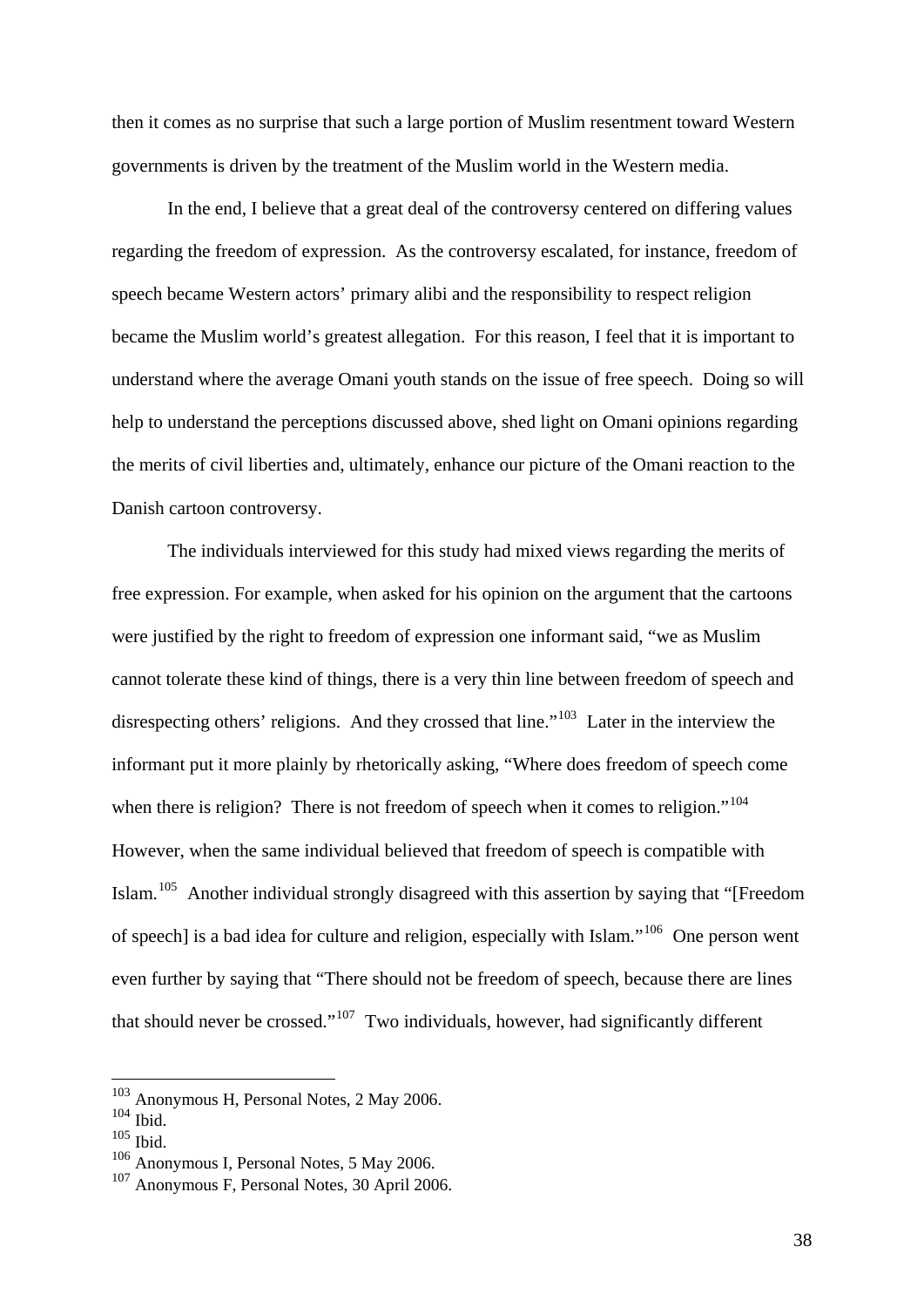answers to the same questions. One person had never heard of the term "free speech" and after having it explained to him confirmed that he had never come across the concept before.<sup>[108](#page-39-0)</sup> The second young adult expressed his views on the matter with an entirely different rationale. "In Europe [free speech] is good, but here there is the royal guard who can catch you and it is not definitely allowed. But in Islam free speech is okay."<sup>[109](#page-39-1)</sup> To this young man the troubles surrounding the value of free speech in Oman are largely products of the government and not necessarily in conflict with the nation's cultural and religious heritage.

Although this diversity of opinion makes it difficult to formulate generalizations about the views of the population as a whole, it is still useful in that it highlights the rationales individuals use while justifying their opinions. Interestingly, one aspect of each informants' rationale was universal: each substantiated his view on the basis of religion. Religion was always the deciding factor. It is possible that the universality of this response was partly a result of an expectancy effect in the interview process. After spending 30 to 45 minutes discussing the Danish cartoon controversy and its blatant disrespect of Islam, I believe the respondents were more likely to allow that topic -- disrespecting religion -- to play a larger role in their responses to the questions at the end of the interview. Nonetheless, it is irrefutable that the vast majority of the opinions on free speech were rationalized on the basis of religion.

The two divergent responses also deserve special attention. The view that the Omani government is limiting freedom of expression in Oman helps to explain many of the obstacles I encountered while researching this issue. Firstly, it helps to explain why I had so much difficulty recruiting informants and getting them to openly discuss their views on the

<sup>&</sup>lt;sup>108</sup> Anonymous C, Personal Notes, 20 April 2006.

<span id="page-39-1"></span><span id="page-39-0"></span><sup>109</sup> Anonymous G, Personal Notes, 30 April 2006.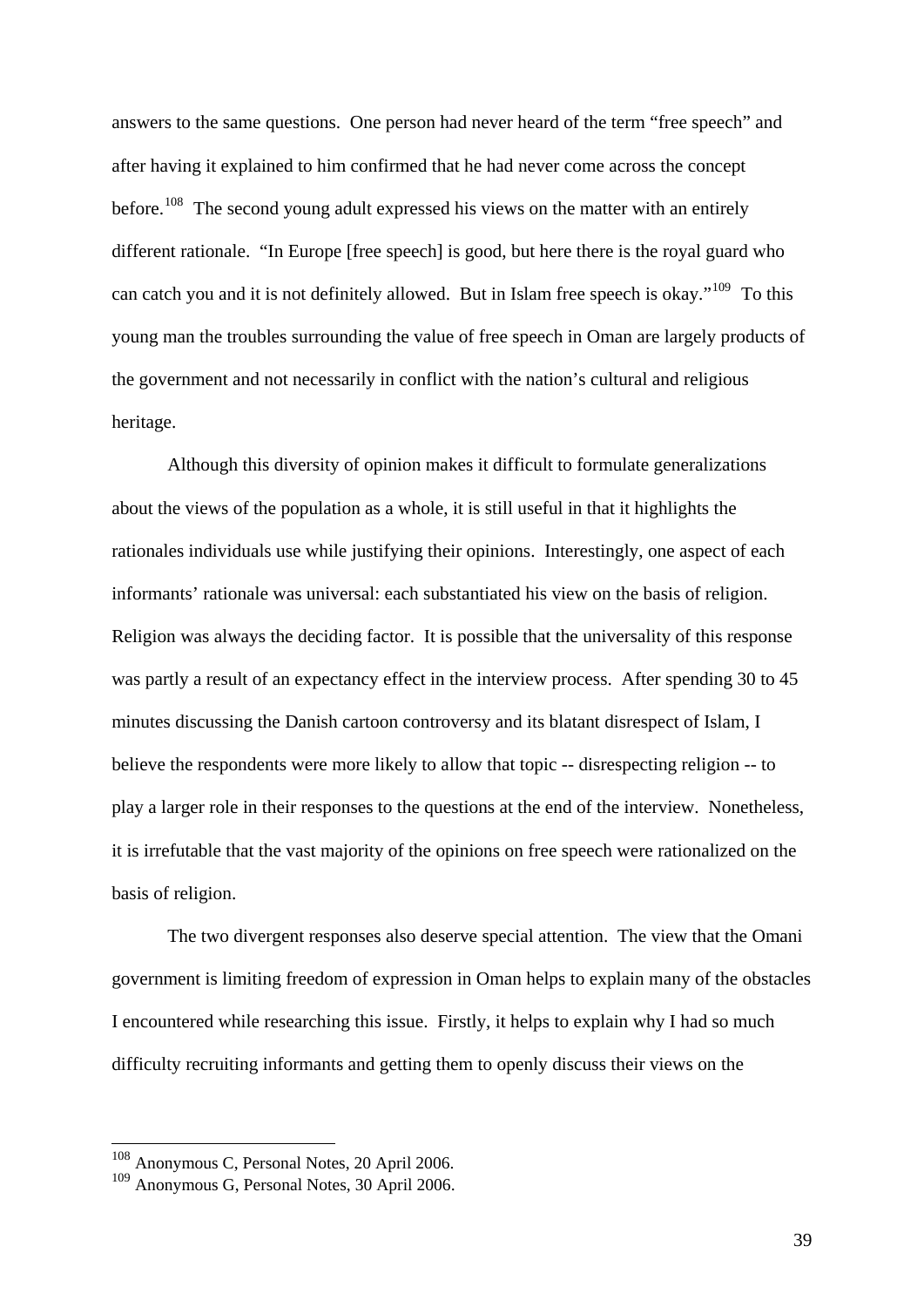controversy.[110](#page-40-0) For example, when one individual was asked why he was hesitant to be interviewed he cited the attacks on the Pentagon on September 11, 2001 as the beginning of the US and Omani government's crack down on dissent and explained that for his own safety it was best to keep quiet.<sup>[111](#page-40-1)</sup> Secondly, if such beliefs are widespread it explains why the other informant claimed to have never heard of the term "free speech." Considering how large of an issue free speech currently is, I find it hard to believe that he had never come across the concept before. For this reason, I regard his unfamiliarity with the term with a great deal of skepticism. In my opinion, it is likely that he was trying to avoid compromising his own interests with the threat of the perception addressed above.

Although there is a very diverse set of perceptions among the Omani male youth regarding the Danish cartoon controversy, there are a number of conclusions we can deduce from this study. Firstly, the Omani youth saw the cartoons as attacking all Muslims and their religion and as attempting to provoke them into action. Secondly, they saw the Danish government as chiefly responsible for the controversy and all the ensued. Thirdly, they felt humiliated by the entire fiasco and saw the boycott as a way to end this sentiment. Finally, they saw religion as off limits to free speech.

# V. Conclusions and Considerations

 Throughout my research of both the Omani elite and the Omani rank and file I came across one recurring theme: a steadfast belief in Omani exceptionalism. Both groups strongly believed that Oman is, and will continue to be, the regional exception. Both groups lauded Omani tolerance of diversity and believed that Omani religious and cultural values were what allowed the nation to remain exceptional. For instance, Sheikh Khalfan Al-Esry claimed that

<span id="page-40-0"></span><sup>110</sup> Anonymous B, Personal Notes, 15 April 2006; Anonymous E, Personal Notes, 29 April 2006.

<span id="page-40-1"></span><sup>111</sup> Anonymous B, Personal Notes, 15 April 2006.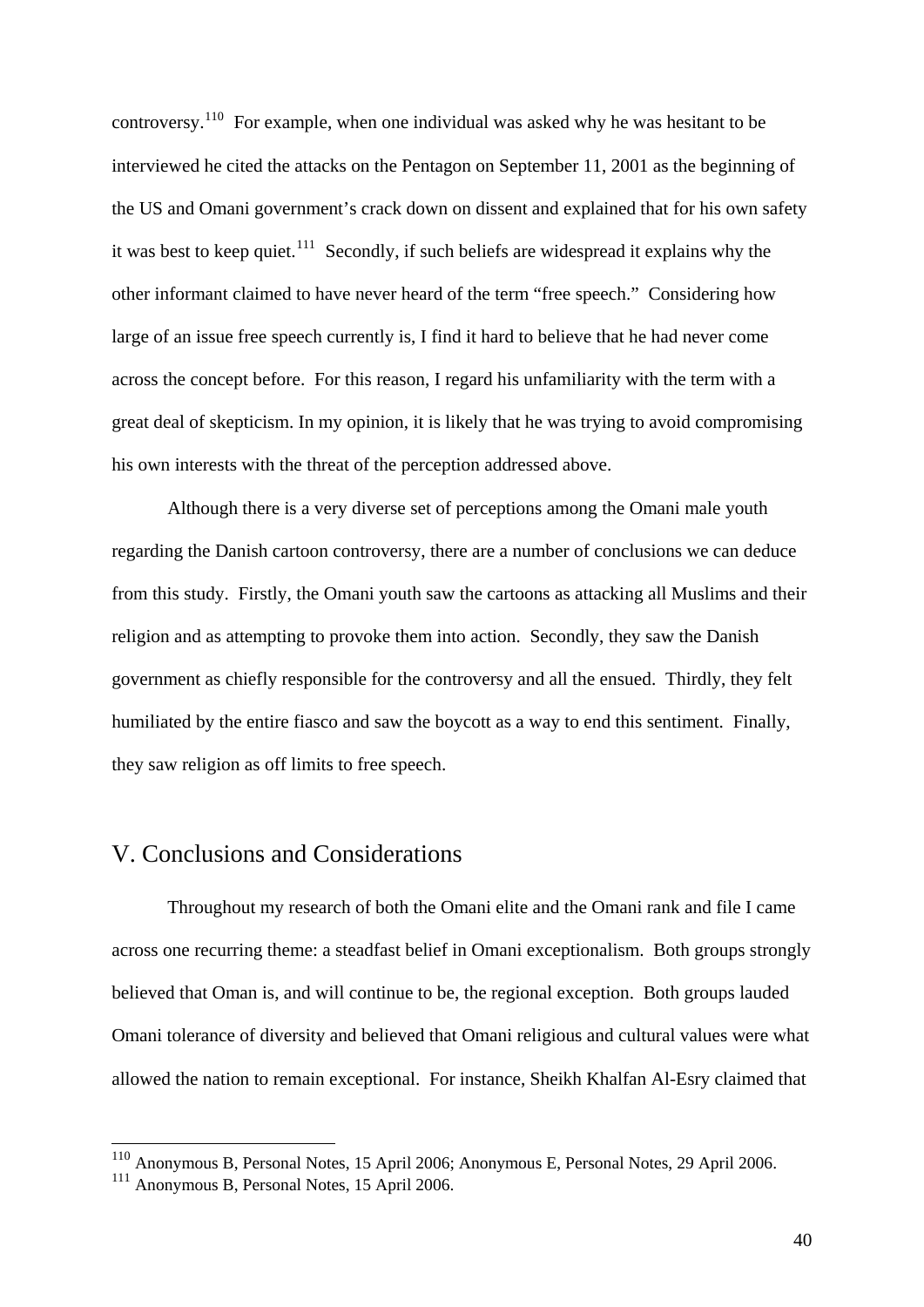"Oman is different than other places, there are no rivalries in the religious communities" and that "This is because of how Omanis are raised. Omanis are very peaceful people."<sup>[112](#page-41-0)</sup> One of the young adults interviewed expressed a similar belief by saying, "In Oman there are only Islamic mosques, never ones divided up by sect. It is not like in other parts of the Muslim world where people look at each other and keep to themselves. Here everyone prays, works and lives together."[113](#page-41-1) After concurring with the impact of Oman's unique religious composition, Hamad Rashid al-Musharafi, the Secretary of Information and Media at the Majlis al-Sura, added a cultural aspect to the explanation of Omani exceptionalism: "The reason there is such little crime in Oman [is because of] the small population with strong communal relationships. Everyone knows everything about everyone; therefore, if anyone does anything, everyone will know who did it."<sup>[114](#page-41-2)</sup> Nearly every individual I interviewed agreed with the notion of Omani exceptionalism. It was, by far, the most widespread sentiment discovered in this study.

 Although I am in no position to embrace or dismiss the validity Omani exceptionalism, I can conclude from this study that there is much more to the veracity of this concept than the unique traits of Omani culture and religion. In the case at hand, for example, the Omani government and religious community both played an exceedingly important role in ensuring that the controversy did not escalate. It shall forever be impossible to definitively measure impact of the religious community's non-involvement on the issue's escalation; however, it is certain that this non-involvement vastly limited the number of public forums that individuals could use to discuss the controversy and subsequently mobilize. In fact, I find it remarkable that only one Omani interviewed had learned about the Danish cartoons at the mosque. Conventional wisdom suggests that number would be far

<span id="page-41-0"></span><sup>112</sup> Sheikh Khalfan bin Mohammed Al-Esry, Personal Notes, 24 April 2006.

<span id="page-41-1"></span><sup>113</sup> Anonymous D, Personal Notes, 24 April 2006.

<span id="page-41-2"></span><sup>&</sup>lt;sup>114</sup> Hamad Rashid al-Musharafi, Secretary of Information and Media for the Majlis al-Sura, Personal Notes, 26 April 2006.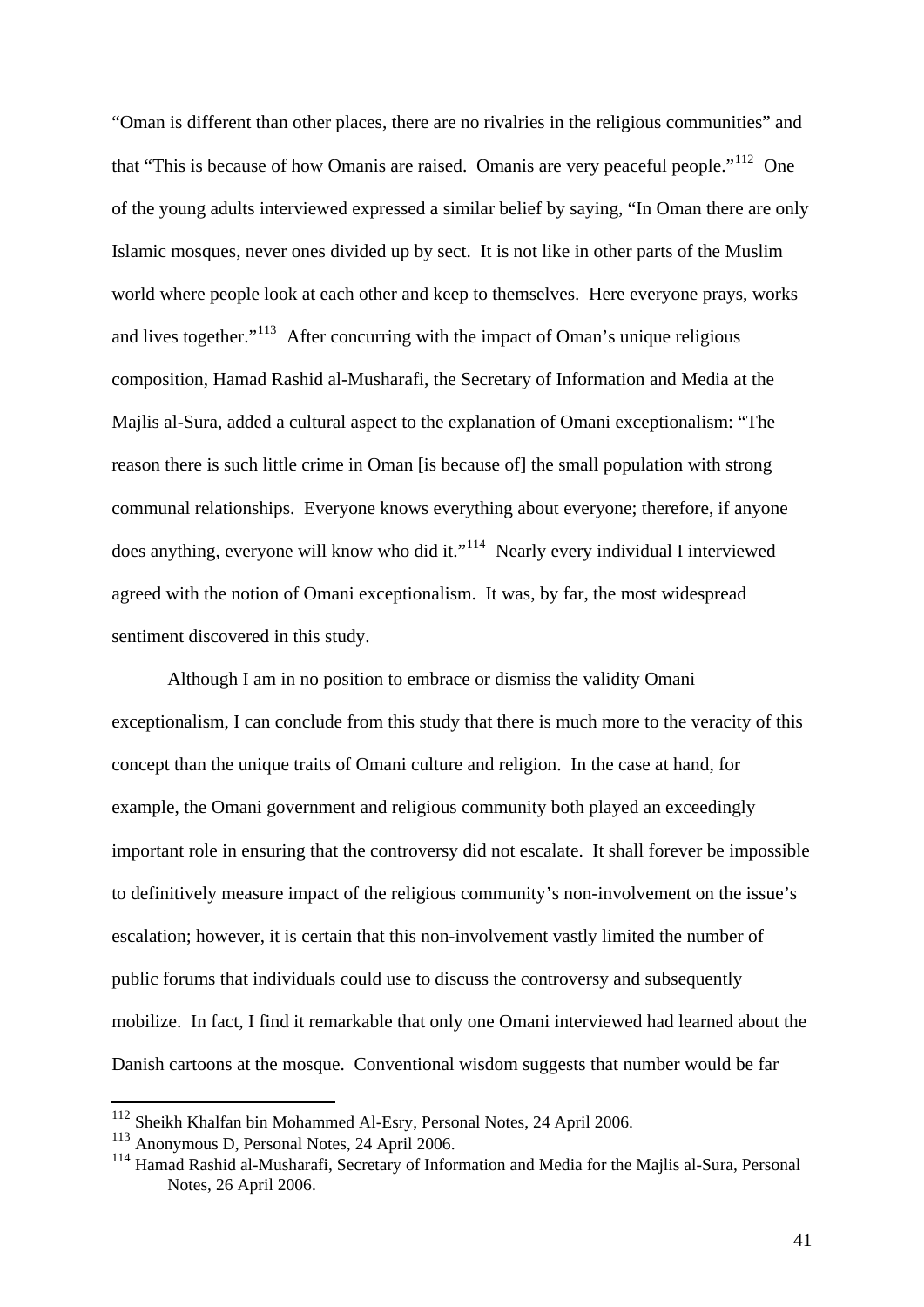larger. Furthermore, the Omani government's non-involvement also stopped the issue from escalating on a political level. By not reacting publicly to the crisis the Omani government stopped itself from becoming involved in the political fallout that ensued. Not only did this help to reassure Danish companies that Oman was still a safe and stable environment, it also helped to prove that the regime was not going to use the issue to bolster its Islamic prowess to its citizenry like others regimes around the region. Ultimately, all parties were served well by the Omani response to the Danish cartoon controversy.

 With a full picture of the recent controversy in mind it is now possible to see it in a greater context. As with similar events in the past, the impact of the information and technological revolutions, Muslim convictions and the timing of the recent controversy played significant roles in determining how the crisis unfolded. First of all, although only one of the Omani youth had actually seen the cartoons, one-third of the informants said they had learned about the boycott online. Yet despite this access to information and communication technology the government's policy of downplaying the event was still extremely effective. By cutting off public forums of debate, particularly the mosques, the government was very successful in limiting the dissemination of information about the event in Oman. Consequently, the government succeeded in limiting the crisis escalation in Oman.

Secondly, Muslim convictions played an important role in determining the perceptions of individuals about the controversy. As noted above, each informant rationalized the merits of free speech on the basis of religion and saw the cartoons as an attack on their faith. Each individual's interpretation of the event centered on his interpretation of his own religion.

Finally, the timing of the crisis played an exceedingly important role. Although it is unclear what impact international events have on the behavior of individuals, it is clear that the current international environment had a significant impact on the crisis as it unfolded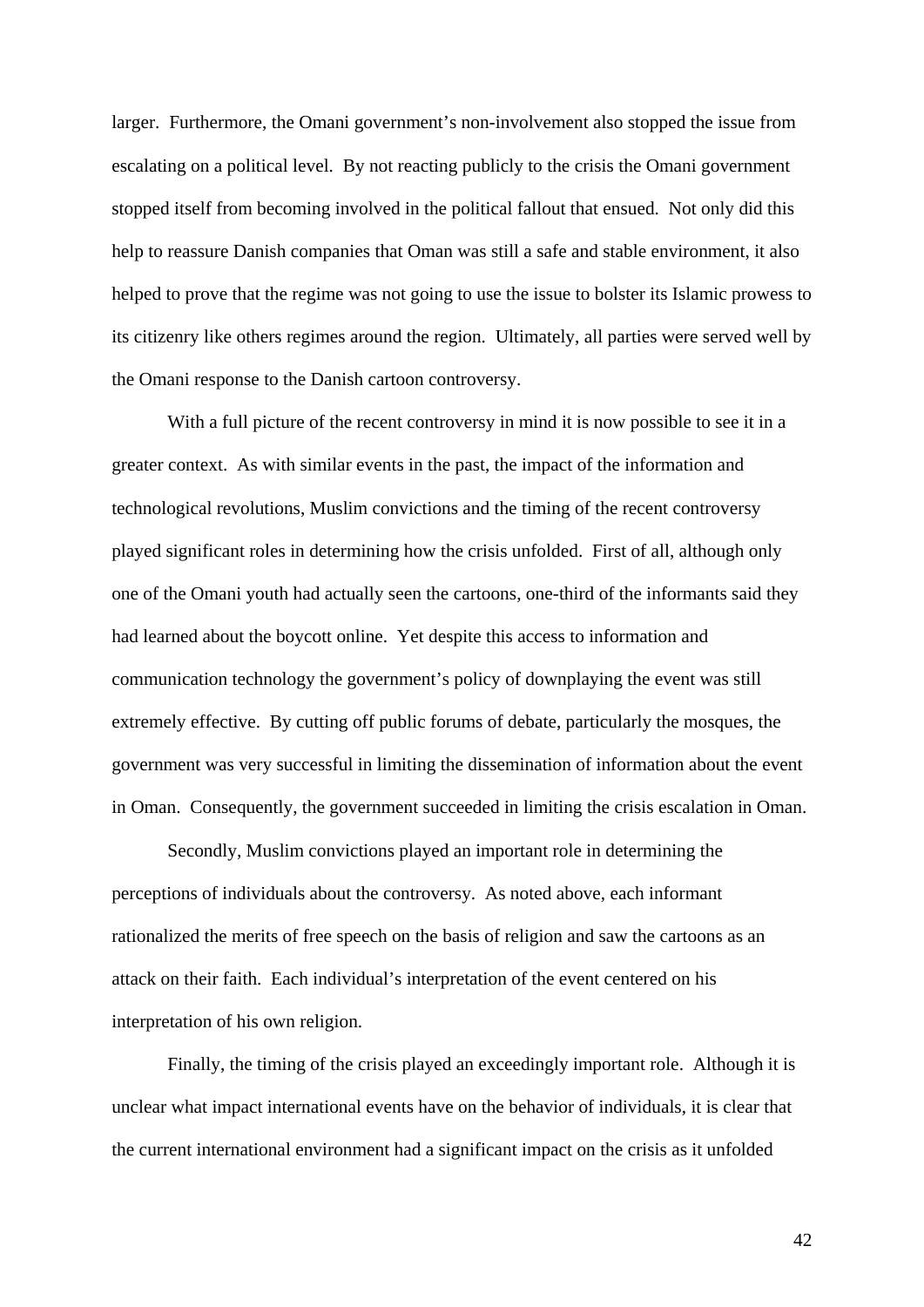throughout the world. The burning of the Danish embassies in Beirut and Damascus, for instance, underscored the tensions between Syria and Lebanon and occurred near the anniversary of the assassination of Rafiq Hariri. Furthermore, the crisis emerged shortly following both the January Palestinian elections that saw Hamas rise to power and the departure of Ariel Sharon from Israel's political scene. Additionally, the controversy arose in the midst of an unpopular US-led war in the heart of the Muslim world. In such an international environment it is no surprise that cartoons from an obscure Danish newspaper could cause such a calamity.

 In the end, much can still be learned from the Danish cartoon controversy in Oman. There are a number of issues that I have not adequately addressed this study. A greater understanding of these topics would undoubtedly contribute to both our grasp of the Omani reaction to the controversy and the knowledge base of Oman in general. Although there is a wide-range of topics worthy of consideration, a small number stand out in my mind:

- (1) To what extent did the Ibadi response deviate from that of the Sunni and Shiite reactions? Did this play a significant role in defining the character of the Omani reaction to the caricatures?
- (2) Is there a significant difference in the perceptions of the Danish cartoon controversy among the different social groups (Swahili, Lawati, Balushi, et cetera) in Oman? If so, what accounts for these differences?
- (3) What role did businesses play in propagating or minimizing the cartoon controversy in Oman? What impact did business strategy have on the overall Omani experience?

A greater understanding of each issue would invaluably contribute to the knowledge base of Oman. Each would shed light on specific aspects of the controversy in a manner that I believe would make up for the shortcomings of this study. I also feel that there are numerous topics not thematically related to the Danish cartoon controversy in Oman, but are still in need of greater scholarship. Perhaps most pertinent would be an in depth examination of the Ministry of Religious Affairs; namely, what its role is in Omani society, its decision-making processes and some case studies involving it. Another important topic that is in need of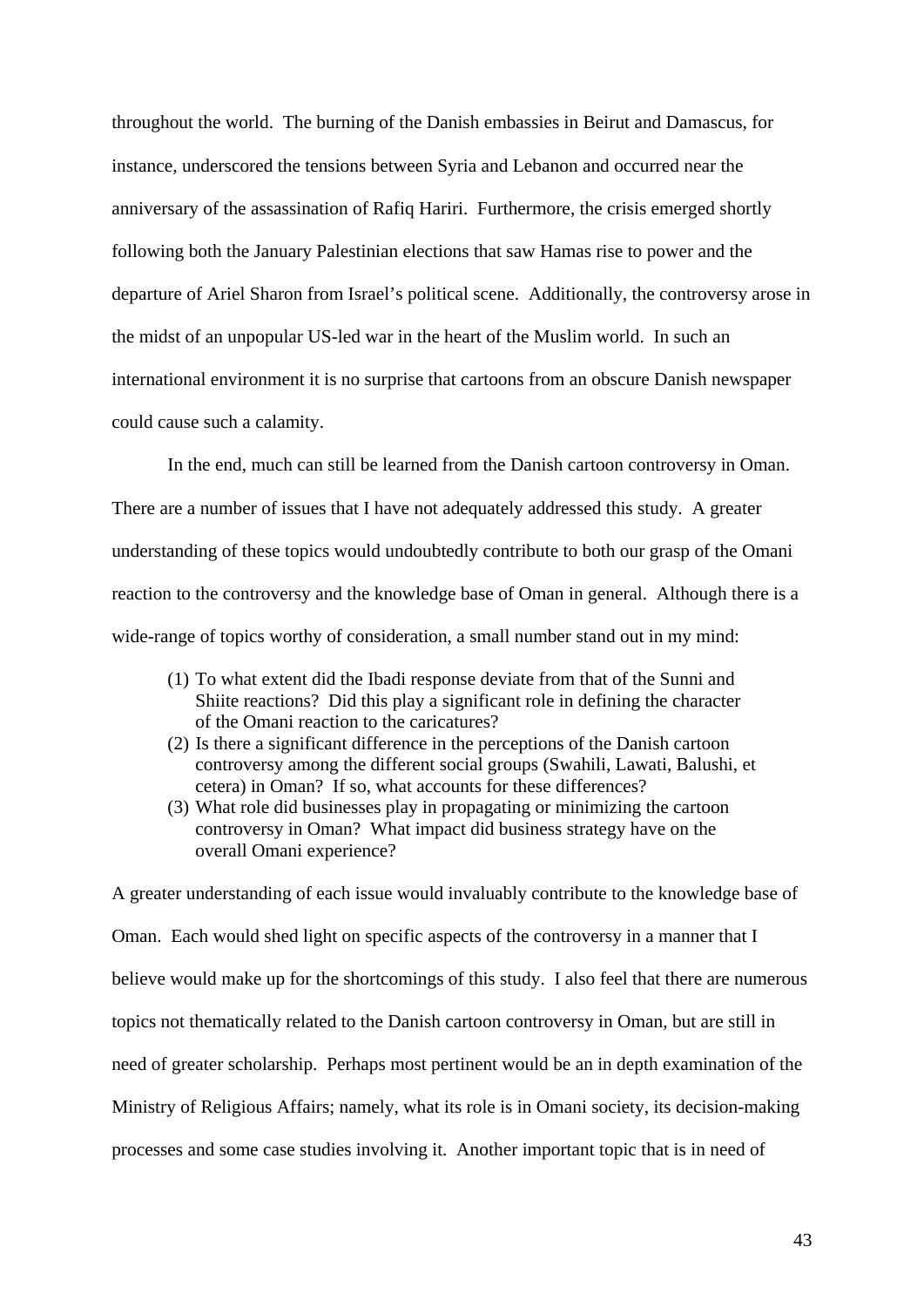research is the international political economy of Oman. Particularly how the nation's economic interests impact its response to international events. Further knowledge on each of these topics would surely provide the coming generations with valuable insight to the functioning of Omani society.

 In conclusion, I believe much is still to be resolved. The Omani youth displayed a large misunderstanding of the Western power relationships, which partly caused them to hold resentment toward Denmark as a whole, and not merely the media outlets that published the cartoons. This misunderstanding greatly contributed to the escalation and severity of the crisis. Additionally, many of the Omani youth expressed a desire to productively participate in the fallout of the crisis, but with limited mediums for public participation many shared the sentiment of one youth when he asked, "What else is there to do?"<sup>[115](#page-44-0)</sup> The Muslim youth need more access to positive mediums of public participation; otherwise individuals that participate in extreme behavior shall forever drive Western conceptions of Muslim populations. Perhaps worst of all, Oman and other non-violent responses may have been drowned out in the sea of media coverage highlighting the violent aspects of the controversy's fallout, thereby reinforcing negative stereotypes of the Muslim world in the Western conscious. Unfortunately, I feel that little has been resolved by the conclusion of the Danish cartoon controversy. In my opinion, more accurate information needs to available in both the Western and Muslim worlds so that in future incidents all parties will be better informed. This would greatly limit the escalation of such crisis and ultimately create more intercultural understanding. Alas, better information is merely a stepping-stone to greater progress; it alone would not suffice. Nevertheless, with this newfound knowledge we must push forward in the hope that progress may be achieved in the future, insha'allah.

<span id="page-44-0"></span><sup>&</sup>lt;sup>115</sup> Anonymous I, Personal Notes, 5 May 2006.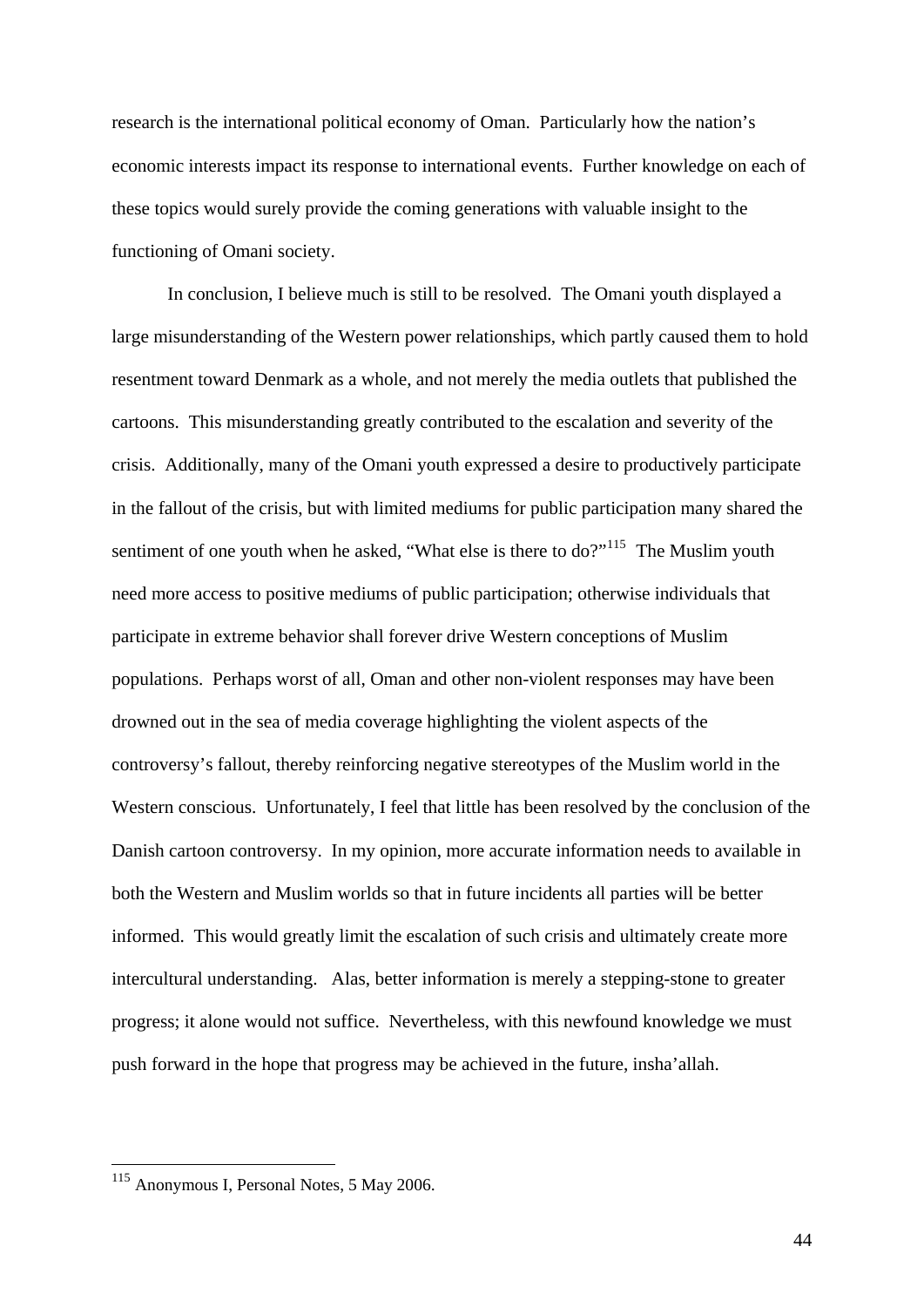## Works Cited

"Akkari-Laban dossier." *Wikipedia, the free encyclopedia*. 2006. Wikipedia Online. 5 May 2006. <http://en.wikipedia.org/wiki/Akkari-Laban\_dossier>

Asser, Martin. "What the Muhammed cartoons portray." February 9, 2006. *BBC News Online*. <http://news.bbc.co.uk/1/hi/world/middle\_east/4693292.stm> March 24, 2006.

Azm, Sadiq Jalal. "The Satanic Verses Post-Festum : The Global, The Local, The Literary." *Comparative Studies of South Asia, Africa and the Middle East*. Volume 20, Number 1&2, 2000, pp. 44-66.

"Companies dealing in Danish products worried." 1 February 2006. *Times of Oman.*  <http://www.timesofoman.com/newsdetails.asp?newsid=25163> 5 May 2006.

Eickelman, Dale F. and Jon W. Anderson. 1999. "Redefining Muslim Publics," pp. 1-18 in: Dale F. Eickelman and Jon W. Anderson (Eds.) *New Media in the Muslim World: The emerging Public Sphere*. Bloomington, IN: Indiana University Press.

Eickelman, Dale F. 1998. *Mass Education, the New Media and Their Implications for Political and Religious Authority*. Abu Dhabi, UAE: Emirates Center for Strategic Studies and Research.

Esposito, John L. 1998. *Islam: The Straight Path.* New York, NY; Oxford University Press.

Fattah, Hassan M. "At Mecca Meeting, Cartoon Outrage Cystallized." 8 February 2006. *The New York Times.* pp. A1.

Friedman, Thomas. "Empty Pockets, Angry Minds." February 22, 2006. *The New York Times*, pp. A19

Gocer, Asli. 1999. "A Hypothesis Concerning the Character of Islamic Art." *Journal of the History of Ideas*. Volume 60, Number 4, October 1999, pp. 683-692.

"Muslim cartoon row timeline." Ferbuary 19, 2006. *BBC News Online*. <http://news.bbc.co.uk/1/hi/world/middle\_east/4688602.stm> March 24, 2006.

"Mutual incomprehension, mutual outrage – Islam and free speech." February 11, 2006. *The Economist*, Special Report: US Edition.

Pfanner, Eric. "Danish Companies Endure Snub by Muslim Consumers." February 27, 2006. *The New York Times*, pp. C1.

Polgreen, Lydia. "Nigeria Counts 100 Deaths Over Danish Carictures." February 24, 2006. *The New York Times*, pp. A8.

The Qur'an: Arabic Text with Corresponding English Meaning. 1997. Abulqasim Publishing House. Translated by Saheeh International: Riyadh, Saudi Arabia.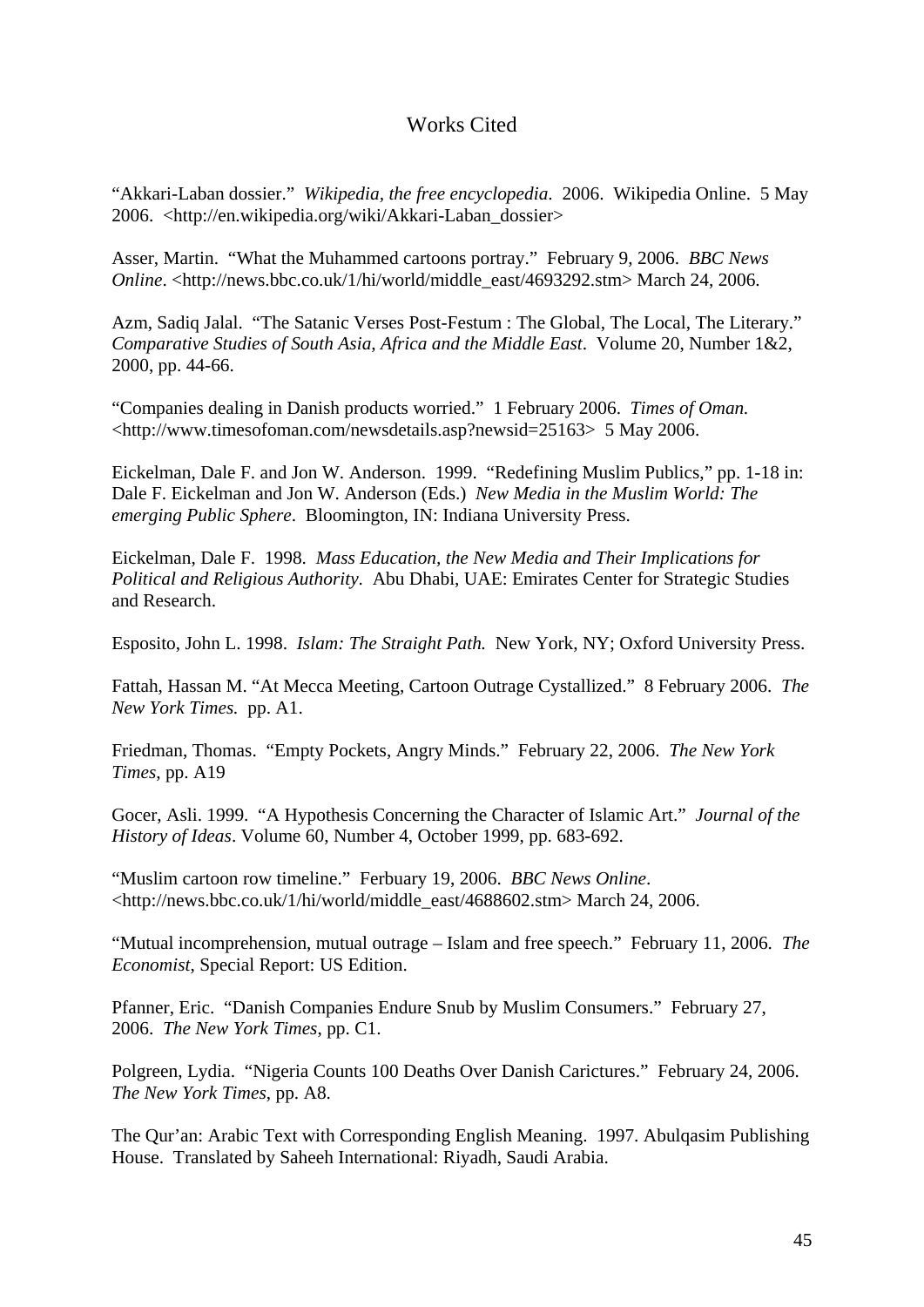Qureshi, Emran. "The Islam the Riots Drowned Out." February 12, 2006. *The New York Times*, pp. D1.

Reynolds, Paul. "Cartoons: Divisions and inconsistencies." *BBC News Online.* February 13, 2006. <http://news.bbc.co.uk/1/hi/world/middle\_east/4708216.stm> March 24, 2006.

Reynolds, Paul. "Cartoons and the globalisation of protests." *BBC News Online.* February 22, 2006. <http://news.bbc.co.uk/1/hi/world/middle\_east/4740020.stm> March 24, 2006.

Slackman, Michael and Hassan M Fattah. "Furor Over Cartoons Pits Muslim Against Muslim." February 22, 2006. *The New York Times*, pp. A1.

"SQU students rally against blasphemous caricatures." 5 February 2006. *Times of Oman*. <http://www.timesofoman.com/newsdetails.asp?newsid=25328> 5 May 2006.

Usher, Sebastian. "Saudi paper 'shut' in cartoon row." 20 February 2006. *BBC News Online*. <http://news.bbc.co.uk/2/hi/middle\_east/4734500.stm> 5 May 2006.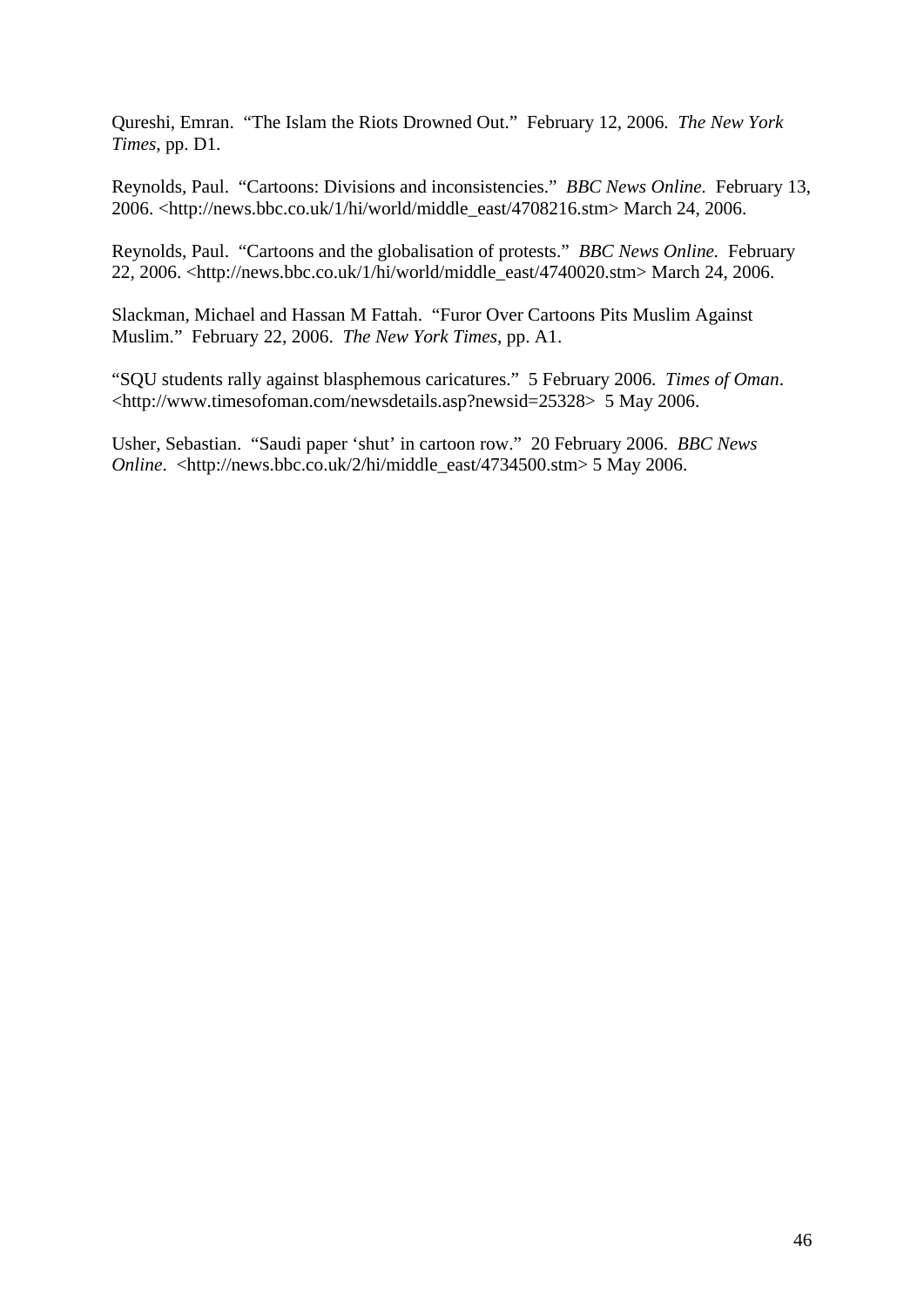## Interviews Cited[\\*](#page-47-0)

Abdul Lateef, Department Head of Consumer Goods at Carrefour, Personal Notes, 25 April 2006.

Anwar Ali Sultan, the Danish Consul-General, Personal Notes, 25 April 2006.

Anonymous A, Personal Notes, 1 April 2006.

Anonymous B, Personal Notes, 15 April 2006.

Anonymous C, Personal Notes, 20 April 2006.

Anonymous D, Personal Notes, 24 April 2006.

Anonymous E, Personal Notes, 29 April 2006.

Anonymous F, Personal Notes, 30 April 2006.

Anonymous G, Personal Notes, 30 April 2006.

Anonymous H, Personal Notes, 2 May 2006.

Anonymous I, Personal Notes, 5 May 2006.

- Hamad Rashid al-Musharafi, Secretary of Information and Media for the Majlis al-Sura, Personal Notes, 26 April 2006.
- Dr. Mohammed al-Ansari, Assistant Secretary General for Session Affairs for the Majlis Al-Sura, Personal Notes, 26 April 2006.

Field Notes, Personal Notes, 29 April 2006.

Local Imam, Personal Notes, 10 May 2006.

<span id="page-47-0"></span>1

Said Al-Harthi, Press Secretary for the US Embassy in Oman, Personal Notes, 22 April 2006.

Sheikh Khalfan bin Mohammed Al-Esry, Personal Notes, 24 April 2006.

All interviews entitles "Anonymous" are of Oman men ages 15 to 22.